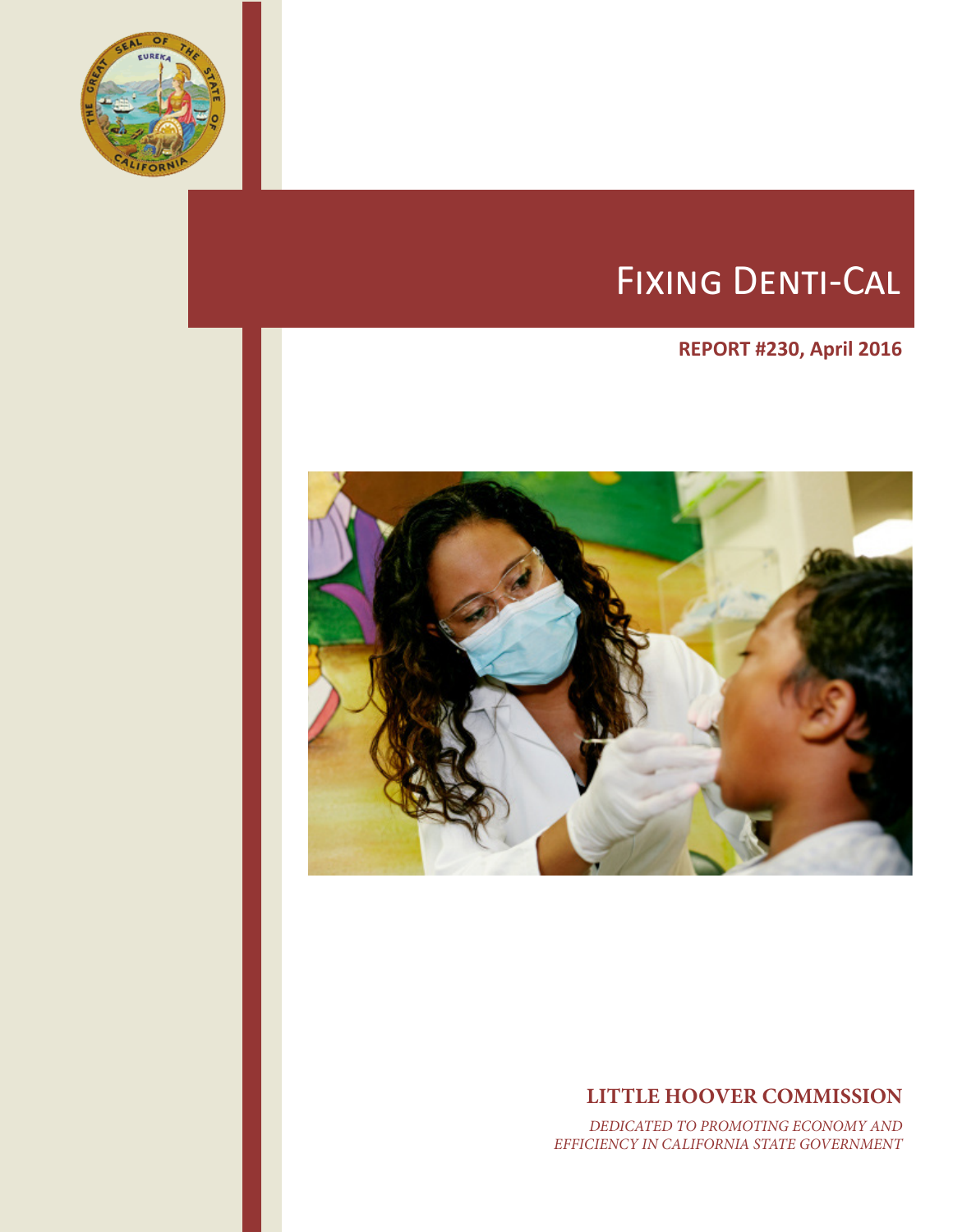#### **Little Hoover Commission**

Pedro Nava *Chairman*

David A. Schwarz *Vice Chairman*

Scott Barnett

David Beier

Anthony Cannella *Senator*

Jack Flanigan*\**

Loren Kaye

Chad Mayes *Assemblymember*

Don Perata

Sebastian Ridley-Thomas *Assemblymember*

Richard Roth *Senator*

Jonathan Shapiro

*\*Recused from study*

#### **Former Commissioners Who Served During the Study**

Sumi Sousa

#### **Commission Staff**

Carole D'Elia *Executive Director*

Jim Wasserman *Deputy Executive Director* 

> Matthew Gagnon *Research Analyst*

# **To Promote Economy and Efficiency**

The Little Hoover Commission, formally known as the Milton Marks "Little Hoover" Commission on California State Government Organization and Economy, is an independent state oversight agency.

By statute, the Commission is a bipartisan board composed of five public members appointed by the governor, four public members appointed by the Legislature, two senators and two assemblymembers.

In creating the Commission in 1962, the Legislature declared its purpose:

*...to secure assistance for the Governor and itself in promoting economy, efficiency and improved services in the transaction of the public business in the various departments, agencies and instrumentalities of the executive branch of the state government, and in making the operation of all state departments, agencies and instrumentalities, and all expenditures of public funds, more directly responsive to the wishes of the people as expressed by their elected representatives...*

The Commission fulfills this charge by listening to the public, consulting with the experts and conferring with the wise. In the course of its investigations, the Commission typically empanels advisory committees, conducts public hearings and visits government operations in action.

Its conclusions are submitted to the Governor and the Legislature for their consideration. Recommendations often take the form of legislation, which the Commission supports through the legislative process.

#### **Contacting the Commission**

All correspondence should be addressed to the Commission Office:

Little Hoover Commission 925 L Street, Suite 805, Sacramento, CA 95814 (916) 445-2125 littlehoover@lhc.ca.gov

This report is available from the Commission's website at www.lhc.ca.gov.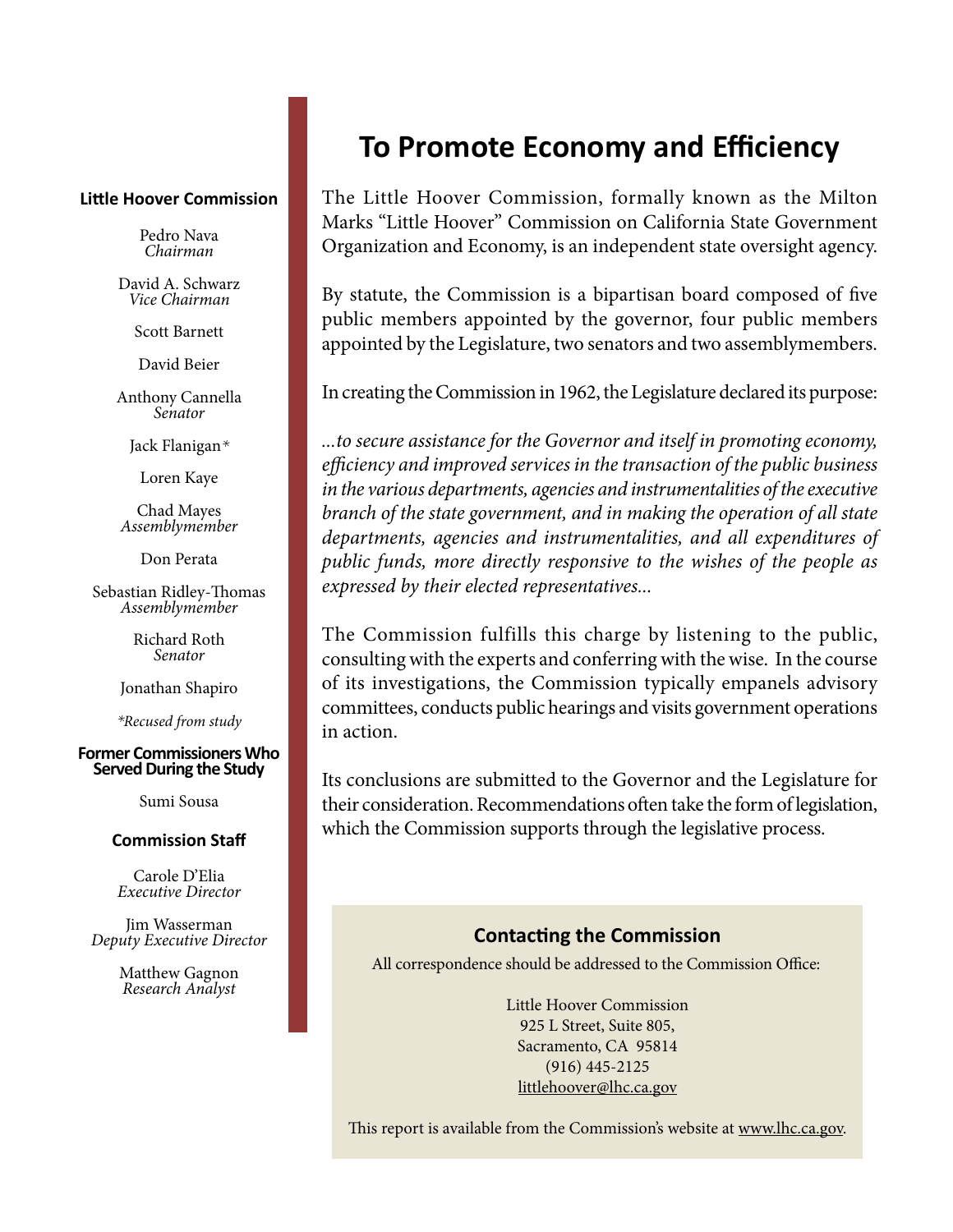# **Letter from the Chair**

April 1, 2016



The Honorable Kevin de León President pro Tempore of the Senate and members of the Senate

The Honorable Anthony Rendon Speaker of the Assembly and members of the Assembly

The Honorable Jean Fuller Senate Minority Leader

The Honorable Chad Mayes Assembly Minority Leader

Dear Governor and Members of the Legislature:

A silent, hidden epidemic of tooth decay and disease is ravaging California, endangering the overall health of millions of residents and overpowering the state administrative machinery assigned to contain it. Enduring the worst of this epidemic and its larger associations with pregnancy risks, diabetes and respiratory and heart disease is a large, growing population with limited means – a third of the state's population and half of its children – that desperately needs government-provided healthcare that works. Yet Denti-Cal, California's Medicaid dental program, is widely viewed, historically, and currently, as broken, bureaucratically rigid and unable to deliver the quality of dental care most other Californians enjoy.

With dreadful reimbursement rates for dentists and slow, outdated paper-based administrative and billing processes that compare poorly with those of commercial insurers, Denti-Cal has thoroughly alienated its partners in the dental profession. Most California dentists want nothing to do with Denti-Cal and consequently, more than 13 million people eligible for coverage have few places to use their benefits. Eleven of California's 58 counties have no Denti-Cal providers at all or no providers willing to accept new patients covered by Denti-Cal, states a 2014 report by the California State Auditor. Only about half of Denti-Cal-eligible children see a dentist annually, in comparison to two-thirds of commercially-insured children.

This breakdown of professional relationships between state government and the dental community has sentenced millions of Californians to difficult, sometimes impossible, searches for nearby dental care. Many who do find dentists face complicated cross-town bus trips with children or lengthy rural drives in undependable cars. Hit especially hard are parents of special-needs children who find few dentists or dental surgeons willing to see their children. The system is so troubled that the director of a Long Beach children's clinic asked the Commission to consider a "nuclear option" that abolishes the Denti-Cal bureaucracy entirely – and gives families smart cards loaded annually with \$500 to take to any dentist in California. Denti-Cal is so unsatisfying that civil rights groups have filed a civil rights complaint with the federal government alleging that the Medi-Cal health care delivery system, which includes Denti-Cal, effectively discriminates against 7.3 million California Latinos by providing them a separate, unequal level of care in comparison with others.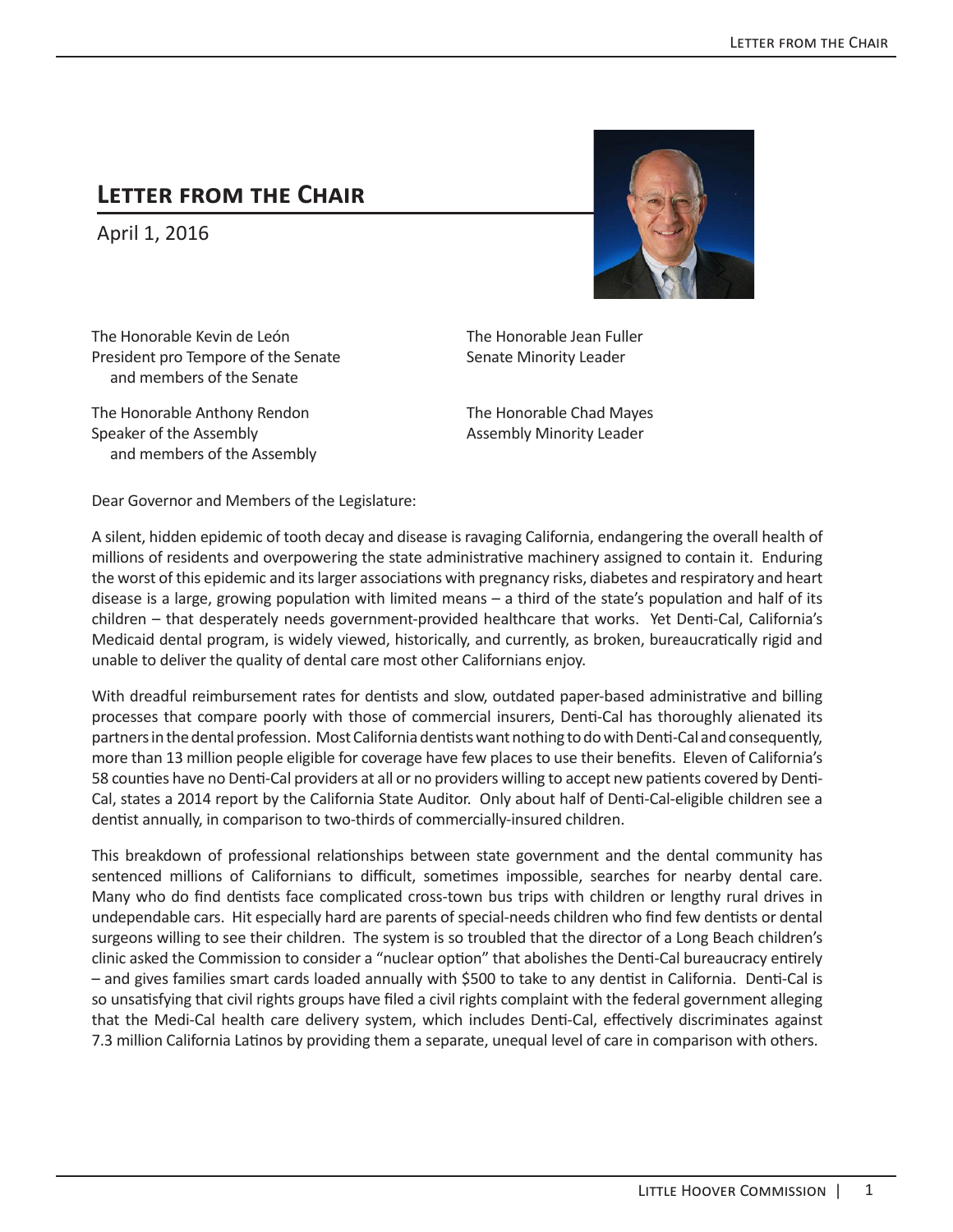It would be easy to simply blame administrative staff within the Department of Health Care Services and its Denti-Cal division, but blame goes so much deeper. Successive legislatures and administrations have underfunded the Denti-Cal program and slashed reimbursement rates for dental providers to national lows. The state has historically lacked any strategy to prevent dental disease among its neediest populations. Major funders have apparently given up in the face of a problem that appears intractable. Californians, collectively, have turned a blind eye to containing a health emergency that is entirely preventable, yet sends too many people to expensive emergency rooms and costs school districts and employers millions of dollars in absences.

Fortunately, a few haven't given up. The Commission found reason for hope in an emerging consensus for fixing Denti-Cal's shortcomings among children's advocates, dental colleges, professional associations and the state itself. The Commission learned about novel, promising approaches in Alameda and Amador counties, and in Washington State, which could be rolled out statewide in California. It heard about successful pilot programs that take digital cameras, laptop computers and hand-held X-ray machines into community settings such as schools, clinics and neighborhood centers instead of waiting for people to come to a dentist's office.

None of these involve big, costly, across-the-board hikes in reimbursement rates to attract a few more Denti-Cal providers. Instead, they offer smaller targeted incentives to boost preventative care, and more importantly, reorient Denti-Cal toward prevention. Presently, Denti-Cal spends just 14 percent of its \$1.3 billion budget on the preventative checkups that people with commercial insurance take for granted. The other 86 percent pays dentists to drill, fill, cap and extract – a formula that dooms Denti-Cal to a state of constant emergency and perennially being hauled before the Legislature to explain its inability to keep up with demand.

After concluding its study process in November 2015, the Commission learned the federal and state governments have jointly negotiated a five-year \$740 million targeted incentive program to spur more dentists to offer preventative care to children. The Commission also learned of the scheduled June 2016 release of a 10-year prevention-focused state oral health plan by the Department of Public Health's new state dental director. The Commission believes both initiatives represent a significant opportunity for California to do better by the population it is supposed to help.

Digging out of this hole will take more than fixing Denti-Cal, although the state bears much responsibility to fix its antiquated processes and function more like commercial dental insurers. It will require a significant effort among funders, private and non-profit organizations, universities, the state and local governments, as well as the Governor and Legislature, to build a more coordinated, comprehensive system of preventative care. The recent expansion of Medicaid under the Affordable Care Act is steering millions more beneficiaries to a Denti-Cal program that is already dysfunctional. Denti-Cal's problems have festered for years without significant improvement. That must end. The Commission respectfully submits these findings and recommendations and stands prepared to help you take on this challenge.

Sincerely,

**Pedro Nava** Chair, Little Hoover Commission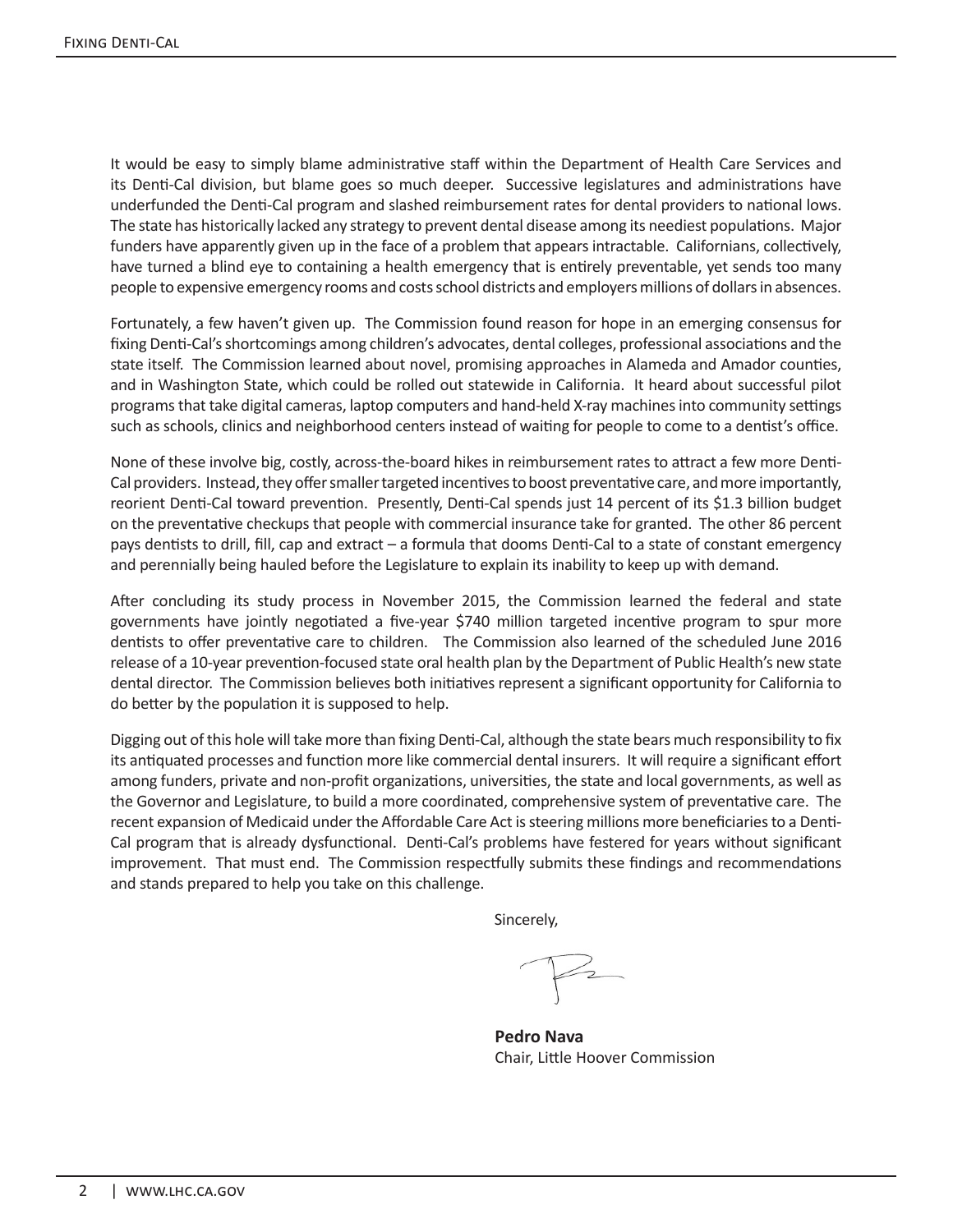# **Contents**

| 5. | <b>EXECUTIVE SUMMARY</b>                                                        |    |
|----|---------------------------------------------------------------------------------|----|
|    |                                                                                 | 6  |
|    |                                                                                 |    |
|    |                                                                                 |    |
|    |                                                                                 |    |
| 12 | <b>A RESTART FOR DENTI-CAL</b>                                                  |    |
|    |                                                                                 | 14 |
|    |                                                                                 | 16 |
|    |                                                                                 | 17 |
|    |                                                                                 |    |
|    | California's Reimbursement Rates are Among the Lowest in the Nation             | 22 |
|    | Low Rates Incentivize Questionable Behavior, Raise Health Care Costs            | 24 |
|    |                                                                                 |    |
|    |                                                                                 | 27 |
|    |                                                                                 |    |
| 29 | <b>A CUSTOMER-CENTERED UPGRADE</b>                                              |    |
|    |                                                                                 | 29 |
|    |                                                                                 | 36 |
|    |                                                                                 | 38 |
|    |                                                                                 | 39 |
|    |                                                                                 | 39 |
| 42 | <b>A NEW DIRECTION TOWARD PREVENTION</b>                                        |    |
|    | Promising: The Department's New Five-Year Experiment in Preventative Care       | 43 |
|    |                                                                                 | 45 |
|    | Targeted Reimbursement Hikes I: Washington's Access to Baby and Child Dentistry |    |
|    |                                                                                 | 46 |
|    | Targeted Reimbursement Hikes II: Alameda County's Healthy Kids, Healthy Teeth   | 49 |
|    |                                                                                 |    |
|    | Scrapping What Doesn't Work and Starting Over: The Texas Experiment  53         |    |
|    |                                                                                 |    |
|    |                                                                                 |    |
|    |                                                                                 | 58 |
| 60 | <b>APPENDICES</b>                                                               |    |
|    |                                                                                 | 60 |
|    | <b>NOTES</b>                                                                    |    |
| 61 |                                                                                 |    |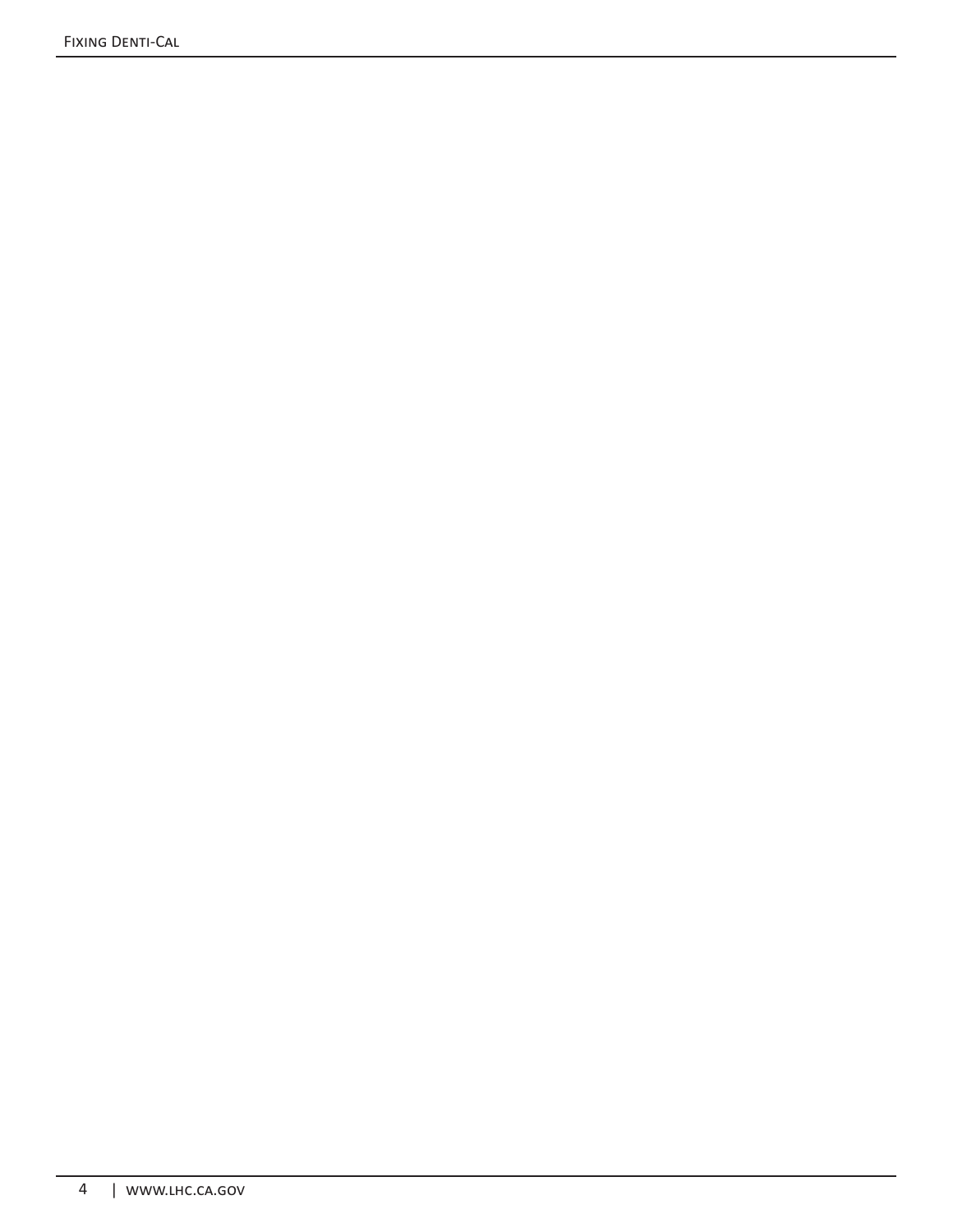# **Executive Summary**

A mong government programs labeled by participants<br>
and beneficiaries as broken, dysfunctional or an outright mess, few have achieved the notoriety of Denti-Cal, California's Medicaid dental program. A quiet bureaucratic backwater that has long resisted outside efforts at reform, Denti-Cal consistently falls short in caring for one-third of the state's 39 million residents and half of its children.

For these 13 million or more Californians of modest or little means, Denti-Cal is the only ticket to dental care outside of an emergency room. Yet by many accounts provided to the Commission during a seven-month review, its thicket of rules and outdated processes is baffling, frustrating and ultimately, often harmful to beneficiaries. The statistics portray a vicious circle of dysfunction. Most California dentists don't participate in Denti-Cal due to its low reimbursement rates and administrative obstructions. And fewer than half of people eligible for benefits use them in any given year because there are so few dentists who will see them. Millions of Californians, consequently, are going through life with rotting or missing teeth, debilitating pain, poor oral health habits and no preventative care.

The situation has grown so serious that a coalition of civil rights groups in December 2015 filed an administrative civil rights complaint with the U.S. Department of Health and Human Services, alleging that Medi-Cal and Denti-Cal are a separate and unequal system of California healthcare that "effectively deny" full benefits to more than seven million Latino enrollees.

The impacts of this poorly performing program ripple outward with expensive emergency room visits, missed school days and lost job opportunities, all representing lifetime or even multi-generational social costs for the state. Denti-Cal at best is getting by in the midst of its overwhelming mission. At worst, it fails to curb, and

more importantly, prevent a worsening epidemic of oral distress in a sizeable amount of the state's population. California, through the Department of Health Care Services, essentially runs a program that is unable to attract enough dentists, unable to provide most beneficiaries access to care and seemingly, unable to change its ways.

The Commission during a study of this \$1.3 billion state and federal program often heard that Denti-Cal is "broken," that it is beyond fixing and needs to be abolished and rebuilt from scratch. Many program participants seem stuck in cultures of mutual antagonism: dental providers against the state bureaucracy, the bureaucracy against providers it suspects of fraud, and beneficiaries against both for their inability to deliver care. This dysfunction has prevailed for years, finally exploding into the open with a searing December 2014 audit report on the Denti-Cal program and the subsequent April 2015 request for the Little Hoover Commission to conduct its own review.

The Commission, which held two hearings in September and November, 2015, learned about difficulties that millions of people encounter searching for dentists who accept new Denti-Cal patients or office hours that accommodate their work schedules. At least five counties have no Denti-Cal providers at all and many other counties have no providers who accept new Denti-Cal patients. The special needs and developmentallydisabled population is especially hard hit and unable to find providers. The Commission learned that this widespread inability to get care has translated to excessive demand for emergency care and dental surgery, which DHCS and health insurers are now limiting and stirring up even more antagonism among providers and beneficiaries.

Overall, it appears that the current Denti-Cal system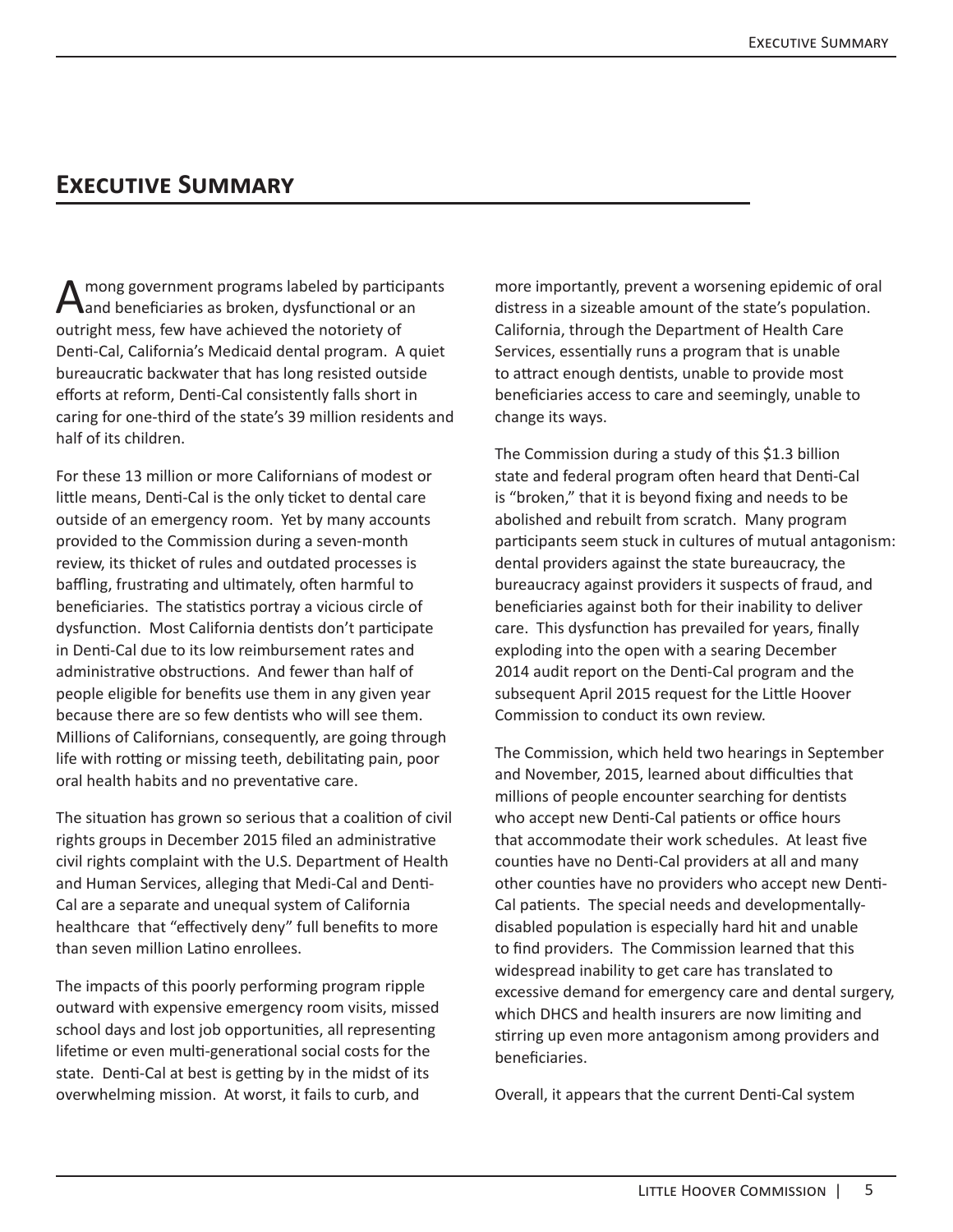*"There's a lack of access to care for children like mine. There's a very limited number of dental providers as well as a lack of facilities that are willing to provide the level of care that he needs. He has to have an anesthesiologist there. We've been very fortunate to have Sutter in our community, but the funding makes it very difficult for their bottom line to have it open enough to provide for our children and so they have to limit the access. As the rules are now he is only provided a cleaning, a scaling and root planing, deep cleaning every two years according to the authorization process. But when he is in pain – and he always cannot tell me – he tells me with his behavior by holding toys up close to his face that vibrate and make noise, and by rocking constantly to say this is hurting. And you look in his mouth and his gums are red and he has lots of scaling that needs to be done, but the rules say differently. And so it makes it very difficult."*

Donnell Kenworthy of West Sacramento, mother of a special needs son, addressing the Commission in November 2015.



(From left: Donnell and D.J. Kenworthy, Sam and Chris Hickey)

creates high levels of havoc in the lives of people it is supposed to help. The entire system needs a thorough reorientation to preventative care and earlier intervention. Most of all, a state that has so long dawdled and promised reforms while people suffer must get the ball rolling in a new direction.Commission Chair Pedro Nava captured the Commission's sentiment in concluding the November 19, 2015, hearing. He said, "The testimony has been dramatic. There's no question that there is a disconnect between the issue of the State of California and what's in the best interest of the patient. I don't know how you can make an argument that is any different."

#### **California is not Alone**

There is no question that running a statewide dental program involving 13 million or more people is difficult – and California is hardly alone. It is difficult across the entire nation where Medicaid rates paid to dentists run well behind commercial rates and more people than ever are competing for a limited number of dentists. Nationally, too, many people with Medicaid dental coverage are not using it.

To outsiders peering in, the Denti-Cal program can appear almost impervious to reform due to being jointly run and funded by two large and sometimes seemingly incomprehensible bureaucracies, the state's Department of Health Care Services (DHCS) and the federal Centers for Medicare & Medicaid Services. Fortunately the Commission learned of strong consensus among key interest groups for new directions. Most of these involve expanding preventative care in a system that allocates 86 percent of its funding to drill, fill, cap, extract and perform root canals. The Commission takes great encouragement from this consensus. It also takes encouragement from major initiatives to spur more preventative care and higher percentages of beneficiaries making annual visits to a dentist. The Department of Health Care Services and the Centers for Medicare & Medicaid jointly announced in December 2015 a fiveyear \$740 million initiative to provide targeted financial incentives to California dentists to treat more Denti-Cal patients and develop preventative approaches to care.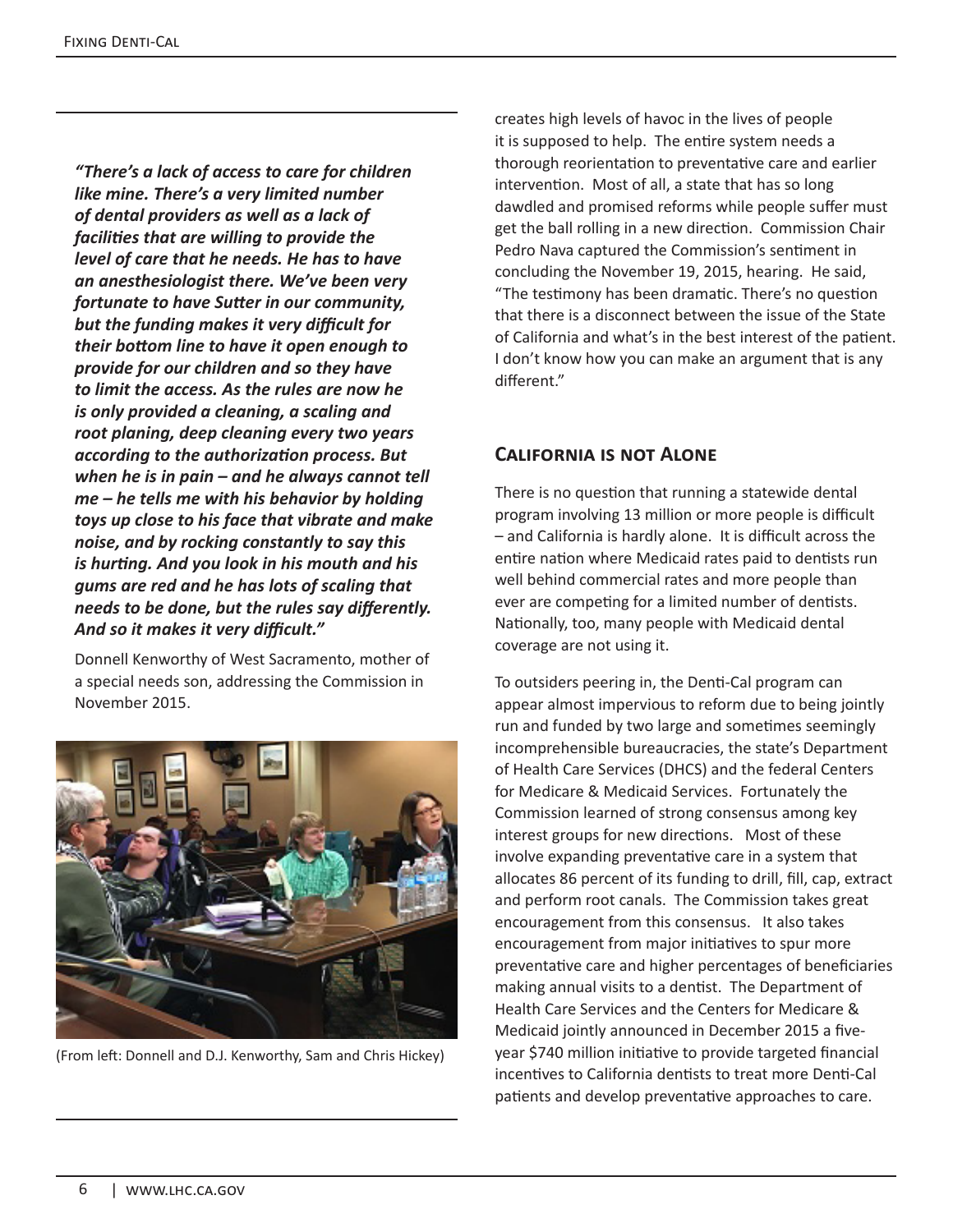*"Studies of Medicaid-insured populations have found that negative experiences with the dental care system discouraged many caregivers from obtaining dental services for their Medicaid-insured children. Searching for providers, arranging an appointment where choices were severely limited, and finding transportation left caregivers describing themselves as discouraged and exhausted. Caregivers who successfully negotiated these barriers felt that they encountered additional barriers in the dental care setting, including long waiting times and judgmental, disrespectful, and discriminatory behavior from staff and providers because of their race and public assistance status. Little of this fact is ever highlighted in Denti-Cal-related studies."*

Conrado E. Bárzaga, M.D. Executive Director, Center for Oral Health. January 2016.

Simultaneously, California's new state dental director is crafting a 10-year statewide Oral Health Plan focused on a great expansion of preventative care, especially for children.

Yet in the meantime, countless thousands of Californians can't find a nearby dentist who will see them or their children.

The Little Hoover Commission recognizes that Department of Health Care Services Director Jennifer Kent and Denti-Cal Director Alani Jackson have been in their new posts for a year and express their intentions to make the program more effective. They have their work cut out, reforming within the massive Medi-Cal bureaucracy a small Denti-Cal division that appears by all accounts to have ossified over years and become stuck in its ways. During a heated March 27, 2015, joint legislative hearing on Denti-Cal's shortcomings, Director Kent, on the job only a few weeks, assured lawmakers who had expressed blistering criticisms of the program, "We will get it done."

It is more than a year later. Californians need to get it done. The time for excuses ran out a decade ago. Following a seven-month review, the Little Hoover Commission offers these 11 recommendations and their key implementation partners as a way forward.

#### **A Path to Action: Begin With a Forceful Utilization Target**

**Recommendation 1: the Legislature should set a target of 66 percent of children with Denti-Cal coverage making annual dental visits. Additionally, the Legislature should:** 

- *Conduct oversight hearings to assess progress or lack of movement on all initiatives designed to reach this target, and particularly on implementation of the five-year \$740 million Denti-Cal targeted incentive plan to increase children's preventative dental visits.*
- *Ensure the state dental director has adequate authority to see that the Denti-cal targeted incentive program aligns with the 2016 oral health plan.*

The Legislature should declare its intent that annual Denti-Cal utilization rates among children in California climb well into the 60 percent range, as is the case in approximately 20 percent of U.S. states.A specific target of two-thirds of children using their benefits annually, comparable to children with commercial insurance, will gradually stimulate and accelerate the necessary range of small and larger solutions by DHCS and its partners to get there. The Department of Health Care Services and the Centers for Medicare & Medicaid Services recently announced an experimental five-year incentive plan to focus on prevention and increase children's annual dental visits by 10 percentage points. However, it is uncertain that the plan will produce results to meet that goal.

Fortunately, the state's new Oral Health Plan being produced by State Dental Director Jayanth Kumar, DDS, within the California Department of Public Health and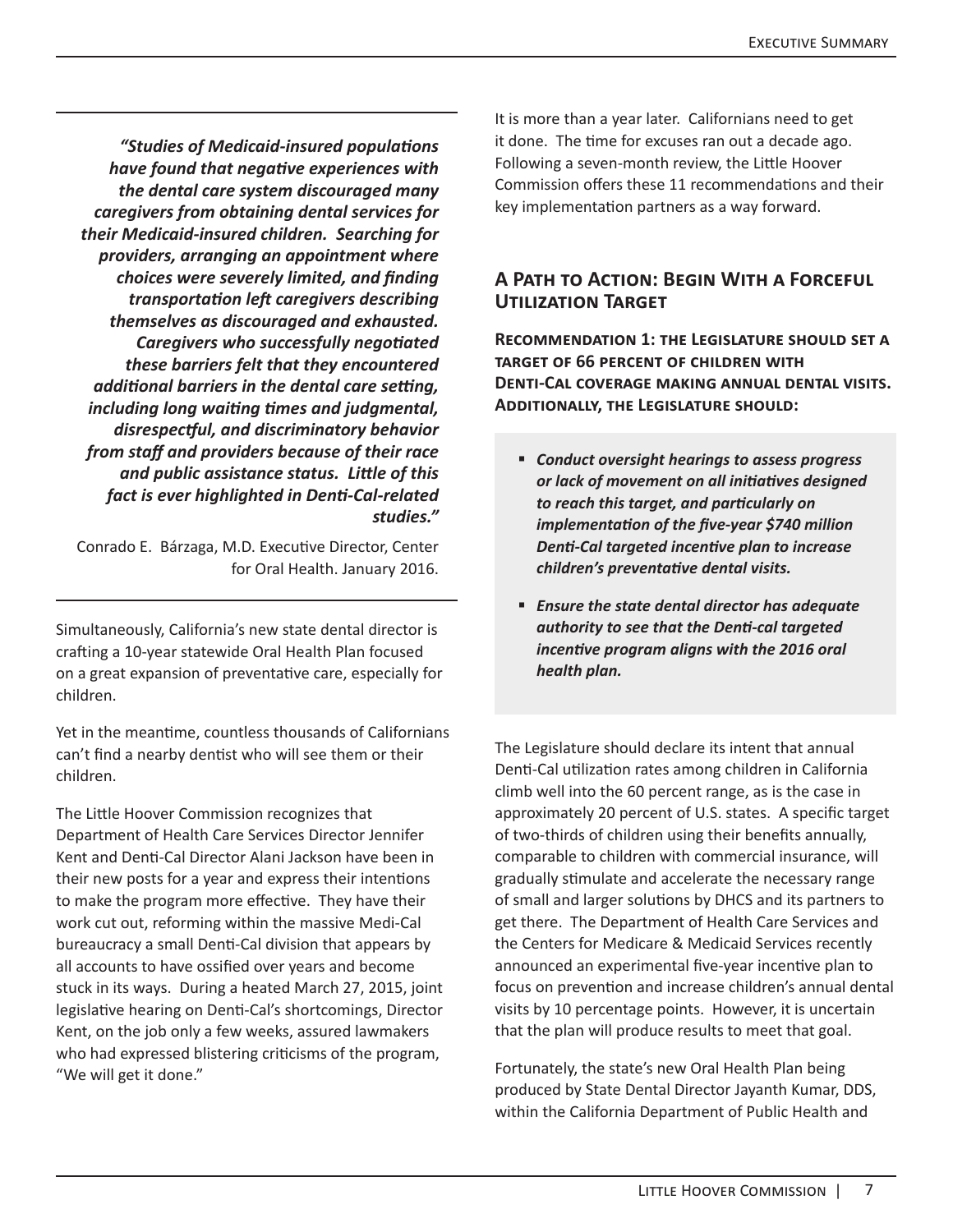scheduled for release in June 2016, also aims toward a 10-year increase in the numbers of children making an annual dental visit. While the Commission has strong hopes for these two plans, the Legislature, in addition to continuing strict performance oversight of the DHCS Denti-Cal program in general, should oversee both plans as they work in tandem and closely monitor their progress or lack thereof. The Legislature and Administration also should ensure that the state dental director has adequate authority to align the plans and publicly recommend and make necessary course changes to reach an improved utilization rate. California's entire dental health care bureaucracy should work with its partners in the private, public and non-profit sector toward a target of 66% utilization rates among children.

### **Key Short-Term Goals to Meet Utilization Target**

#### **Recommendation 2: the Department of Health Care Services should simplify the denti-cal provider enrollment forms and put them online in 2017.**

Department of Health Care Services officials say they are in final review of plans to refine and shorten the Denti-Cal enrollment form from 34 pages to 10. The Commission commends this action and urges the Legislature to oversee its progress and keep it moving forward through the process of feedback from dental providers and department partners. The Commission also recommends that the state go further and facilitate Denti-Cal enrollment via an online application far sooner than the department's current estimated timetable of two to three years. Waiting up to three years to bring the department's enrollment process up to the online standards of commercial insurers will further bewilder a dental provider community that publicly called on the department to do online enrollment in 2008. The Commission recommends that the Legislature and Governor see that it is done in 2017.

#### **Recommendation 3: the Department of Health Care Services should overhaul the process of treatment authorization requests.**

- *The department should reassess its policies using metrics that consider foremost the highest impacts on beneficiaries and their needs rather than the lowest behavior of a few providers.*
- *The department should consult with an evidence-based advisory board during this reassessment.*

The Department of Health Care Services has made small, tentative moves toward easing concerns of dental providers over the need to routinely mail in X-rays with their claims for reimbursement. But questions remain about what procedures should require preauthorization from Denti-Cal before being conducted. Hearing witnesses told the Commission that commercial insurers do not routinely require X-rays or authorization in advance for routine dental work such as crowns, root canals and periodontal (gum) treatment. The Commission heard anecdotally that fraud rates are no different for Denti-Cal than commercial insurance, and accordingly, recommends a high-level department review of its preauthorization policies. The department's review, guided by an evidence-based advisory body, should focus foremost on the needs of beneficiaries rather than the current near-singular focus on fraud.

#### **Recommendation 4: the Department of Health Care Services should implement a customerfocused program to improve relationships with ITS PROVIDERS.**

The Department of Health Care Services admittedly has a very difficult job to implement Denti-Cal for a growing population while paying low reimbursement rates dictated by the Legislature. But for the good of the Californians it serves, it simply must develop better day-to-day relationships with dental providers. The department should initiate customer-service-focused processes in 2016 to develop a stronger "partner mentality" and tone down the antagonism that seems to have become quite routine between it and providers and others.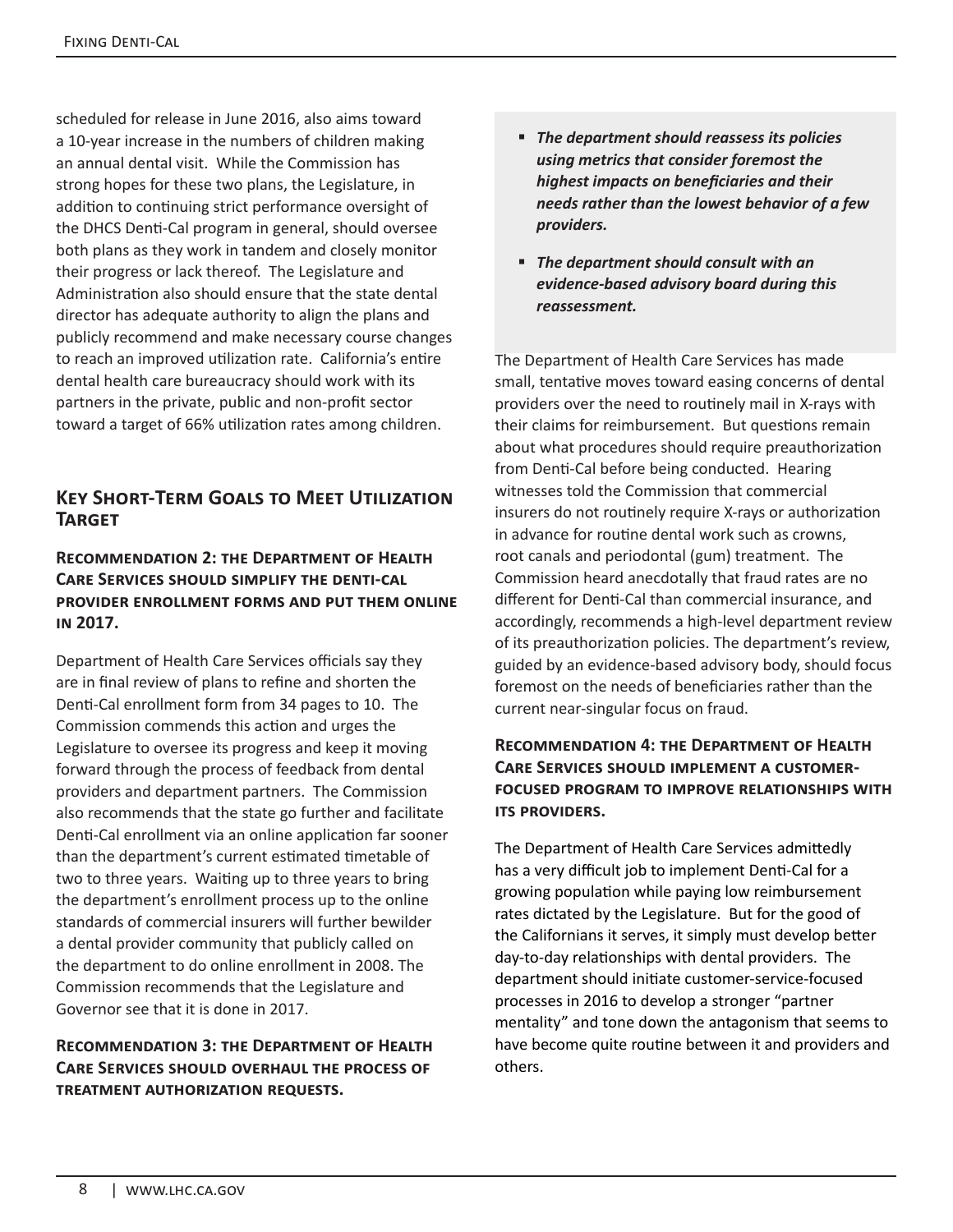#### **Recommendation 5: the Department of Health Care Services should purge outdated regulations.**

- *The department should appoint a small number of staffers to spend eight to 10 weeks during 2016 to review rules and clear out needless regulatory clutter.*
- *The Legislature should assess department progress through an oversight hearing or through budget hearings.*

Department of Health Care Services partners, including the California Dental Association, say many Denti-Cal rules were designed to combat particular episodes of fraud and have outlived themselves. While originally well-intended, some now have a larger negative impact of discouraging dental provider participation due to their impediments. Denti-Cal beneficiaries suffer the most harm when dentists balk at providing them care due to outdated and frustrating department rules.

#### **Recommendation 6: the Legislature and Governor should enact and sign legislation in 2016 to create an evidence-based advisory group for the Denti-Cal program.**

- *The Governor and Legislature should appoint dental experts in early 2017 to guide development of Denti-Cal priorities and oversee policy decisions.*
- *The Department of Health Care Services should begin to consult with the Denti-Cal advisory board in early 2017.*

The Department of Health Care Services has much work to do retool its Denti-Cal program to win over more providers and provide greater access to dental care statewide. Denti-Cal should be guided by an evidence-based advisory group, which consists of the state dental director and expert specialists who can weigh in on proposed decisions and make sure they are based

on the best evidence and science and not merely on cost. This would be especially helpful to minimize the continual strife, confusion and even alleged harm to beneficiaries, including special needs populations, that the Commission heard about repeatedly in public comment during its two hearings.

#### **Recommendation 7: the Legislature and Governor should fund a statewide expansion of teledentistry and the virtual dental home.**

 *The Legislature should pass and the Governor should sign AB 648 (Low).* 

Californians have pioneered a simple technological solution – teledentistry – to better connect dentists and people in the neighborhoods where they live. The concept of a dental assistant with a laptop, digital camera and hand-held X-ray machine doing dental care under the supervision of a distant dentist who can review medical histories and X-rays from another computer and prescribe treatment should play a significant new role within the Denti-Cal system. In 2015, the Legislature considered AB 648 (Low) to allocate \$3 million to scale up the Virtual Dental Home concept statewide in the wake of a successful pilot demonstration project. The bill, currently stalled short of a full Senate vote, should be passed and forwarded to the Governor for signing.

## **Key Long-Term Goals to Meet Utilization Target**

**Recommendation 8: state government, funders and non-profits should lead a sustained statewide "game changer" to reorient the oral health care system for Denti-Cal beneficiaries toward preventative care.**

 *A coalition of public, private and non-profit organizations and funders, such as the California Healthcare Foundation, California Endowment, California Dental Association, California First 5 Commission and its county commissions, among others, should powerfully*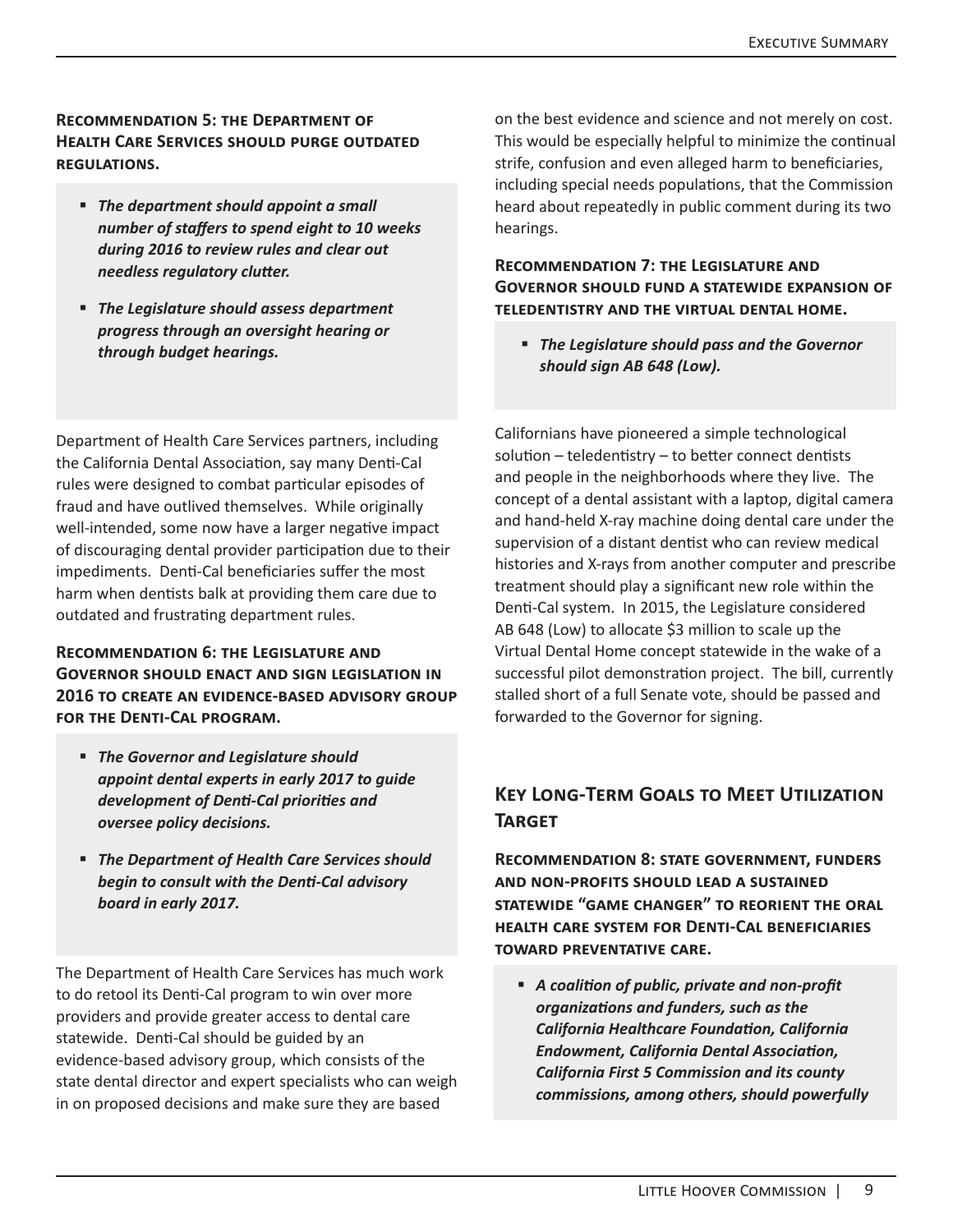*address the need for a more coordinated, comprehensive statewide system of preventative care.*

- *Others beyond state government, including universities, medical societies and foundations should convene a symposium to discuss and plan a way forward, then make it their continuing responsibility to help fund and sustain a permanent emphasis on preventative care.*
- *Funders, celebrities, communicators, advocates and media firms should participate in a major statewide messaging campaign to educate families and children about habits for healthy teeth.*

The rapid increase of Denti-Cal beneficiaries in recent years combined with some of the nation's lowest reimbursement rates for participating dentists has left the Denti-Cal program increasingly unable to contend with an overload of dental disease. With only 14 percent of its annual budget allocated to prevention, Denti-Cal is likewise unable to stem the rising damage of poor dental health among its eligible population. The growing oral health crisis among Californians who lack commercial dental insurance coverage is a larger responsibility than the state's alone. A large, powerful coalition will be necessary to steer Denti-Cal funding toward preventative care, and especially recognize the power of case management in connecting a large vulnerable population to dentists and making sure people show up for appointments. Two powerful initiatives within the Department of Health Care Services and Department of Public Health are launching momentum in a preventative direction. Others beyond state government must build upon it and sustain this forward direction.

**Recommendation 9: the Legislature and Department of Health Care Services should expand the concepts of Washington State's Access to Baby and Child Dentistry program and Alameda County's Healthy Kids, Healthy Teeth program to more regions of California.**

- *The Department of Health Care Services and the Legislature should actively encourage and help establish pilot projects based on these concepts with the potential of expanding them statewide.*
- *The Legislature should assess department and pilot project progress.*

A new federal and state initiative to fund targeted incentives for dentists who care for Denti-Cal-eligible children provides great opportunity to expand preventative care to children five and under through programs with demonstrated successes in Alameda County and Washington State. With \$185 million available in a federal-state fund for preventative dental care pilot projects during the next five years, the Access to Baby and Child Dentistry and Healthy Kids Healthy Teeth concept is ripe for expansion and testing beyond Alameda County. A pilot project, if successful, could demonstrate anew the ability of incentives to motivate dentists' participation, especially when backed with training and assistance for dentists, and an extensive case management system that conducts outreach at the community level to get eligible patients appointments with dentists and keep them. A pilot program will ideally feature networks of private, non-profit and public partners such as dental associations, medical schools, foundations and health agencies to fund and maintain these comprehensive outreach and case management efforts.

**Recommendation 10: the Department of Health Care Services and California counties should steer more Denti-Cal-eligible patients into Federally Qualified Health Centers with capacity to see them.** 

 *The Department of Health Care Services should include contact information for Federally Qualified Health Centers on its referral lists of dentists.*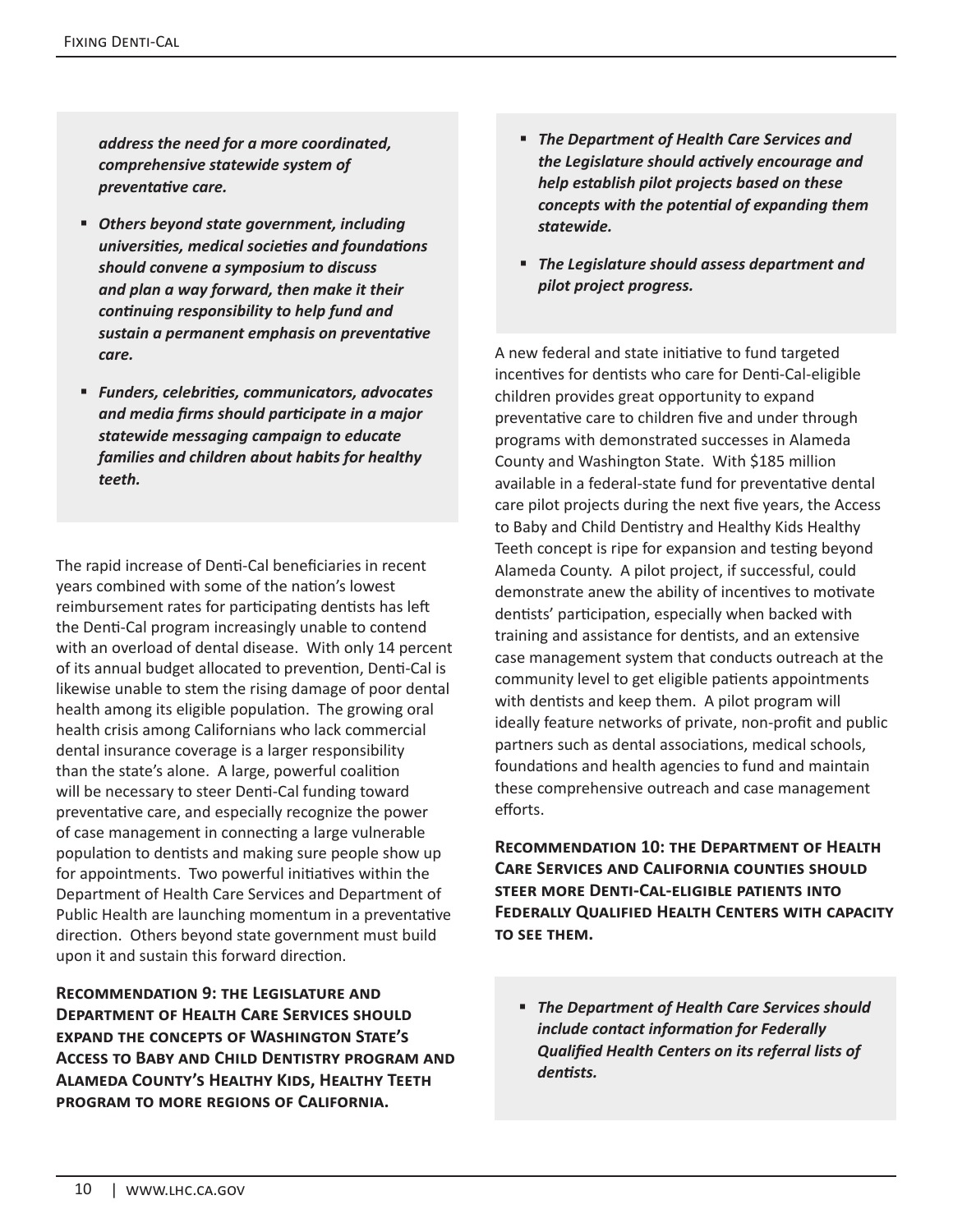- *Counties should train eligibility workers to advise use of Federally Qualified Health Centers for dental care where appropriate.*
- *Federally Qualified Health Centers with high demand for dental services and limited capacity should expand use of teledentistry options to provide preventative care in community locations and free up capacity for more intensive dental care in their offices and clinics.*
- *Foundations and medical societies should consider funding targeted messaging or advertising campaigns to raise awareness that Denti-Cal benefits can be used at nearby Federally Qualified Health Centers.*

California's more than 1,000 Federally Qualified Health Centers (FQHC) have integrated preventative care into their daily appointments in ways that largely do not occur in private dentist offices. Their reimbursement stream incentivizes FQHCs to prioritize low-cost preventative visits to minimize the high expenses and potential financial losses of restorative care. The incentive for private dentists is just the opposite, often prioritizing high-cost restorative care to make worthwhile the low reimbursement rates paid by Denti-Cal. Given that the federal government provides much higher reimbursement to dentists at FQHCs and pays nearly the entire cost of these reimbursements, the state and its partners alike would be wise to encourage the most people possible to receive care at a FQHC. Most FQHCs are located in neighborhoods that private dentists tend to avoid, but many people who live near one don't know that they provide dental care. The California Primary Care Association has invested in a CaliforniaHealthPlus branding campaign to promote FQHC services, including dental, but lacks funds for the necessary scale of statewide advertising. Funders and medical societies should consider ways to help. These federal facilities should become an even stronger part of the dental care safety net in California.

**Recommendation 11: medical societies and non-profit organizations should recruit more pediatricians to provide preventative dental checkups during well-child visits.** 

- *The California chapters of the American Academy of Pediatrics should lead in encouraging its members to perform preventative dental exams and apply fluoride varnish to Denti-Cal-eligible children.*
- *County First 5 Commissions statewide should work to reinforce the message locally with pediatricians and primary care doctors.*
- *Senator and pediatrician Richard Pan should write to pediatricians statewide stressing the importance and benefits of this practice.*

Representatives of Amador County have provided California a model that offers basic preventative dental care to children in rural counties that have few or no Denti-Cal providers. With a small start-up grant from Sutter Medical Group, the county established a program to recruit and train pediatricians to do dental exams, apply fluoride treatment as part of well-child visits and bill Medi-Cal for reimbursement. This program is a critical piece of the safety net in Amador County, where a visit to a dental office that accepts Denti-Cal might be as much as 60 miles away. Pediatricians did more than 1,000 flouride treatments in the first eight months of the program in 2015, and serve as an example to other counties in similar straits. A major statewide initiative on preventative care for children requires small programs and pediatricians everywhere to do what can be done. In 2015 the American Academy of Pediatrics (AAP) advised pediatricians to add fluoride varnish to their list of tasks during well-child visits from the age of six months to age five. Just as the state needs more initiatives like those in Amador County, more pediatricians statewide need to add this small preventative task to their well-child visits for Medi-Cal beneficiaries.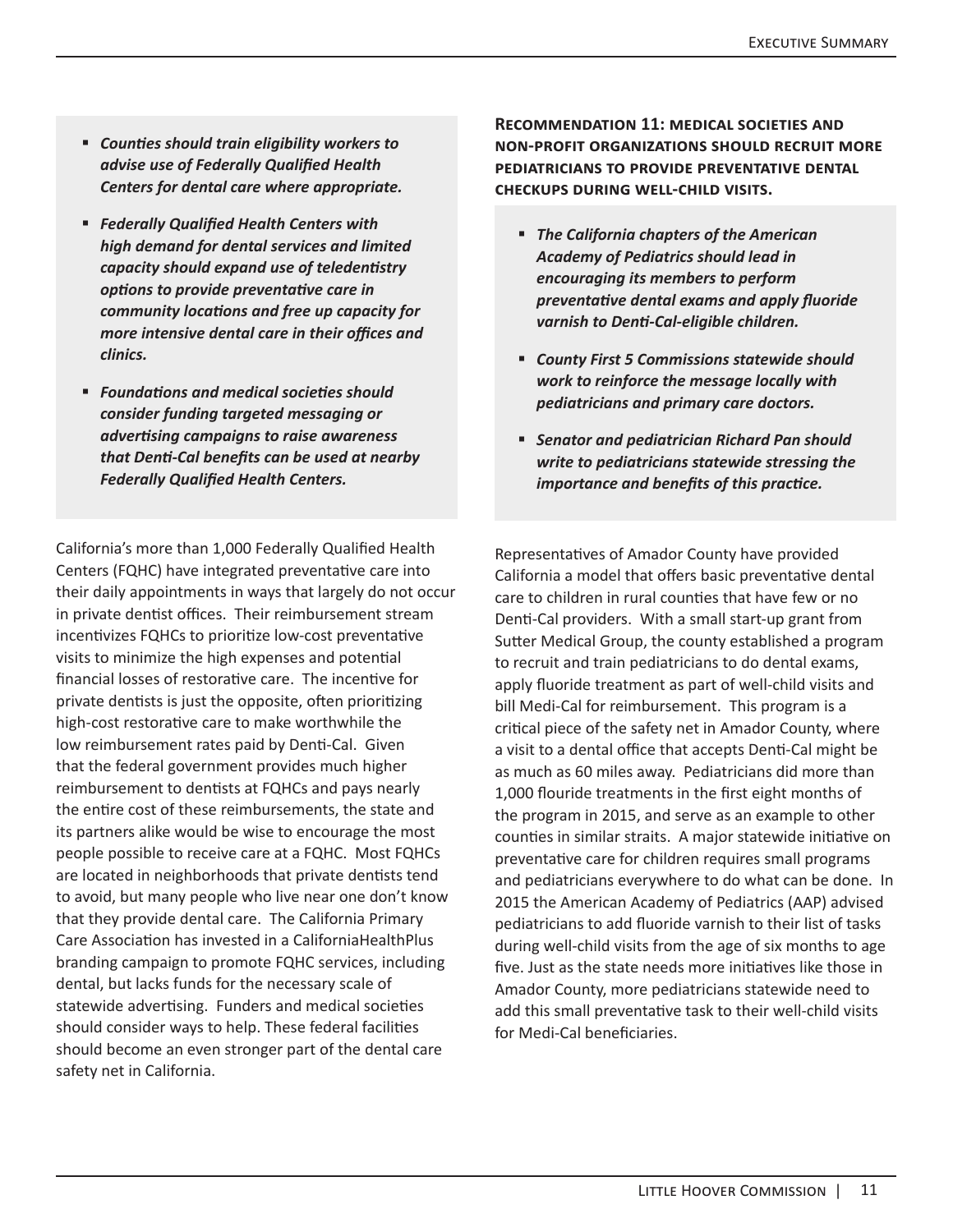# **A Restart for Denti-Cal**

For millions of Californians going to the dentist is an easy, familiar routine. They have insurance through their employers, manageable co-pays and seldom a problem finding a good neighborhood dentist. Every six months the dentist's office calls, emails or texts with a reminder of scheduled preventative checkups and cleanings, and most patients depart their appointments with a commercially-sponsored toothpaste, brush and floss.

Two-thirds of Californians take all this for granted.

For 13 million or more other Californians of modest or little means, going to the dentist is an entirely different experience, and often a difficult one. They have no-cost coverage through Denti-Cal, the state's Medicaid dental program, but frequently have problems finding a neighborhood dentist who will take them. An office that does accept Denti-Cal may be miles away and offer appointment hours inconvenient for their inflexible, daytime work schedules, require a challenging family trip by bus and no ability to routinely get X-rays and

*"You have a third of all Californians who have small children who are stuck in this plan. And the fact that you're squeezing on one end of the balloon, as they say, it starts popping out the other. If people can't get in with prevention, they eventually show up for more serious treatments. Now you have cavities that aren't treated and you're putting in a crown. Then they set up in the emergency room with an abscess and now you're treating that. Then they have to have teeth extracted and then you're talking about dentures and on and on. You start to cause this ball to roll."*

Senator Richard Pan. Testifying at September 24, 2015 Commission hearing.

*"Dental care consistently ranks to the public as the most important type of health care after medical. Part of the reason is we are a society that judges people on their appearance. Think about how many comments you hear about people, how their teeth look, especially if they have missing teeth. We equate appearance with intelligence and respect. Do not underestimate the impact this has on self-esteem and their quality of life."* 

Assemblymember Jim Wood, DDS.<sup>1</sup>

restorative procedures the same day. Millions of Californians take this experience, too, for granted.

This two-dimensional state of oral health care in California – and the shortcomings of the state's Medicaid dental program and other institutional systems in addressing it  $-$  is an unfair and needless condition in the lives of one-third of Californians and one-half of its children. Hard-to-access dental care endangers their overall health, their performance in school and their ability to get ahead. It costs California taxpayers hundreds of millions of avoidable dollars for emergency room visits, dental surgery and social consequences of unemployment and multi-generational poverty. All this became evident to the Commission during a seven-month review of Denti-Cal in 2015 and 2016 – conducted at the request of California lawmakers exasperated by the program's long-standing inability to deliver consistently convenient and dependable care.

First among issues is lack of access to care. Denti-Cal, a \$1.3 billion state and federal program, designed with the best of civic intentions to give a hand to people in unenviable circumstances, appears by most accounts to be unavailable or difficult to use for children and adults who most need their teeth fixed, pulled or cleaned. The scale of this problem varies greatly depending upon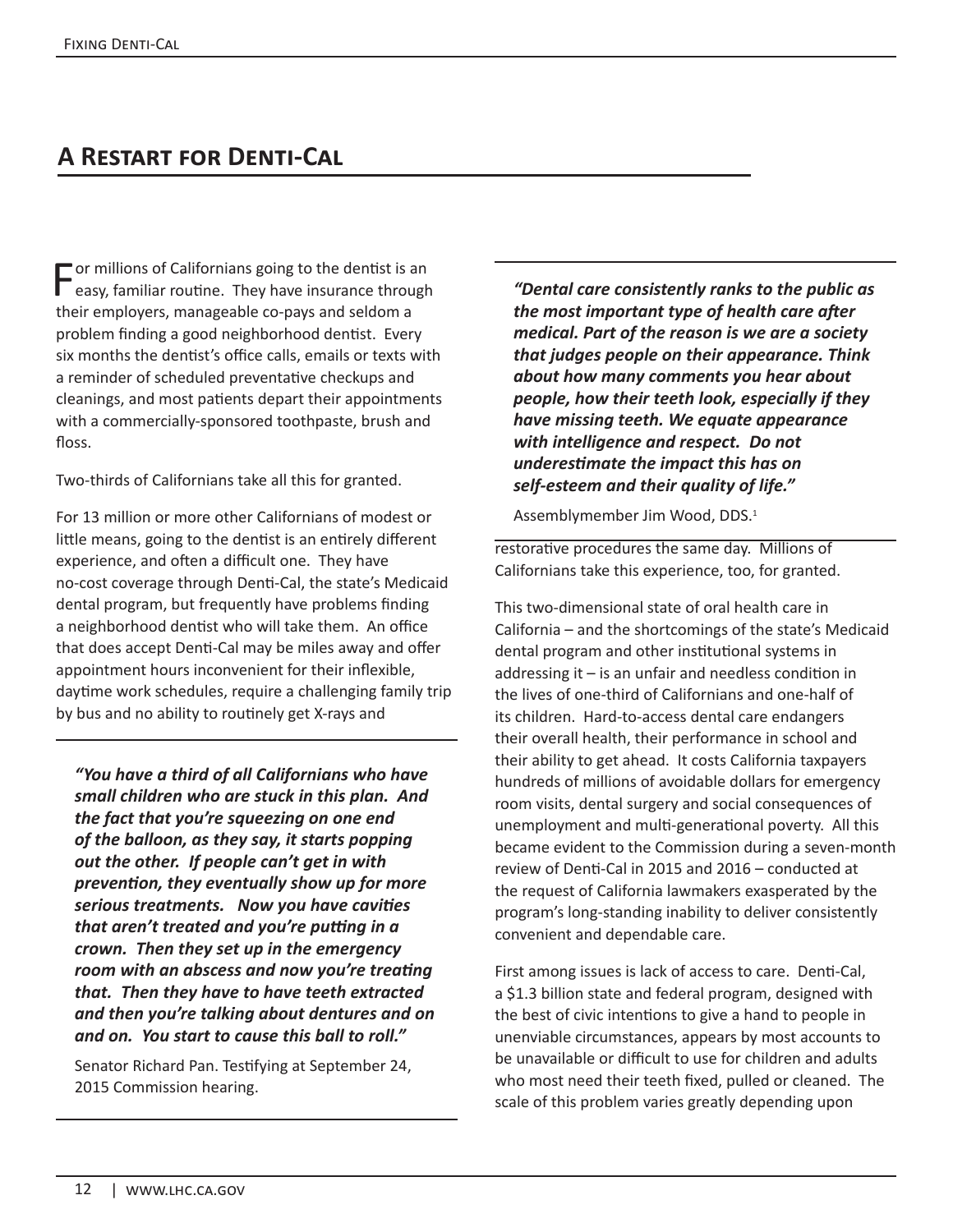the source consulted, the time period covered and the methodology used to produce the numbers:

- In December 2014, the California State Auditor cited Centers for Medicare & Medicaid data to report that only 44 percent of California's 5.1 million Denti-Cal-eligible children aged 20 and under saw a dentist from October 2012 through September 2013.
- In December 2015, the Centers for Medicare & Medicaid, in approving the California Medi-Cal 2020 Demonstration, cited a figure of 37.8 percent of children 20 and under making a dental visit during the calendar year 2014.<sup>2</sup>
- In February 2016, the Department of Health Care Services (DHCS) stated that 51.8 percent of children 20 and under with Denti-Cal fee-forservice coverage had a dental visit from October 2014 through September 2015.<sup>3</sup>

#### *"I think it's fair to say in short that Denti-Cal historically has been what the kids say is a 'hot mess.' Fair statement?"*

Senator Holly Mitchell, addressing Department of Health Care Services Director Jennifer Kent at her January 20, 2016, confirmation hearing before the Senate Rules Committee.

#### *"I would say that the kids are not far off."*

Director Kent, in response.

#### Watch video of the exchange here

These variances add somewhat to the confusion about the true nature and magnitude of the problem in California. Perhaps the easiest thing to understand is how far all these numbers lag behind the 67 percent of California children with commercial coverage who visited the dentist in 2013, according to the American Dental Association.<sup>4</sup> Overall, children in rural areas are least likely to visit a dentist's office. Children three and under are also less likely to see a dentist, with fewer than 25 percent making visits in 2013, according to September

2015 Commission testimony provided by the Children's Partnership. Perhaps the silver lining to all these numbers is that they have improved since 2000 when only 32 percent of Denti-Cal-eligible children in California



*"In my counties this isn't working. There aren't enough dentists. When they say they'd rather do it for free it's a serious indictment of the program."*

Senator and Commissioner Anthony Canella

saw a dentist during the year, according to the American Dental Association.<sup>5</sup>

Meanwhile, only 26 percent of eligible California adults with fee-for-service Denti-Cal coverage saw a dentist in 2014, according to February 2016 DHCS data.<sup>6</sup> It is obvious that millions of working, underemployed and disabled Californians and members of their families are moving through their lives without receiving the regular dental care for which they are eligible.

The reason for this lack of access to care is both obvious and simple, the root of the entire problem the Commission was asked to review:

 The great majority of California's 31,640 professionally-affiliated dentists – and a large share of those training to become dentists – want nothing to do with Denti-Cal.<sup>7</sup> Dentists widely shun the program, saying it is easier to provide free charity care to low-income people than to work for Denti-Cal reimbursement rates that rank among the lowest nationally and don't begin to cover their costs. Dentists also told the Commission the state's administrative requirements are far more complex and timeconsuming than those of commercial insurance plans. They complained that, unlike commercial plans, state dentists consistently second guess their professional judgments. Dental billing specialists, too, chafe over outdated paper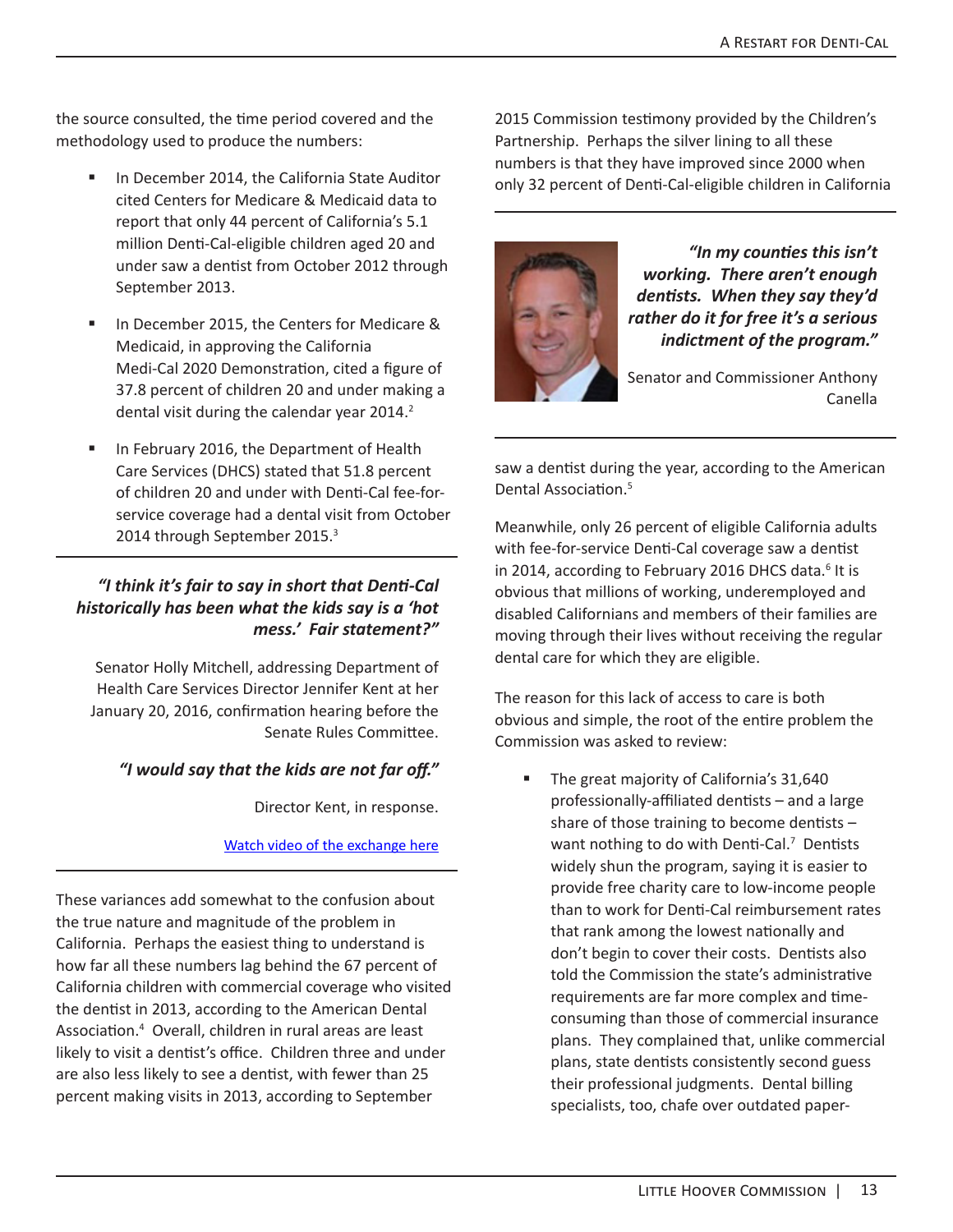based billing programs long ago abandoned by commercial insurers.<sup>8</sup>

 In 2013, the American Dental Association (ADA) reported that 29 percent of California dentists participate in the state's Medicaid dental program compared to a national average of 42 percent. That puts California among the lowest nine states nationally, with participation rates between 20 percent and 30 percent.<sup>9</sup>

*"Pediatric dentists have traditionally participated in Medicaid dental programs nationally at a higher rate than dentists as a whole and that is no longer the case in California. We have serious concerns that the current generation of pediatric dentists coming off our training programs look at the Denti-Cal program, because of the enrollment barriers, the administrative barriers, because of the low reimbursement rates, because of their high amounts of debt coming out – and these are people who are dedicated, they're taking two to three years of additional education to become pediatric dentists, they're taking two to three years of additional debt – and they look at Denti-Cal as irrelevant to their practice. We are losing a generation of pediatric dental clinicians and practitioners unless we make serious changes to the program now."*

Dr. Paul Reggiardo, public policy analyst, California Society of Pediatric Dentistry.

# **A Silent Epidemic Throughout California**

During its study the Commission heard story after story of conditions little known in the larger and more prosperous society of California: little children by the thousands with mouths full of rotting, ruined teeth, parents who don't understand basic preventative care, whole counties with no dentists who accept Denti-Cal. Witnesses, experts and dental practitioners collectively described a silent

epidemic of dental decay enveloping California, a public health problem on the scale of diabetes and obesity – and worsening.

"We get 50 referrals a day for severe tooth decay," said Viveka Rydell, chief executive officer of the nonprofit PDI Surgery Center in Sonoma County. Denti-Cal-eligible children from 33 counties gravitate toward the center with its three-month waitlist. She said a typical case is a child, three and a half years old, with 10 to 18 cavities. "We have 10 kids in two operating rooms every day," said Ms. Rydell.

Plainly, a massive swath of California's oral health landscape is experiencing profound disorder and the state's signature dental plan for those of lesser incomes – as well as the larger health care infrastructure of California - is inadequately addressing the challenge. The Commission's study process produced abundant testimony about serious deficiencies within the state's Medicaid dental program. Yet it also showed a refreshing consensus among experts beyond the Department of Health Care Services (DHCS) on ways to make improvements in the short and longer term. The Commission took great encouragement from this consensus. The Commission also is hopeful, despite a few reservations about the potential effectiveness of particular strategies, that a new five-year \$740 million federal and state initiative will help increase preventative dental care to children under 21. Likewise, it is encouraged by a comprehensive 10-year statewide oral health plan to be released in June 2016 by the State of California's new dental director and its anticipated emphasis on preventing dental disease. Both the problem and this developing consensus for solutions will be considered extensively inside this report and form the basis for the Commission's recommendations to the Governor and Legislature.

Broadly, the Commission concludes that California's Denti-Cal program also must begin a thorough years-long reorientation away from funding simple damage control – what the dental industry calls "drill and fill" – toward preventative care and intervention at the youngest possible age. (Currently, 14 percent of Denti-Cal funding goes to preventative care).<sup>10</sup> California also needs strong comprehensive case management at all levels of the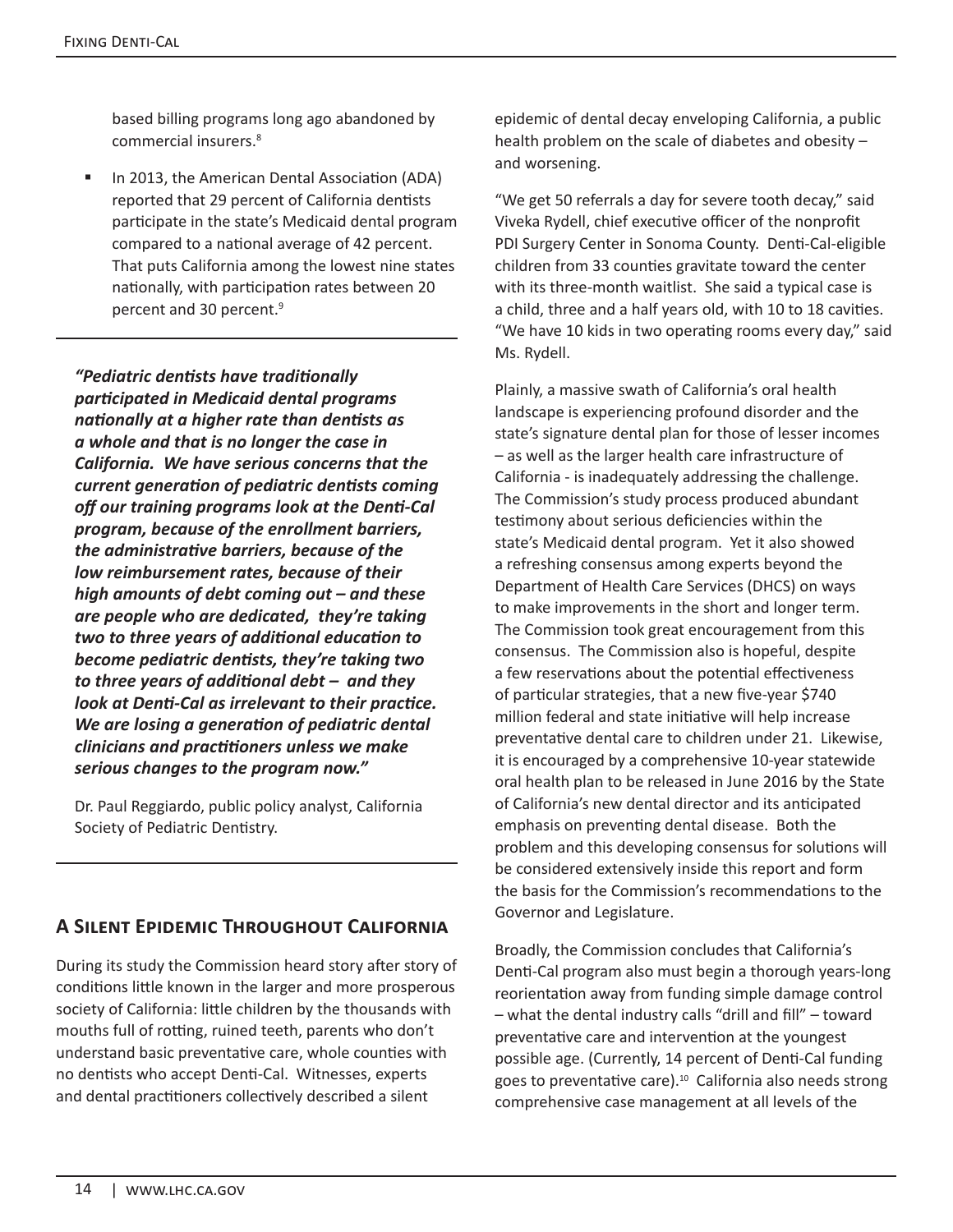public health system to make more people aware of their Denti-Cal benefits, use them and show up for regular appointments. The Commission, in the wake of its two hearings on September 24, 2015, and November 19, 2015, senses that the state's Denti-Cal bureaucracy, in particular, may be overwhelmed and operating in a purely reactive mode to a condition of growing oral health chaos and rising antagonism from many of its beneficiaries, providers and interest groups trying to improve conditions for Californians who receive public assistance. Denti-Cal could greatly benefit from better partnerships,

regular advice from a board of health evidence-focused experts to guide its decision-making and most important, new prevention-oriented goals and systematic ways to measure progress toward them.

This introductory chapter, in keeping with the Commission's mission to seek efficiency and economy within the state's executive branch, describes the Commission's Denti-Cal review process, the Denti-Cal program itself, the conditions it is trying to address and why it is hard for beneficiaries to access dental

*"I'm the parent of an adult with special needs. He's been diagnosed with a [mental disability] and he also has autism. My son has been seen through a pediatrician since he was a small boy and he's been sedated to have a procedure done because he had behaviors. He bites. He would fall on the floor and hit himself. He hits himself on the walls. So the pediatrician has told me that it's traumatizing for him and also for the other patients that are being seen so he needs to be sedated.* 

*And for that last two years, the last two or three years, I was told that he needs to be put on a wait list because sedation was not covered by Medi-Cal and that is very nerve-racking as a parent because we know he needs a procedure. He has cavities in some of his teeth and yet there's nothing that can be done. I can't even get a cleaning from him because they can't get in there. At home I brush his teeth for him and to floss. My husband and I have literally to put him on the floor and kind of sit on him and do as much as we can as fast as we can.* 

*In some ways I was lucky. Through networking with other parents, I found Dr. (Rodney) Bughao who was willing to see my son, which is another headache, trying to find a pediatrician who is willing to see your son. Now that he is 18, he (Dr. Bughao) put him in the books and he was scheduled to have a procedure done in December (2015). However, I got a call three weeks ago saying my son was not going to be placed on the books because Blue Anthem (Anthem Blue Cross) was not coming back with authorization and a majority of the patients are being denied. With that being said, it just raised the level of concern. It's not a coincidence. My husband just two weeks ago started having toothaches. He had headaches. He couldn't go to work. He got an infection where he actually had a root canal, but with that procedure happening two weeks ago, he's normal. He can be put in a chair and get the procedure.* 

*That caused me concern. My husband and I thought that if my son's in pain there's nothing I can do about it right now. He'll be back in pain and I'll have to deal with him hitting his head. So it's nerve wracking not knowing what or where. Because I haven't been told when. I was just told most likely you'll be denied. And I don't think it's fair. Not family-wise or to my son, where if he was in pain at any time. And I know it's about to happen because we know he has cavities already. So I just want to share my story with you guys."*

Jesana Tran, Sacramento-area mother of an 18-year-old special needs son, addressing the Commission in November 2015.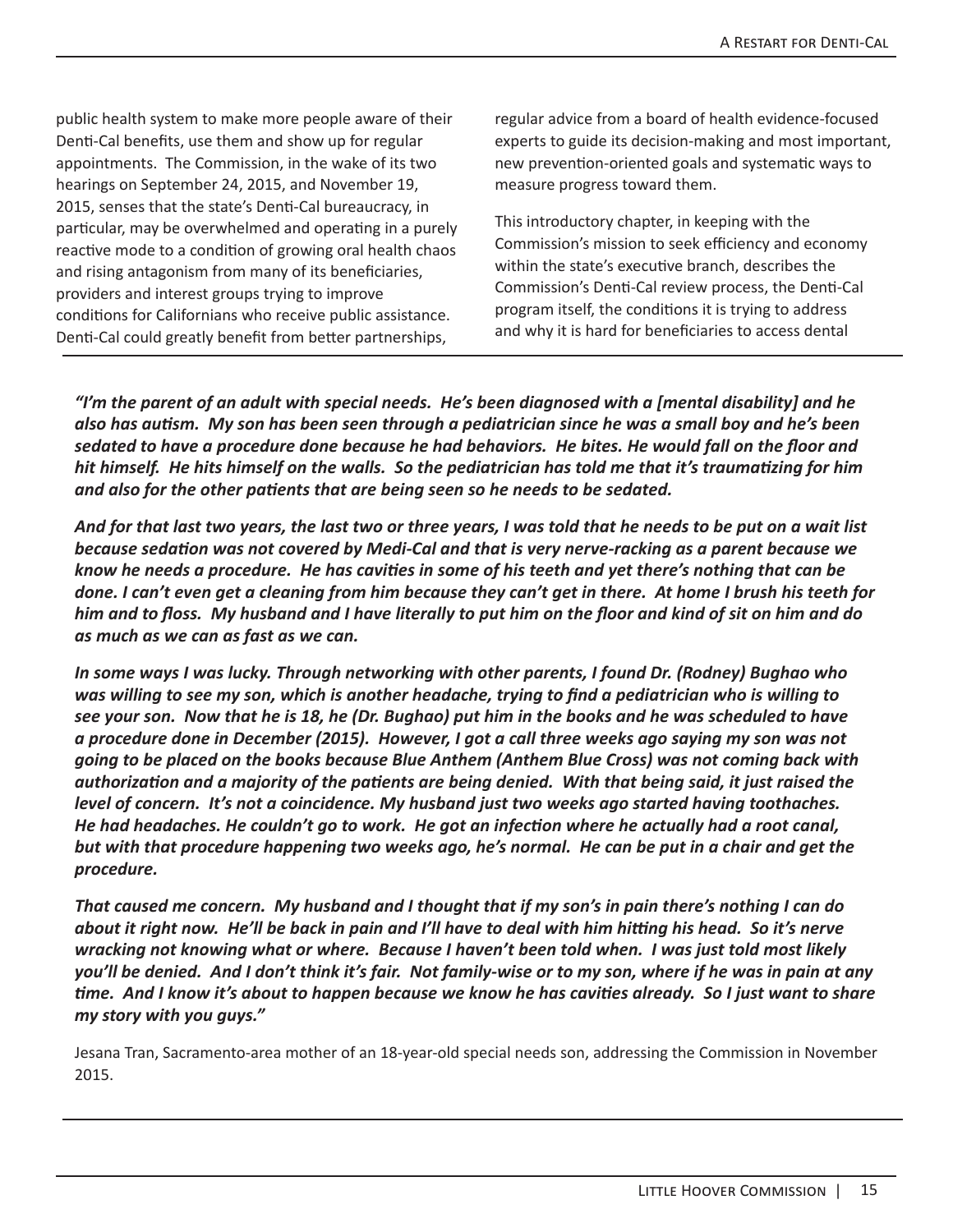care. It concludes with a recommendation designed to increase the number of eligible beneficiaries getting care, particularly preventative care to address an epidemic of tooth disease.

#### **Origins of the Commission's Denti-Cal Study**

The Little Hoover Commission initiated its examination of the state's Denti-Cal program after receiving a formal request for a review from Senator Richard Pan and

Assemblymember Jim Wood on April 6, 2015. "Millions of low-income Californians on Denti-Cal are suffering because the promise of dental coverage by the state is not being fulfilled by Denti-Cal," the lawmakers stated in their joint letter. They asked the Commission "to undertake a review of the Denti-Cal program and identify the necessary steps to assure this vital program meets its purpose to provide access to dental care for many of the most vulnerable Californians including children." The letter stated: "Your report will help guide the Legislature as we work to hold DHCS accountable to both Denti-Cal beneficiaries and the public."

#### **At a Glance: The Uncomplimentary 2014 Denti-Cal Audit**

The California State Auditor reviewed the Department of Health Care Services (DHCS) Denti-Cal program in 2014, in response to an August 8, 2013, request to the Joint Legislative Audit Committee by then-Senators Bill Emmerson and Mark DeSaulnier. The two senators expressed concern "that California is not fulfilling its obligation to ensure children enrolled in Medi-Cal receive timely access to dental care." Stating that tooth decay is "the most common chronic disease children face and one of the top reasons they miss school," the two asked that an audit outline DHCS actions to increase children's use of Denti-Cal coverage and identify what more could be done.

The California State Auditor released its findings on Dec. 11, 2014. The audit reported that:

- "Information shortcomings and ineffective actions" by DHCS are putting child beneficiaries at higher risk of dental disease.
- Only 43.9 percent of children enrolled in Denti-Cal had seen a dentist the previous year the 12<sup>th</sup> worst among states that submitted data.
- Reimbursement rates for the 10 most common dental procedures were 35 percent of the national average – and haven't risen since the 2000-2001 budget year.
- **Eleven California counties had no Denti-Cal providers or no providers willing to accept new child patients** covered by Denti-Cal: Del Norte, Tehama, Yuba, Sierra, Nevada, Amador, Calaveras, Alpine, Mariposa, Mono and Inyo counties.
- California might not have enough Denti-Cal-participating dentists to handle millions of new Denti-Cal beneficiaries as a result of the Affordable Care Act.
- DHCS had not adequately overseen its Denti-Cal administrative contractor, which had not "performed contract-required outreach for improving dental access in underserved areas."<sup>11</sup>

Since the audit findings DHCS is working with the California State Auditor to resolve concerns and performance shortcomings noted in the audit. As of March 2016 the department has implemented 15 recommendations and continues to work toward implementing additional recommendations**.** Among changes the department released its first published comparison in years of California's reimbursement rates to those nationally.**12**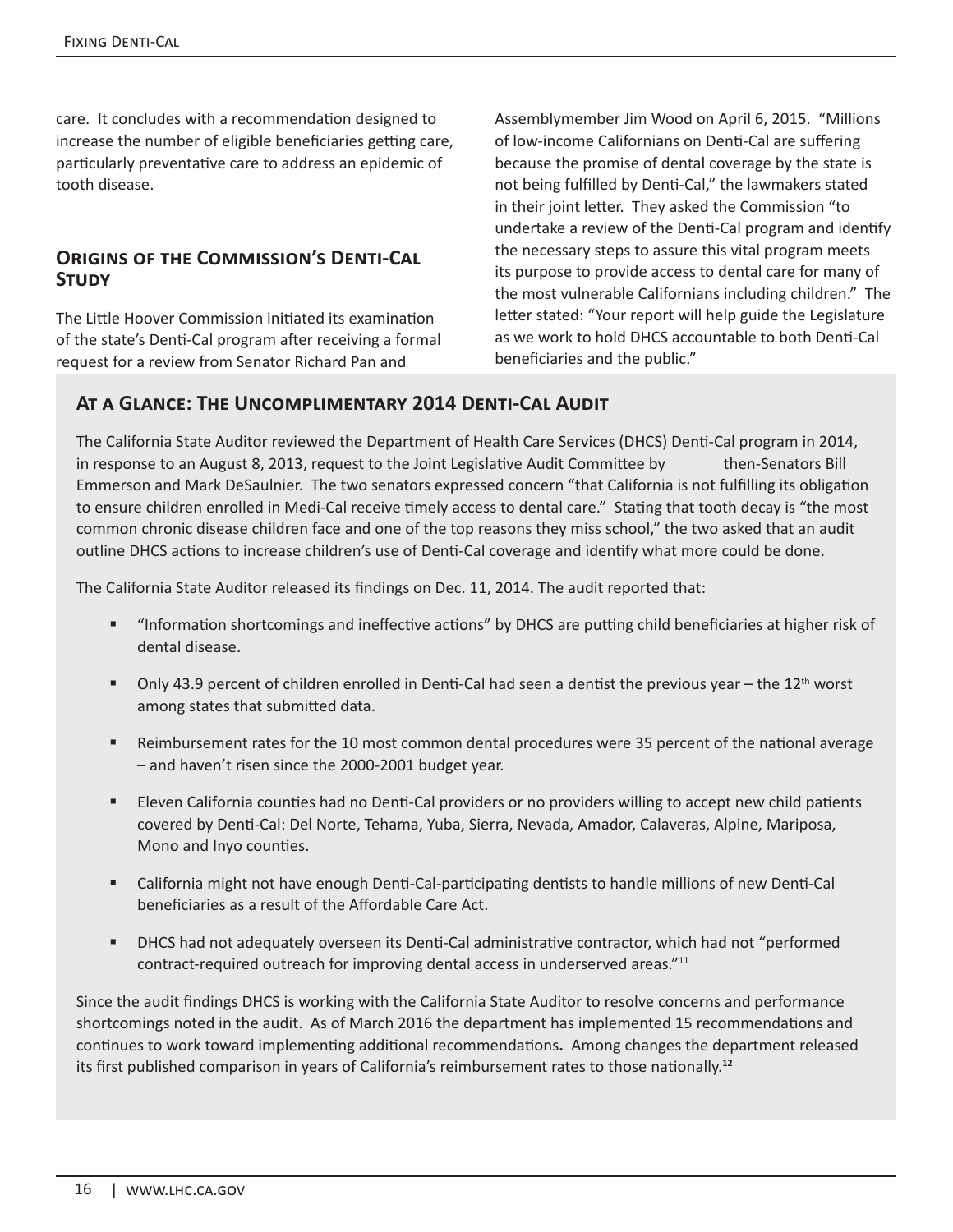The request from Senator Pan, a pediatrician and Assemblymember Wood, a dentist, followed in the wake of a biting December 2014 report from the California State Auditor regarding Denti-Cal shortcomings under supervision of DHCS. The audit cited reimbursement rates that are among the nation's lowest for dentists – and also one of the nation's lowest user rates of dental services for eligible low-income children. During a March 17, 2015, joint legislative committee hearing on the California State Auditor's findings, Senator Pan told his legislative colleagues, "I've seen too much suffering. I'm not sure I can stand it anymore. This department needs to change."

In a June 2015 conversation following the Commission's decision to pursue the review, Senator Pan reiterated to the Commission chair his belief that the entire Denti-Cal "culture" – in his view, largely unaccountable state administrators, reluctant, disgruntled dental providers and millions of Californians who use their benefits haphazardly – needs to change. He told the Commission chair that for the state bureaucracy in particular there appears to be "no consequences to doing a bad job. It doesn't seem as folks act as if they're being watched," he said. During the June 2015 conversation Senator Pan asked that the Commission consider four questions:

- Are children (and adults) getting the care they need?
- Is the state using its resources effectively?
- Is DHCS paying sufficient attention to overseeing the Denti-Cal program?
- Is the level and quality of administration good or not?

The Commission began its review almost exactly 50 years after President Lyndon Johnson signed legislation on July 30, 1965, creating the federal Medicaid program to provide affordable health care to low-income Americans in alliance with states. Medicaid's founding led, in turn, to California's March 1966 launch of Medi-Cal to implement the joint federal-state health insurance program. Both programs have undergone massive transformations in the decades since. The Commission's review of Denti-Cal also took place during one of the most sweeping transformations yet, as the Affordable

Care Act (ACA) has added an estimated three million adult Californians to a state program still largely shunned by practicing dentists. This expansion comes, too, on the heels of moving an estimated 900,000 children from the Healthy Families program to Medi-Cal and Denti-Cal.<sup>13</sup> Within this expansionary context, it is easy to view the state's dental care program as bursting at the seams, and sense that without statewide momentum toward improvements for Denti-Cal and beyond, opportunity exists for greater difficulties.

#### **An Introduction to Denti-Cal**

To understand the workings of Denti-Cal it is best to briefly explain first the giant public health care systems under which it is housed – those of Medicaid and Medi-Cal. These two federal-state programs essentially operate as one combined program to deliver more than \$90 billion worth of medical and dental care annually to 13 million or more eligible beneficiaries in California.

- **Medicaid** is the nation's largest health insurer with combined federal-state spending of \$475 billion in the federal 2014 fiscal year that ended September 30, 2014. Medicaid represents the largest domestic federal program after Social Security and Medicare, and is often the second largest item in state budgets after elementary and secondary education. The program insures 70 million disadvantaged Americans, making it the largest source of federal funds for states. Typically, the federal government pays nearly 60 percent of its costs with states picking up the rest. Though two-thirds of Medicaid spending is for the elderly and disabled, the program has long been a lightning rod for debates about balanced state budgets and federal deficits.<sup>14</sup> Medicaid requires states to provide dental care to children up to 18 years of age and many states have extended it through age 20.<sup>15</sup>
- **Medi-Cal**, established as California's Medicaid program through November 1965 legislation signed by Governor Edmund Brown, Sr., pays health care bills for approximately 13 million or more enrolled Californians. Medi-Cal's combined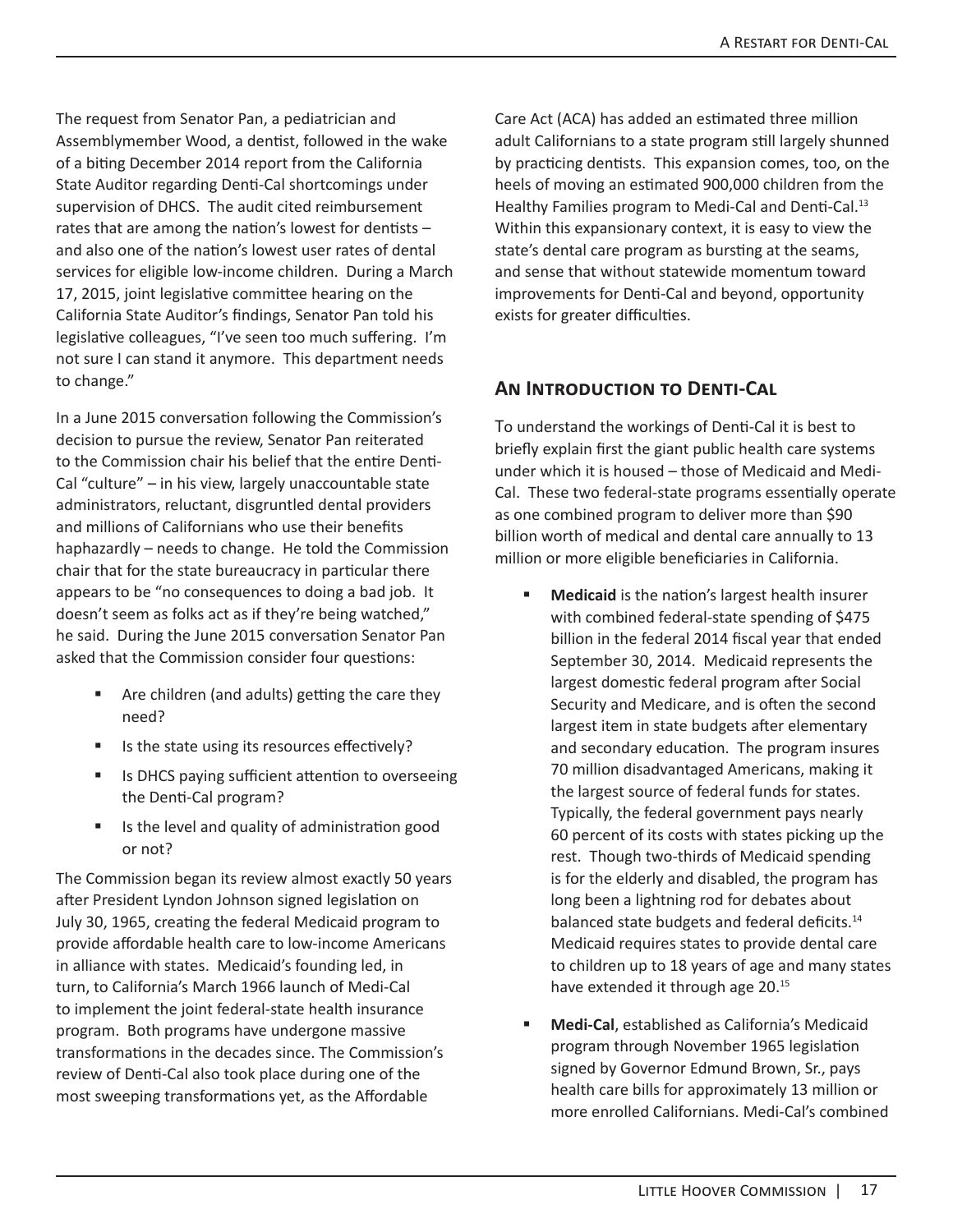federal and state spending during the 2015-16 fiscal year that ends June 30, 2016, is expected to total \$91 billion. The state's General Fund share is \$18 billion. That is matched by a similar amount from local government contributions and health care-related taxes, and fees on hospitals, skilled nursing facilities and managed care plan providers. More than 75 percent of Medi-Cal enrollees are in managed care plans.<sup>16</sup>

 **Denti-Cal** is the Medi-Cal dental health care component, a public insurance program established soon after the 1966 creation of Medi-Cal. Denti-Cal budgeted \$1.3 billion for enrollees during the 2015-16 fiscal year with the federal government contributing about 60 percent of the payment – \$808 million – and the state allocating \$526 million of its own funds. Denti-Cal estimates that 8,361 California dentists – about 25 percent of the state's total – provide services to Denti-Cal patients. Dentist participation rates vary by source, however. California is one of a few U.S. states that provide Medicaid dental benefits to adults.<sup>17</sup>

#### **Denti-Cal's Tiny Niche in the Health Care System**

One of the keys to understanding Denti-Cal's apparent low-priority status is its almost hidden existence within the massive state bureaucracy of the California Department of Health Care Services (DHCS). Denti-Cal's \$1.3 billion budget allocation accounts for approximately 1.4 percent of the state's \$91 billion in Medi-Cal spending overseen by DHCS during the 2015-16 budget year that ends June 30, 2016.

Denti-Cal's bureaucratic footprint, in short, is insignificant compared to other immense Medi-Cal responsibilities at DHCS. Advocates say this is a defining part of the problem with Denti-Cal – a small program easily out of sight and out of mind within the larger health care bureaucracy in Sacramento. Denti-Cal's administrative offices are not even housed within DHCS headquarters near the state Capitol, but located 15 miles east in the Sacramento suburbs.

Representatives of DHCS told the Commission that 38 department employees operate Denti-Cal through an administrative contract with Delta Dental, the nation's largest dental benefits company. A special Delta Dental of California division – with approximately 350 employees in 2015 – has for approximately 40 years operated as Denti-Cal's so-called Fiscal Intermediary and Administrative Services Only contractor.<sup>18</sup> This long tenure has led some to suggest the relationship between the state and Delta Dental may have grown too cozy. Presently, DHCS is working to reconfigure its administrative structure for Denti-Cal by splitting responsibilities for its Administrative Services Only and Fiscal Intermediary functions. The department is seeking proposals from firms to operate the two functions – processing and paying provider claims and conducting outreach to beneficiaries – separately. Interested bidders include Delta Dental and DentaQuest, another major benefits provider and contractor for state Medicaid dental programs. A DHCS official told the Commissionj in March 2016 that Denti-Cal anticipates having contracts fo the two functions in place on July 1, 2016. The awardees will begin fulfilling their new duties on July 1, 2017.

In essence, Delta Dental, operating in the same building as DHCS' Denti-Cal division, enrolls dentists into Denti-Cal, processes claims submitted by California dentists, pays dentists and authorizes treatments. The company also handles customer service operations, answering calls from clients and helping them find dentists near their homes. Delta Dental is assigned the responsibility of reaching out to eligible beneficiaries to make them aware of their Denti-Cal benefits and use them to get oral exams and dental treatment.<sup>19</sup>

The DHCS Denti-Cal division has oversight responsibility for Delta Dental's implementation of the program. The California State Auditor in 2014 and other critics have contended the department has not done well in fulfilling its oversight role. The state auditor, in an ongoing update of departmental progress toward its audit recommendations, notes that DHCS has implemented six recommendations for improved Delta Dental oversight. Among them, it reports that DHCS has provided Delta Dental contact information for its beneficiaries in underserved areas and required the firm to make them aware of their Denti-Cal benefits. The auditor also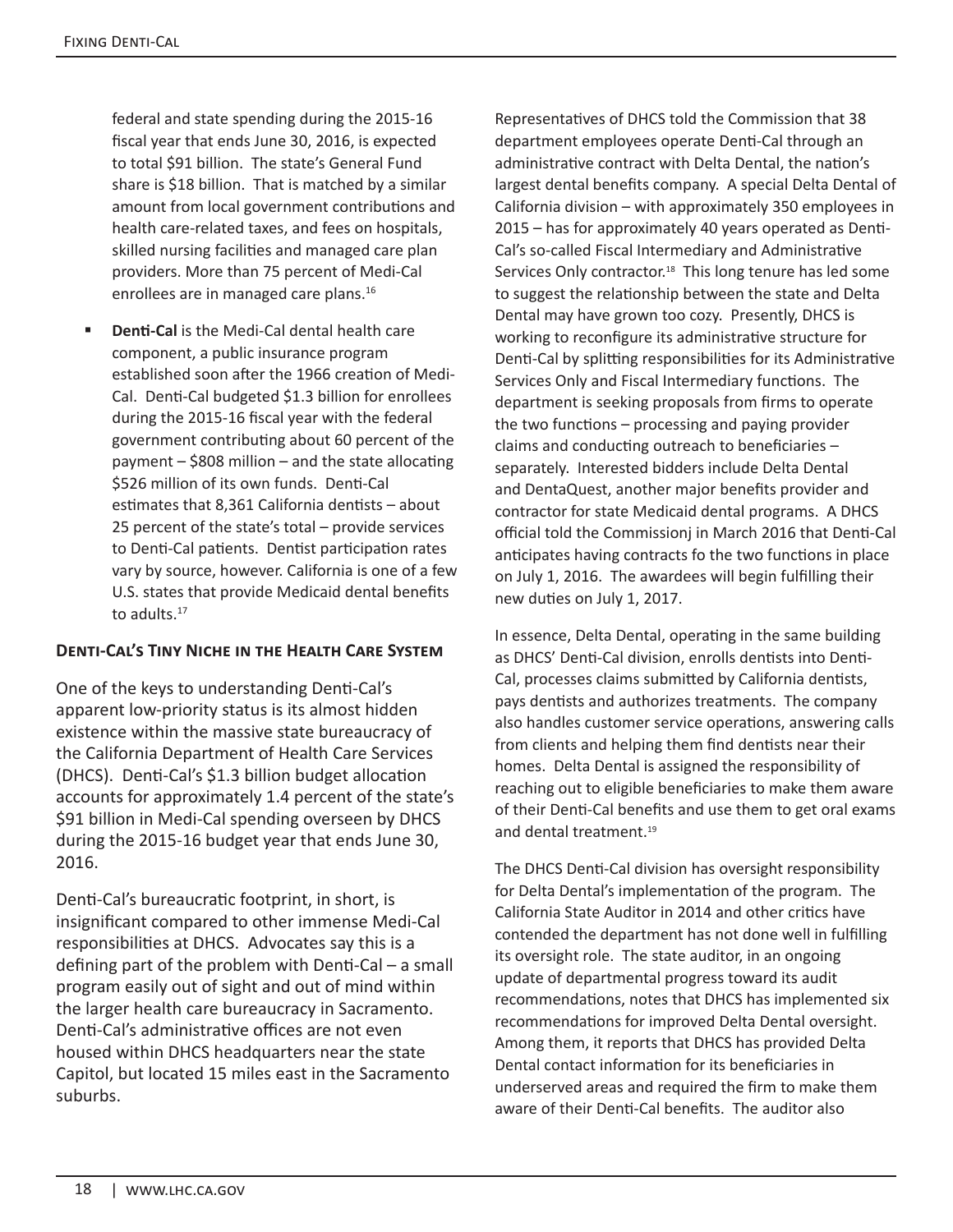reports that DHCS has implemented recommendations to review Delta Dental's outreach activities and implement measureable objectives. Likewise, DHSC implemented "tangible measurements to evaluate Delta Dental's performance of all functions under the contract." Finally, the auditor reports that DHCS has directed Delta Dental to:

- **Submit an annual plan describing how it will** remedy lack of access to dentists in underserved areas.
- **EXECONTRACT CONTRACT META** Contract with other providers to add dental services in fixed facilities or mobile clinics in underserved areas.
- **Develop a dental outreach and education** program and submit an annual plan describing it at the end of each year. 20

#### **How Denti-Cal Pays Participating Dentists**

Denti-Cal is vastly different from regular medical health care in that the majority of beneficiaries are covered through fee-for-service arrangements instead of the managed care model that has come to dominate most other medical care. The state pays dentists directly for services to its millions of beneficiaries. Unlike medical doctors who increasingly work for health plans, dentistry largely still remains a landscape of small independent businesses. (A primary exception is Orange County-based Western Dental, which operates 160 offices throughout California and employs approximately one-third of the state's dentists who accept Denti-Cal and see more than 100 Denti-Cal patients annually.<sup>21</sup> Western Dental saw approximately one million Denti-Cal patients in 2015, the firm reported in January 2016).<sup>22</sup>

More than 879,000 Denti-Cal beneficiaries do receive dental care through managed care plans started as experimental alternatives in the 1990s – all in Los Angeles County, where managed care plans are optional for beneficiaries and in Sacramento County where they are mandatory.23 Both had relatively rough starts and poor track records in getting children into dentist offices for checkups, which has discouraged talk of their possible expansion to other counties or statewide.<sup>24</sup> But managed care plans in both counties, though continuing to lag behind fee-for-service models in getting children to visit

dental offices, have improved their utilization rates in recent years – and helped more children who need care under general anesthesia. Sacramento County dentists also typically receive 10 percent higher reimbursement under managed care than other dentists in other counties.25 Dentists, however, have traditionally opposed alternatives to the straight fee-for-service model that has long been the backbone of dentistry.<sup>26</sup> Indeed, the California Dental Association on January 25, 2016, urged the state to eliminate Sacramento County's managed care system for dental care.<sup>27</sup>

#### **A Patchwork of Supplements to Denti-Cal**

Given Denti-Cal's "bare-bones" coverage and the widespread absence of participating dentists in the program, California remains woefully short of adequate care for adults and children. A patchwork of supplemental programs has grown up to fill in some of the gaps.

First among these are Federally Qualified Health Centers (FQHC). The FQHC designation refers to hundreds of California health clinics and systems that operate in underserved, low-income and uninsured communities that private-practice dentists tend to avoid. Importantly, these nonprofit clinics also receive far higher dental care reimbursement rates from Medi-Cal than those that Denti-Cal provides to private dentists. This special designation and higher reimbursement rates has created a separate – and by many accounts, more comprehensive and superior – dental provider model for low-income Californians. DHCS records indicate that FQHCs provide approximately one-third of Medi-Cal dental care to adults and children in California – \$374 million worth in 2014. The federal government picks up nearly all the cost of this FQHC-provided dental care – driving federal dollars to account for more than 60 percent of Denti-Cal's annual \$1.3 billion budget.

Second are the state's First 5 county commissions, which are funded by tobacco sales taxes and which allocated \$23 million to safety-net care for children in 2014.<sup>28</sup> First 5 commissions stem from 1998's Proposition 10, which established a 50-cent tax per pack of cigarettes to establish early childhood development and smoking prevention programs. Among standout First 5 programs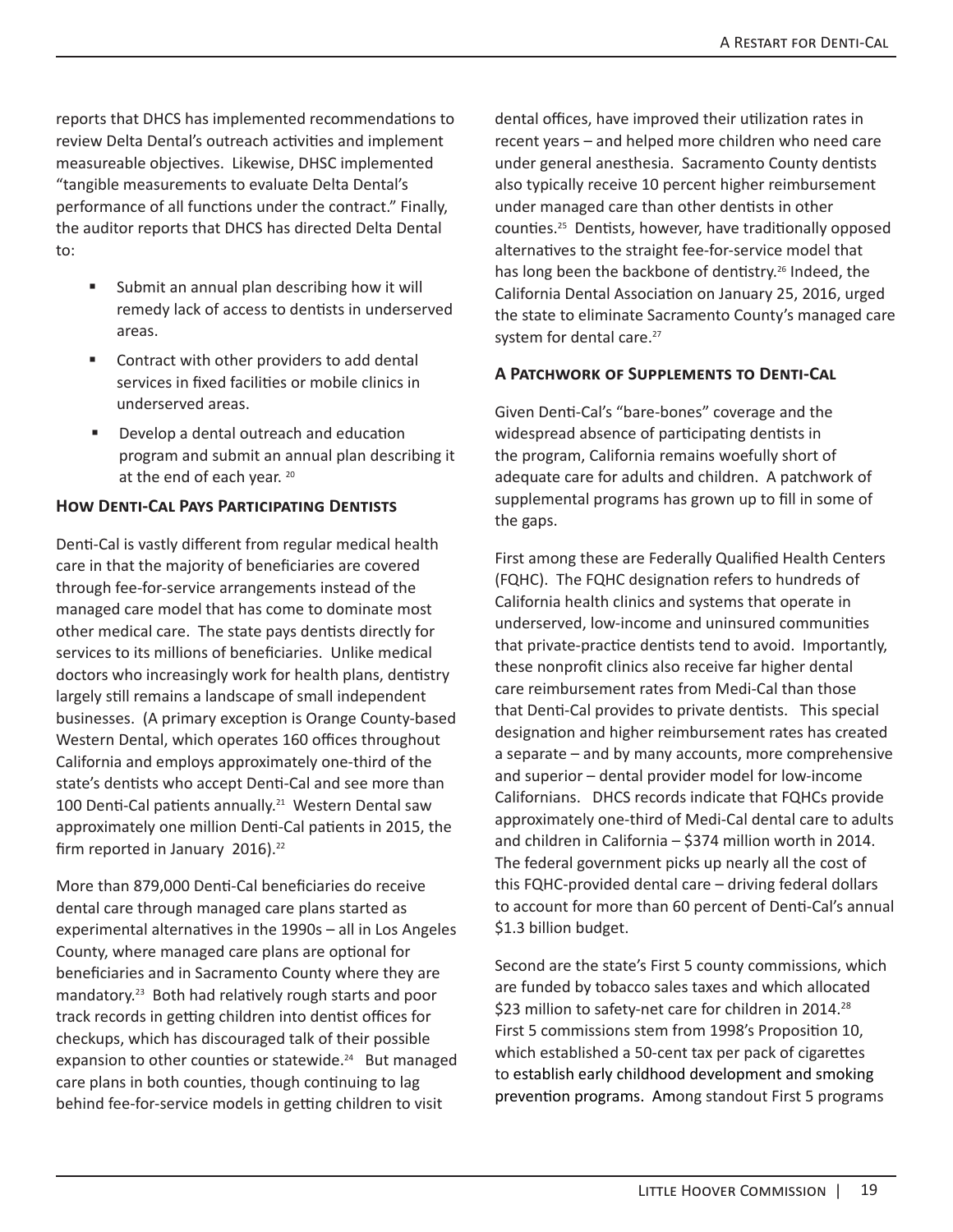is Orange County's Healthy Smiles for Kids program, which partners with a collective of community clinics to fund and provide screenings, treatment and education. Orange County ranks first among California's 58 counties for utilization rates by young children with nearly half of the county's young Denti-Cal eligible children receiving at least a preventative visit in the past year.<sup>29</sup> Sacramento County's First 5 Commission, likewise, has helped finance six children's dental clinics in the county since 2009, a key factor in increasing the percentage of Denti-Cal-eligible children receiving dental services.30

Also supplementing Denti-Cal is the free care given to lower-income people by dentists who don't want the bother and expense of dealing with Denti-Cal billing procedures – and two annual "CDA Cares" events when California Dental Association professionals provide free treatments, including fillings, tooth extractions and even dentures to approximately 4,000 or more people. Lastly, is a sprinkling of county-funded dental care.

#### **Dental Disease in California: Prevalance and Consequences**

Dental disease is surprisingly prevalent in the U.S. and California, and is considered the most common childhood illness in the nation, according to September 24, 2015, testimony provided by the California Dental Association (CDA). The CDA's then-director of public policy, Nicette Short, told the Commission: "While [dental disease] is easily treatable when children have access to dental care, it is more prevalent than asthma and obesity combined, can lead to other medical conditions such as ear and sinus infections and affects school attendance and performance."

California State Dental Director Jayanth Kumar, DDS, similarly testified that oral diseases are the "largest unmet health care need" for children. Dr. Kumar told the Commission, "The burden of oral diseases constitutes a major challenge because of the economic and social costs it imposes on society. In children, untreated disease can lead to impaired growth, altered speech, missed school days, difficulty in learning and lowered self-esteem."

Dr. Kumar noted specifically that California children with

dental pain due to problem teeth miss 874,000 school days annually, costing school districts \$29 million in attendance fees. He also said that children who report having recent tooth pain are four times more likely to have a low grade-point average, which can negatively impact their lifetime earning potential.

*"When we initiated a dental program at the Alameda County-operated Women, Infants and Children (WIC) Nutrition Supplementation Program sites, which serves virtually the same population as that eligible for Medi-Cal, we found that as early as nine and 15 months of age, 20 percent of the infants and toddlers had already developed clinical evidence of the dental infection (white spot lesions)or frank decay on their "baby" teeth, and by age five, that proportion had risen to 70 percent having experienced tooth decay. This is particularly disconcerting since we know that dental decay, while, epidemic, is with appropriate early preventive and health promoting practices, nearly 100% preventable.* 

Dr. Jared Fine, retired 39-year Alameda County Dental Health Administrator<sup>31</sup>

Adults can have equally serious issues. "Infections in the mouth in adults have been linked to adverse pregnancy outcomes, coronary heart disease, stroke and respiratory disease," Dr. Kumar testified. "Often adults with poor dental health and missing teeth not only find it difficult to eat well and socialize, but also obtain employment."

These troubling conditions affect many Californians who qualify for Denti-Cal benefits. Dr. David J. Stone,

#### *"I think it's sugar. Sippy cups with soda. Hawaiian Punch. Toddlers with cans of soda."*

Dr. Katharine Foster, a Sonoma County pediatrician, answering a question from Commission Vice Chair Loren Kaye about why three-year-olds average a dozen or more diseased teeth at a Northern California dental surgery center.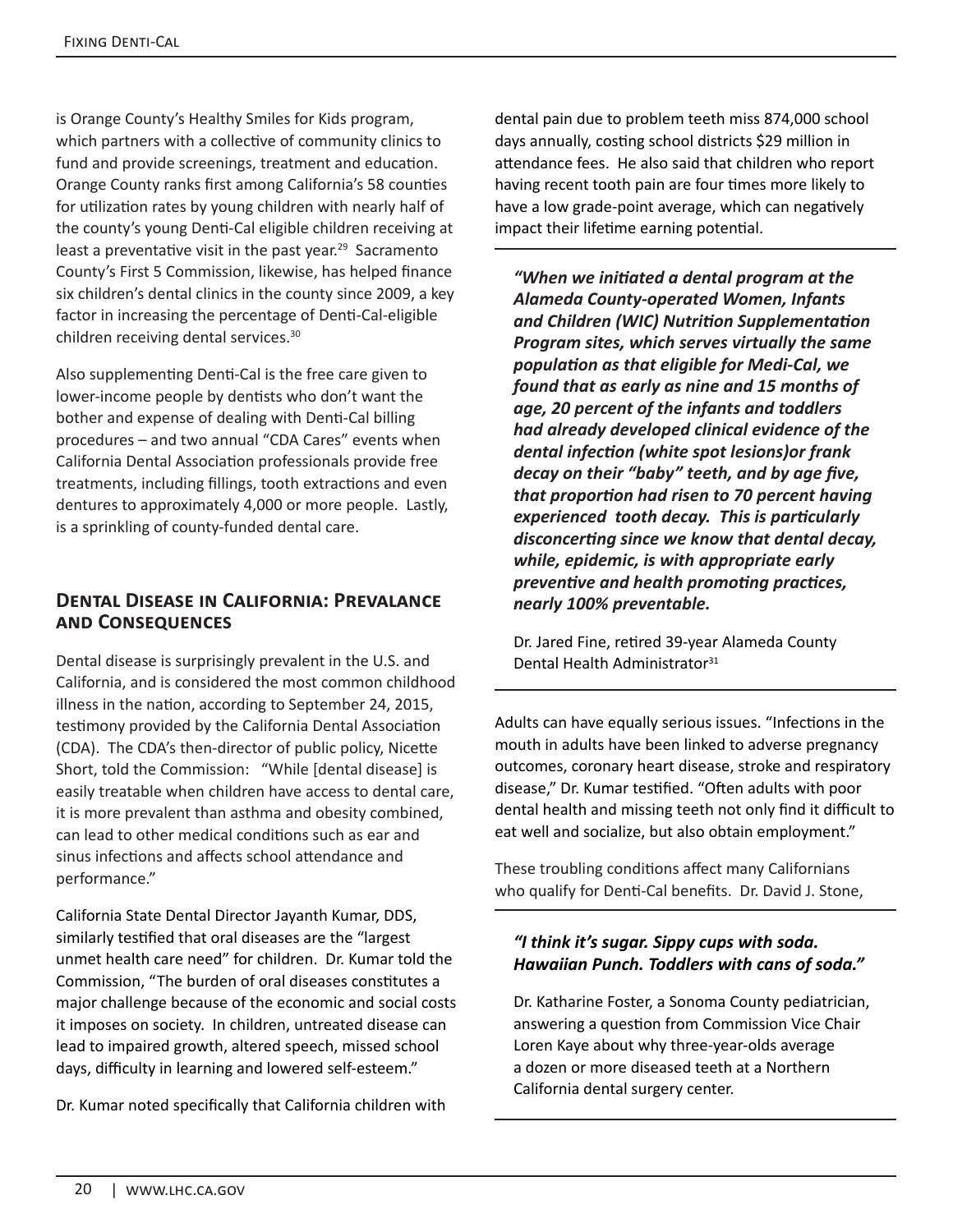a practicing pediatrician in Amador County, told the Commission at its November 2015 hearing, "There's a risk of caries (rotting teeth) anyplace where the water supply is deficient. Where there's frequent sugar exposure. Where there are developmental defects, family history of dental caries, minority status, low socioeconomic status or failure to use fluoridated toothpaste."

#### **Too Few Dentists: The #1 Contributor to Dental Disease**

But these reasons begin and end with not going to the dentist. And people with Denti-Cal coverage appear to have legitimate reasons for that in California.

 Witnesses from rural Amador County, where there are no Denti-Cal providers, told the Commission their residents must drive 60 miles to see a dentist who accepts Denti-Cal. Eleven counties have no Denti-Cal providers or no

providers who accept new Denti-Cal patients, the California State Auditor reported in December 2014. Many more counties have far too few Denti-Cal dentists or specialists willing to treat the onslaught of dental decay.

- A representative of the Santa Monica-based Children's Partnership told the Commission its 2013 secret shopper survey of dentists who accept Denti-Cal found that a majority wouldn't see children under three – or had restrictive caveats on who they would take.
- California adults lost their Denti-Cal benefits altogether for five years beginning with 2009 budget cuts that placed them among adults in 35 states without dental benefits. The state restored benefits in May 2014 for exams, X-rays, fillings, root canals on front teeth and full dentures. Adults still have no coverage for root canals on

#### **Relationship of Oral Health to Overall Health, Well-Being, and Quality of Life**

Poor oral health has greater impacts on personal lives and society than policymakers might expect, according to the U.S. Surgeon General's Report on Oral Health in 2000. Among findings:

- The mouth is a portal of entry, as well as the site of disease for microbial infections, that affect overall health.
- Studies demonstrate association between periodontal diseases and diabetes, cardiovascular disease, stroke and adverse pregnancy outcomes. Diet, nutrition, sleep, psychological status, social interaction, school and work are affected by impaired oral health.
- Oral diseases and their treatment place a burden on society in the form of lost days and years of productive work. Acute dental conditions contribute to a range of problems for employed adults, including restricted activity, bed days and work loss, and school loss for children.
- Oral diseases and tooth loss contribute to compromised ability to bite, chew and swallow foods, limitations in food selection and poor nutrition.
- Oral-facial pain, as a symptom of untreated dental and oral problems, is a major source of diminished quality of life. It is associated with sleep deprivation, depression and multiple adverse psychosocial outcomes.
- Individuals with facial disfigurements due to oral diseases may experience loss of self-image and selfesteem, anxiety, depression and social stigma. These, in turn, may limit educational, career and marriage opportunities and affect other social relations.32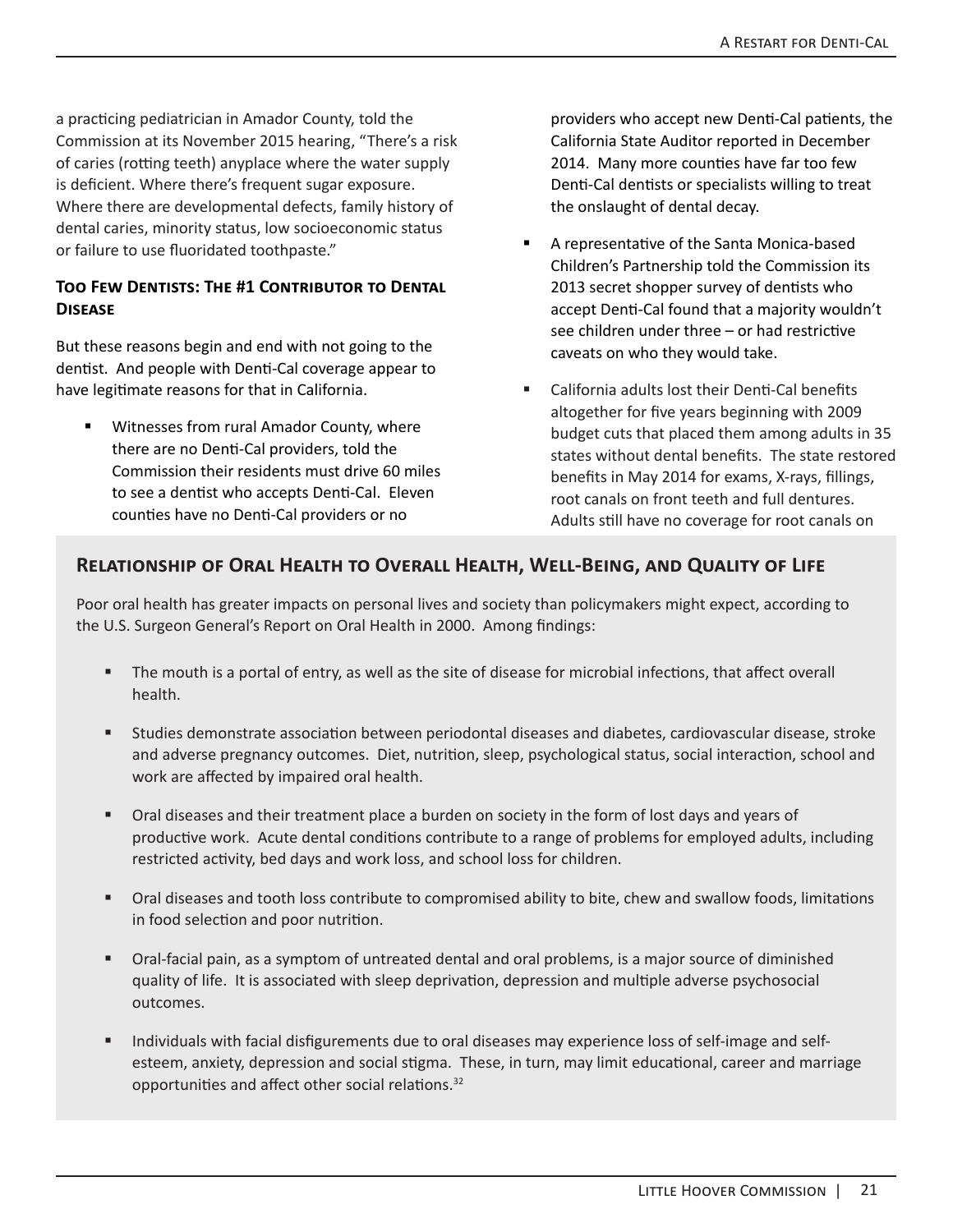back teeth, partial dentures or treatment for gum disease. Adults also have an annual cap of \$1,800, though that is flexible in the event of documented and approved medical necessity.33 California children, deemed a higher policy priority, do not have these limitations.

Witnesses and experts made it clear to the Commission that California has great demand for dental services and a limited supply of professionals to provide it. Yet dentists, too, appear to have defensible and legitimate reasons to not participate in a state and federal program to meet the quiet emergency playing out in California homes.

#### **California Reimbursement Rates are Among the Nation's Lowest**

Of every concern about Denti-Cal, none have generated more political attention and resonated louder in the media than the program's low reimbursement rates for participating dentists and dental groups. A July 1, 2015, DHCS survey of rates paid to Medicaid dentists nationally showed that California dentists receive about one-third of what their colleagues nationally are paid for treating Medicaid-eligible patients. Reimbursement rates, indeed, haven't risen since the 2000-2001 budget year in California, and only in 2014 was a 2009 recession-driven 10 percent cut to reimbursement rates rescinded.

Dentists frequently expressed to the Commission their widely-held belief that taking too many Denti-Cal patients is a formula for bankruptcy. Two years ago in San Diego County, Dr. Lillia Larin, DDS, shut down a satellite office where 90 percent of patients had Denti-Cal coverage. "You had to work twice as hard to get the reimbursement to make the practice successful," she said. "The patient needs one or two fillings. Do I schedule a whole hour

*"If you don't have people willing to accept your product, such as Denti-Cal, what does that say about that?*



Dr. and Senator Richard Pan, addressing the Commission in September 2015.

to make \$30 when I need \$200 to \$300 to pay the bills? With a lot of patients I just do the job to prevent bigger problems for them down the line."

Like Dr. Larin, Dr. John Blake, DDS, executive director of the Children's Dental Health Clinic in Long Beach, shuttered a children's dental clinic in Bellflower during the summer of 2015. He testified to the Commission, "I carried that for a couple of years. I didn't think I could get any more efficient and make it work. It was losing \$7,000 to \$8,000 a month, a three-chair facility open four days a week."

In May 2015, the state's leading Denti-Cal provider,

| Procedure           | California | New York | Illinois | Florida | <b>Texas</b> | <b>National Average</b> |
|---------------------|------------|----------|----------|---------|--------------|-------------------------|
| Oral Exam           | \$15.00    | \$25.00  | \$28.00  | \$29.12 | \$28.85      | \$45.61                 |
| Set of X-Rays       | \$40.00    | \$50.00  | \$25.06  | \$58.24 | \$70.64      | \$123.70                |
| Cleaning - Adult    | \$40.00    | \$45.00  | \$21.15  | \$36.40 | \$54.88      | \$85.38                 |
| Cleaning - Children | \$30.00    | \$43.00  | \$41.00  | \$26.00 | \$36.75      | \$63.08                 |
| <b>Fillings</b>     | \$39.00    | \$50.00  | \$25.68  | N/A     | \$116.38     | \$64.41                 |
| Crown               | \$75.00    | \$110.00 | \$91.11  | \$74.36 | \$227.05     | \$152.91                |

#### **Denti-Cal Reimbursement Payments Compared to Elsewhere in the U.S.**

Source: Department of Health Care Services. July 1, 2015. "Medi-Cal Dental Services Rate Review." Pages 12, 13, 15. http:// www.dhcs.ca.gov/Documents/2015\_Dental-Services-Rate-Review.pdf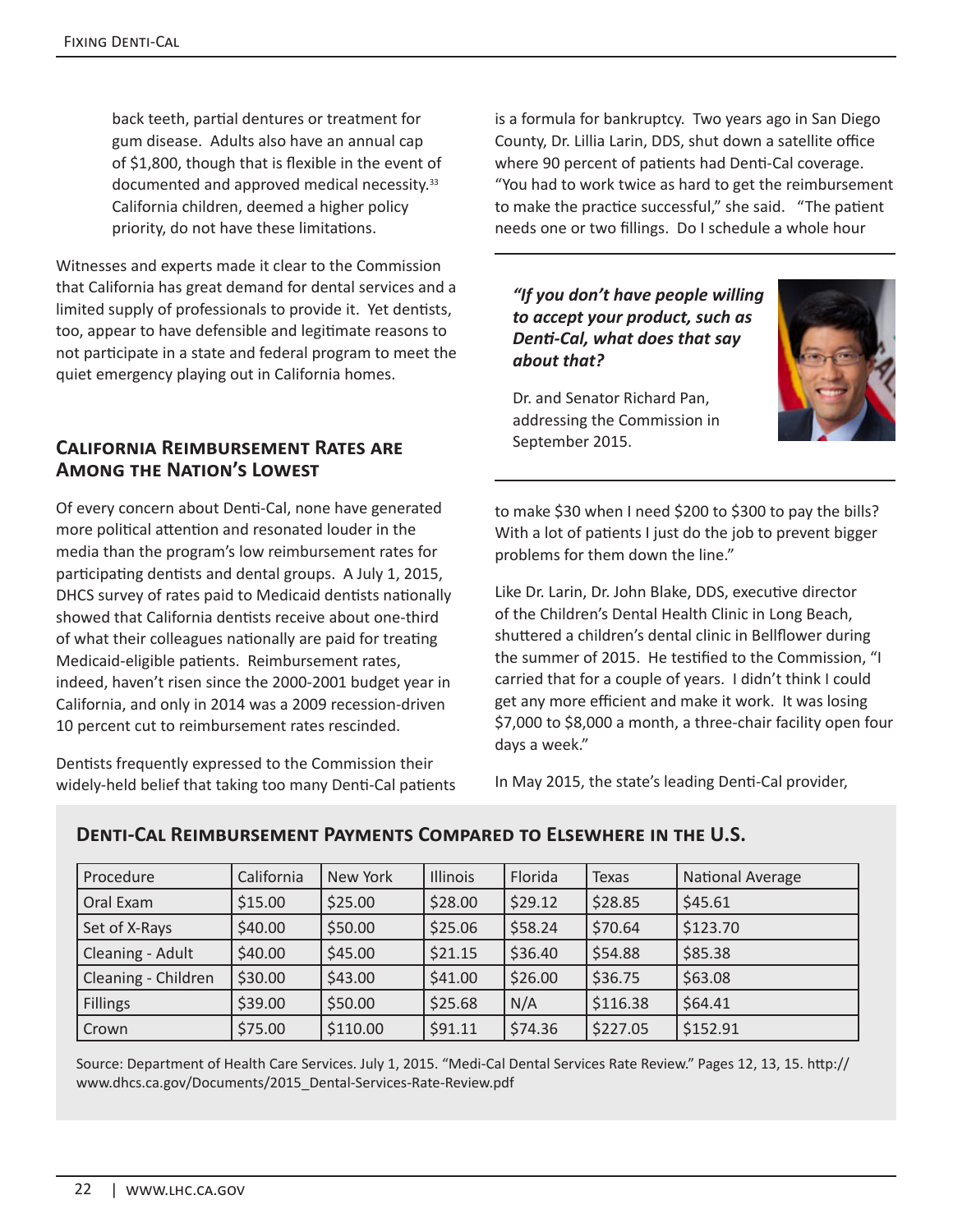Orange County-based Western Dental announced it would stop taking new Denti-Cal patients at 13 California offices due to low reimbursement rates.<sup>34</sup> Simultaneously, Moody's Investor's Services downgraded the company's debt rating, saying its business model included a high proportion of Denti-Cal patients with low reimbursement rates.<sup>35</sup> In late 2015, the company announced that had reinstated Denti-Cal coverage at offices that had stopped accepting new Denti-Cal patients due to low reimbursement rates. 36

The California Dental Association (CDA), as the state's trade association for dentists, says many of its members believe they are unfairly maligned as heartless in not

accepting low-income patients covered by Denti-Cal. The CDA blames the state for running a public assistance dental program that doesn't begin to cover its members' costs. To add further aggravation to the financial losses of accepting Denti-Cal patients, they say, are difficult time-consuming administrative processes that compare poorly to commercial insurers and a patient population with higher "no-show" rates than the general population.

"It's pervasive. I hear it all the time, constant complaints. How many times will a provider put up with that and stay in the system? I think they won't," Dr. Terrence Jones, DDS, of Sacramento, told Commission staff.

#### **Twenty-Five Years of Variable Denti-Cal Reimbursement Rates**

California dentists have seen endless variability in reimbursement rates for treating Denti-Cal clients. Payment levels to dentists have fluctuated up and down for years due to court rulings, legislative actions, turbulence in the California economy and its subsequent impacts on the state budget. A timeline of Denti-Cal's historic rate instability during the last quarter century in California:

- In 1991, Denti-Cal reimbursement rates rose to cover 40 percent to 55 percent of customary billing charges in response to a federal court order in Clark v. Kizer/Coye. In 1992, a second federal court order raised Denti-Cal reimbursement rates to 80 percent of average billing charges.
- In 2000, state budget action raised Denti-Cal reimbursement rates another 6.8 percent, and added two annual regular cleanings and two dental exams to benefits for all beneficiaries.
- In 2003, the Legislature imposed a 5 percent cut in Denti-Cal reimbursement rates, effective January 1, 2004.
- In 2008, the Legislature imposed a 10 percent cut in reimbursement rates effective July 1, 2008. A federal court injunction halted the rate cut on August 18. On September 9, the Department of Health Care Services (DHCS) suspended the 10 percent reduction.
- In 2009, the Legislature eliminated Denti-Cal coverage for low-income adults.
- In 2013, the Legislature ordered a new 10 percent reduction in reimbursement rates beginning October 1, 2013.
- On December 1, 2013, DHCS exempted dental pediatric surgery centers from 10 percent cuts in reimbursement rates.
- In 2013, the Legislature restored partial eligibility of low-income adults for Denti-Cal effective May 1, 2014.
- In 2015, the Legislature raised Denti-Cal reimbursement rates by 10 percent effective July 1, 2015, a \$60 million expense with the state responsible for \$30 million.<sup>37</sup>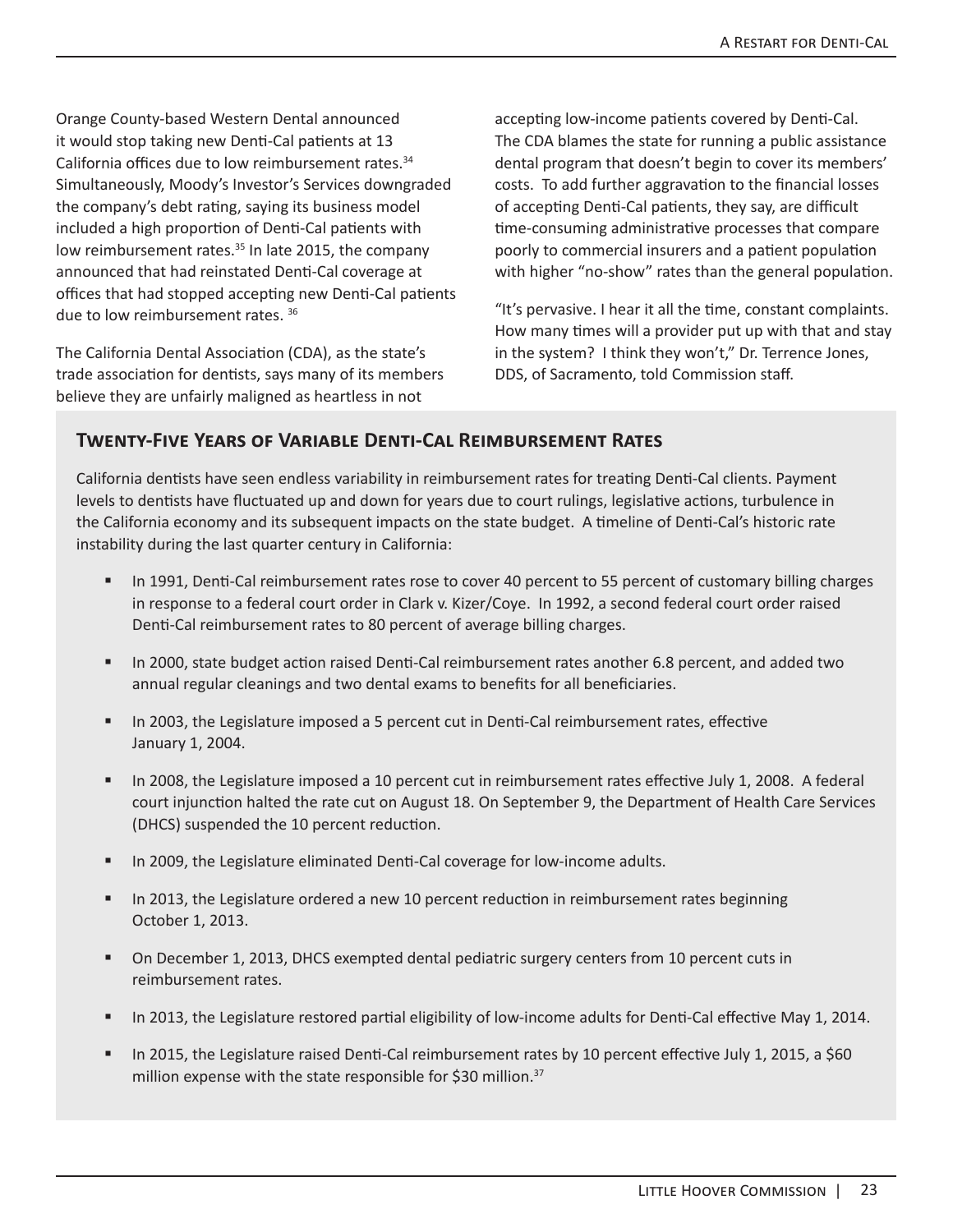Drs. Blake, Jones and Larin all told the Commission they doubt the state will again increase reimbursement rates any time soon due to the costs. Yet all said it will take a sizeable hike to even dent the problem of dentists sitting out the Denti-Cal program. At a March 2015 Joint Legislative Audit Committee hearing about Denti-Cal, Senator Pan told his legislative colleagues "Even if we doubled rates, we would only be 70 percent of the national average."

### **Low Rates Incentivize Questionable Behavior, Raise Health Care Costs**

At the September 2015 hearing, Senator Pan told the Little Hoover Commission it should consider the question: "How are Denti-Cal policies incentivizing provider behavior, some perhaps that are not necessarily ones that are desirable? When you have payment rates that do not adequately cover practice expenses there's pressure on providers then to make that up if they're going to be viable to perform high-volume, particularly more highlypaid services and procedures. Then the department responds when they see this higher volume by creating even more barriers to payment, which drives out even more providers and basically who are you left with? People who have figured out how to work the system to do high volume just to keep the practice viable. I think

we have to recognize that."

Prospects for continued inaction on reimbursement rates also mean the impacts and costs ripple up the line at ever-greater expense to dental specialists, emergency rooms and hospital surgery suites. At the Commission's September 2015, hearing, Senator Pan also said, "You have a third of all Californians who have small children who are stuck in this plan. And the fact that you're squeezing on one end of the balloon, as they say, it starts popping out the other. If people can't get in with prevention, they eventually show up for more serious treatments. Now you have cavities that aren't treated and you're putting in a crown. Then they set up in the emergency room with an abscess and now you're treating that. Then they have to have teeth extracted and then you're talking about dentures and on and on. You start to cause this ball to roll."

Dr. Larin told Commission staff that one of her biggest challenges is finding specialists to take cases she can't handle. She told the Commission she has to pick up a phone and beg specialists to accept her emergency cases, often unsuccessfully. Consequently, she said, these patients end up in the emergency room at high cost to the local and state health system.

Dr. Rosa Arzu, dental director at Los Angeles-based Alta Med, the nation's largest FQHC, told Commissioners at

#### **Civil Rights Complaint: Reimbursement Rates = Intentional Discrimination**

California's low reimbursement rates for Medi-Cal and Denti-Cal prompted civil rights groups in December 2015 to file an administrative complaint with the U.S. Department of Health and Human Services, alleging that "Medi-Cal's inadequate, extremely low reimbursement rates – in both the fee for service and managed care settings – and its failure to adequately monitor access to medical care, effectively deny the full benefits of the Medi-Cal program to more than seven million Latino enrollees who rely on Medi-Cal for their health care."

Low reimbursement rates, the complaint alleges, have shriveled the supply of doctors and dentists available to Latinos, caused them long waits to see specialists and created a "separate and unequal system of healthcare in California." The well-to-do have commercial insurance or well-reimbursed Medicare coverage, states the complaint, while lower-income Latinos have a plan shunned by doctors and dentists. It states further that since 2000, Medi-Cal reimbursement rates paid to doctors and dentists in California have fallen behind Medicare rates of reimbursement in almost direct proportion to the numerical rise and statewide share of Latinos covered by Medi-Cal. The complaint seeks a federal investigation and a hike in Medi-Cal/Denti-Cal reimbursement rates to ensure that Medi-Cal enrollees enjoy the same quality of health care as other groups in the general population.<sup>38</sup>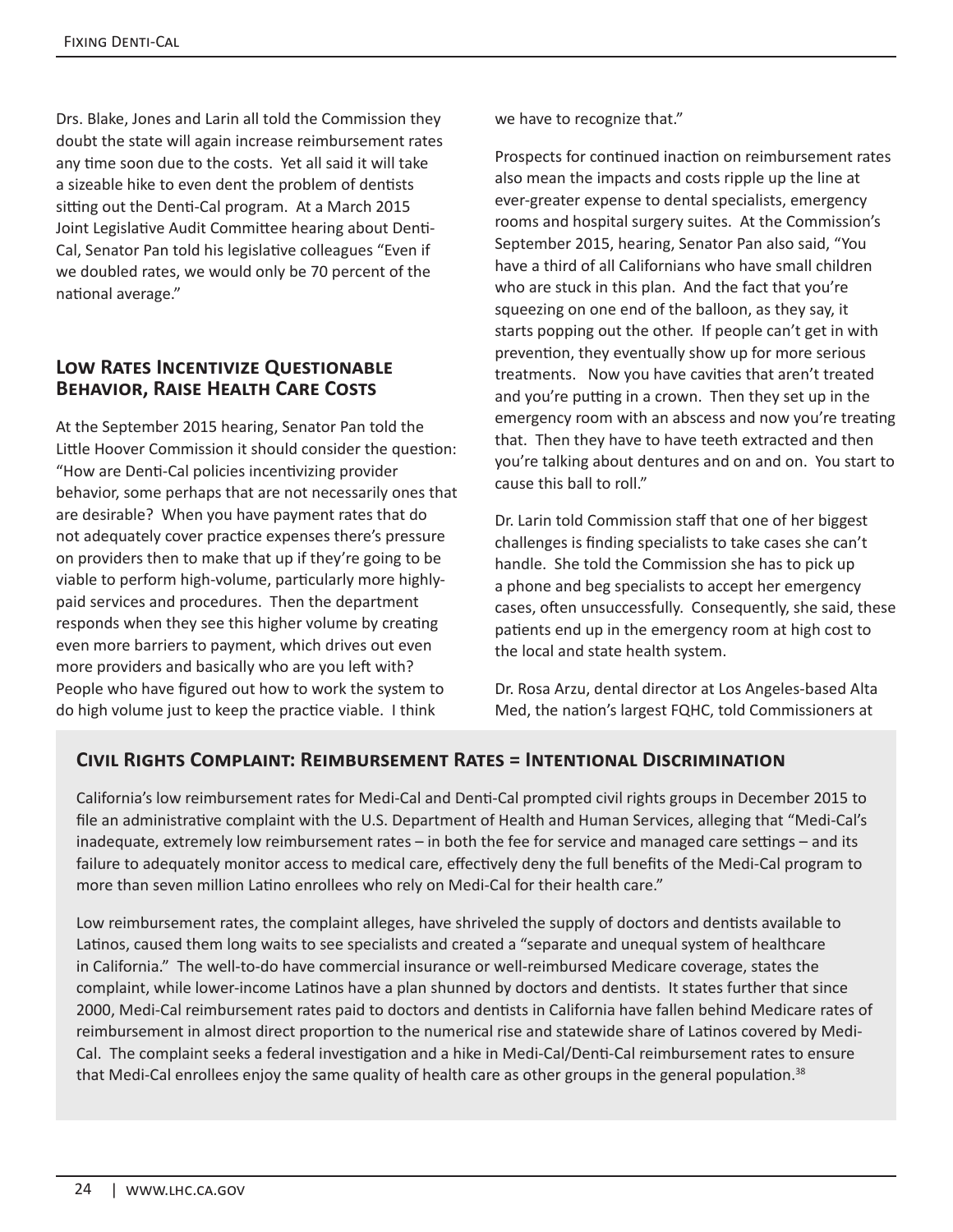the November 2015 hearing that people ask to have their teeth pulled out rather than endure the pain while waiting for reluctant specialists to see them. "When I have to refer patients, there are limited resources outside, of providers who want to see our patients," she testified, "especially when it comes to specialty services."

"I strongly advocate to preserve the teeth, not to extract them," Dr. Arzu told the Commission. "But patients get really frustrated that they cannot get treatment and they have pain. And you know, it's very painful so they want to go with the option of extracting the teeth. These are some of the areas where we continue and it's just getting worse. I really try to engage these providers, but the cost to treat these patients is very high and not sustainable for them."

History shows that the Legislature and Governor are reluctant to undertake the vast multibillion-dollar expenses it will require to significantly raise rates across the board in the future. As this is a political issue, the Commission did not directly engage in the subject nor make recommendations regarding wholesale reimbursement rate hikes during this study. The Commission did review, however, the workable alternative of highly-targeted rate hikes to address specific goals, such as more dental care in areas with great need and few providers, and also for preventative care, particularly for children. This will be discussed in greater detail in Chapter III.

#### **Beyond Rates: Dentists Say Denti-Cal is "Broken" and "Dysfunctional"**

California dentists told the Commission that the Denti-Cal care delivery system is not only difficult and frustrating for dental professionals, but worse, that it largely fails to serve its customers. "I'm now a veteran in this well-intended highly-flawed system called Denti-Cal," testified Dr. John Blake, DDS, executive director of the Long Beach-based Children's Dental Health Clinic, in September 2015. "We have created a system where now 53 percent of our state's children are eligible for a card that gives them access to free dental care. Please do not misinterpret my discontent; there are many children that would have no other access to dental care

if this system was not in place. But that access to timely, appropriate care is no longer available. The problem is that the system has been allowed to morph into its current form of dysfunction, serving neither the patient nor the provider," he testified on behalf of himself and the California Dental Association, a trade association for approximately 26,000 California dental professionals.

Dr. Blake, among others, told the Commission it's hardly enough to tinker around the edges of the program. "What if you started from scratch and abolished the system?" he asked. "It truly is dysfunctional and broken." Dr. James Musser, DDS, a Sacramento-area

*"One solution is what I have termed the "nuclear" option. Blow the whole system up and start from scratch. What might that system look like? Give each eligible child's family a traceable card (or smartphone app) with \$500 loaded annually to be used for (non-esthetic/elective) dental care. They can go to any registered office of their choice and establish a dental home for their child. There would be an obvious incentive to arrest current dental disease, change destructive habits, keep and maintain a healthy mouth. Yes, parents may have to pay for annual dental services above the \$500 limit. Most would not want to do this every year and would have a strong incentive to maintain optimal oral health. The one exception to this program would be those patients with documented special needs/ disabilities. There should still be a system of reimbursement for dentists that treat these complex patients, often under sedation or anesthesia. It has been difficult to ascertain the true current cost of the Denti-Cal system, but from the publicly available numbers I found, this proposed system would be cheaper than the current one. It would also put some responsibility back with patients/families and encourage a better dentist/patient relationship."* 

Dr. John Blake, DDS, Executive Director and Dental Director, Children's Dental Health Clinic, Long Beach.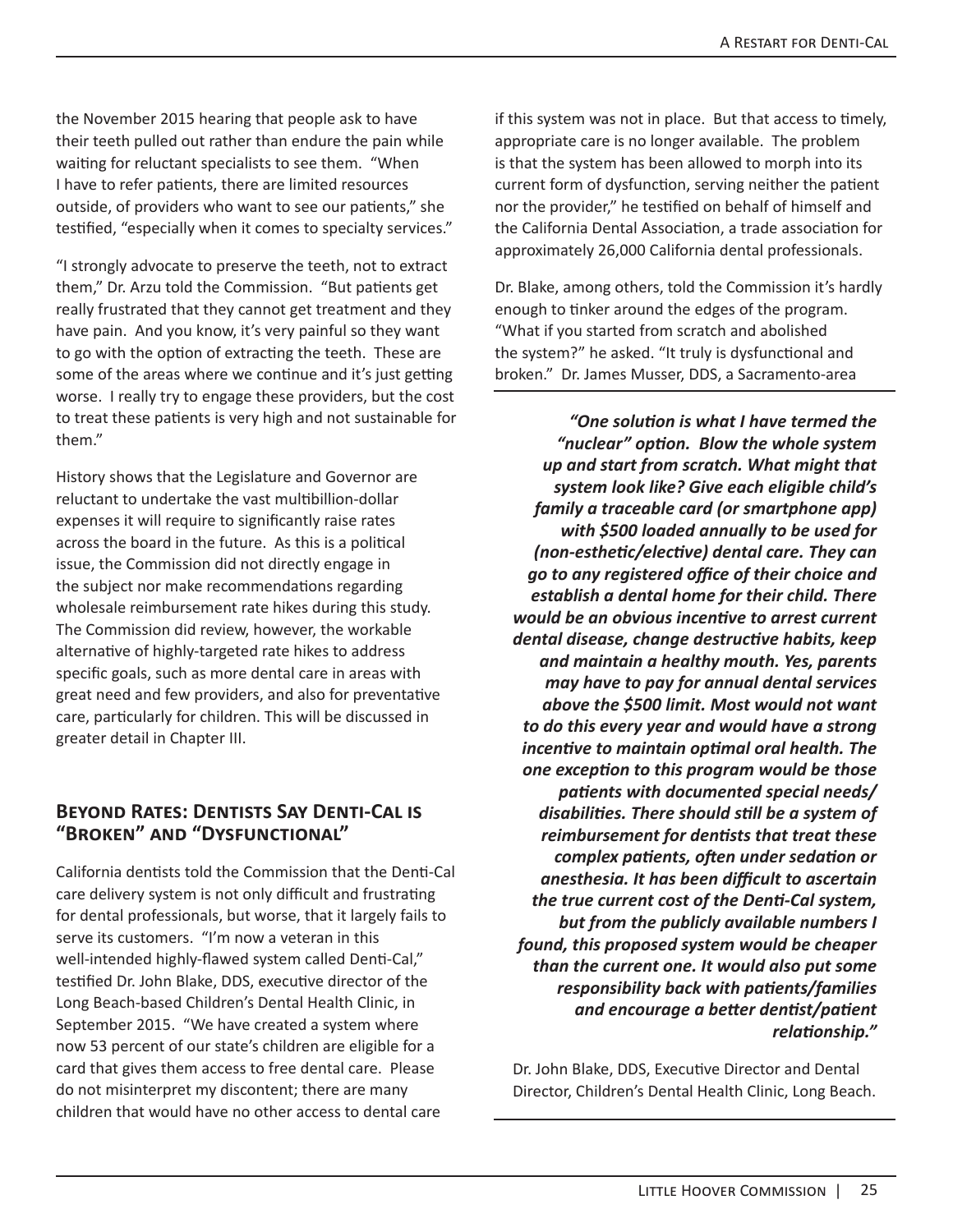dentist, responding to a Denti-Cal staff presentation during an August 2015 Sacramento County Medi-Cal Dental Advisory Committee meeting, used a decade-old Governor Arnold Schwarzenegger analogy, saying, "It's not enough to rearrange the boxes. We need to blow up the boxes." Dr. Paul Glassman, dental professor at the San Francisco-based Arthur A. Dugoni School of Dentistry at University of the Pacific, expressed similar sentiment in an August 19, 2015, letter to the Commission. In the letter, Dr. Glassman contended the state's entire approach to dental care for a vulnerable, needy population contributes to the problem:

- **"** "The Denti-Cal system is organized with an emphasis on providing complex treatment which is needed after disease has progressed rather than an emphasis on reaching people early and preventing the development of disease.
- "The Denti-Cal system is organized to emphasize treatment services provided in dental offices and clinics. Unfortunately, the majority of Denti-Cal eligible people do not access services in these offices and clinics.

# **Other States Have Reformed Their Medicaid Dental Programs**

Several U.S. states with problems similar to those in California have upgraded their Medicaid Dental programs in recent years to attract more dentists and raise utilization rates by those eligible for dental services. Some examples:

- **Minnesota:** Minnesota's dental administrator used a mobile dental clinic to visit underserved communities. The mobile clinic provided X-rays, exams, cleanings, fillings, extractions and fluoride treatments onsite. The program partnered with the University of Minnesota for faculty-supervised dental residents to provide care at the mobile clinic.<sup>40</sup>
- **Iowa:** Iowa established 24 regional dental coordinators as points-of-contact for families, providers and dentists in its program. Licensed dental hygienists act as these coordinators, developing local referral systems, coordinating care and training dental health care providers.<sup>41</sup>
- **Texas:** To increase dentist participation, Texas created the Dental Education Loan Repayment Program. Dentists who practice at least 12 months in underserved areas receive up to \$10,000 to pay back their dental school student loans. Texas also created a toll-free hotline for program participants to receive one-on-one assistance over the phone.<sup>42</sup>
- **Virginia:** Virginia converted its dental care delivery system for Medicaid recipients from managed care to a single state administrator, which handles only handle dental care. A separate administrator covers medical care under Medicaid. <sup>43</sup>
- **Maryland:** Maryland also carved its Medicaid dental program out of managed care into a fee-for-service system. The state also developed a training and certification program for medical providers to conduct oral health exams and fluoride varnish. Maryland also permits dental hygienists to provide care at schools and Head Start centers.<sup>44</sup>
- **Connecticut:** Connecticut established a care coordination and case management team of eight dental health care specialists, with seven covering specific regions, and one working with special-needs clients. The state also established a bilingual client-focused call center to act as an intermediary between dentists and patients. The call center refers patients, schedules appointments and arranges transportation for clients.45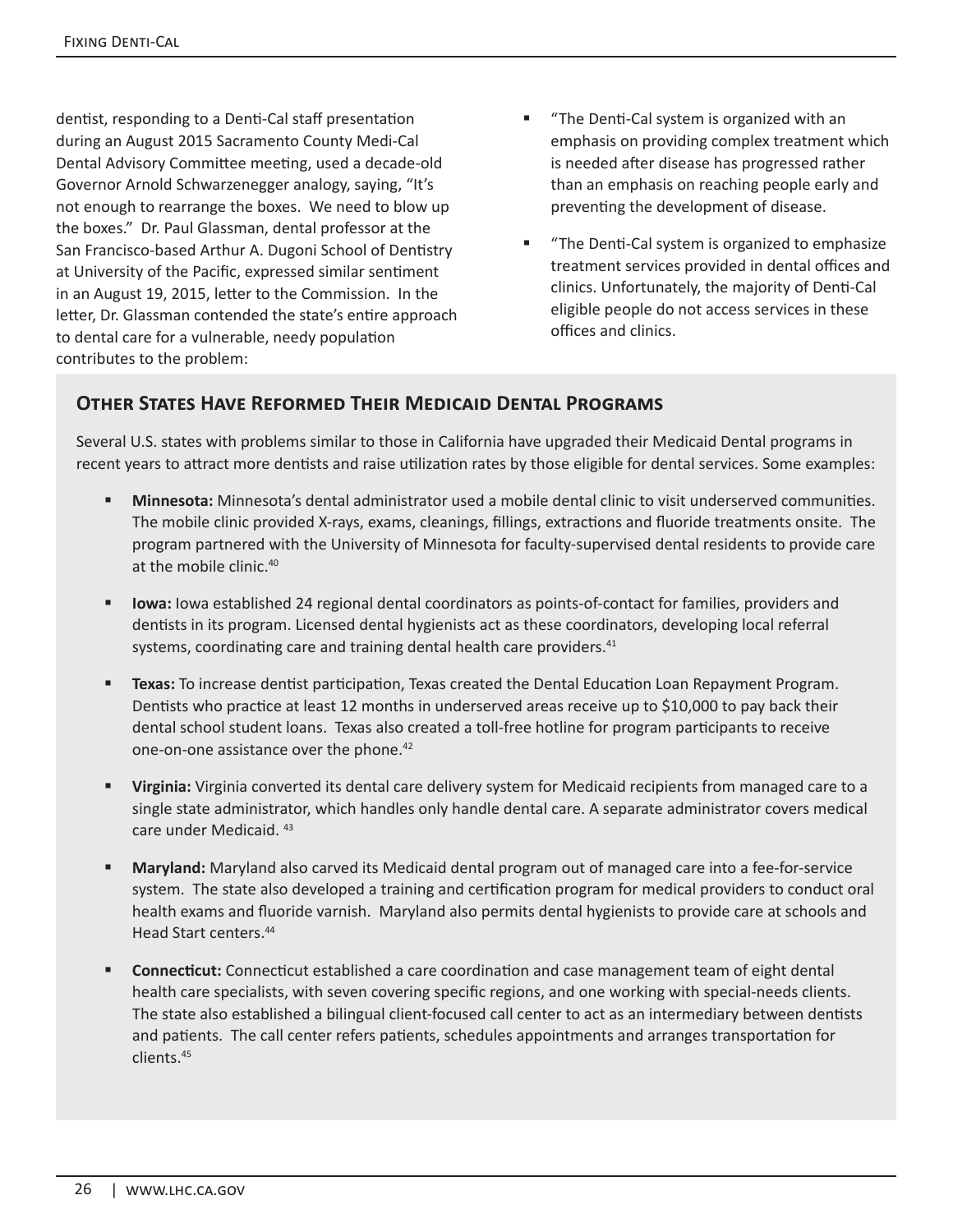"There is limited ability under the Denti-Cal system to receive payment for activities that bring dental services to community locations and provide services that emphasize prevention and early intervention." <sup>39</sup>

#### **The State Should Set a Bold Target and Get Started**

The Commission recognizes the enormity of the challenge facing DHCS staffers in providing quality dental care on the massive scale now necessary in California. By all accounts, the reimbursement rates set by the Governor and Legislature are simply too low to attract enough providers. "How many of you are still working for the same salary as you had in 1991?" one hearing attendee asked the Commission in September 2015. The DHCS Denti-Cal division must deal with a 25-year legacy of Legislature-driven reimbursement rates that have risen and fallen with the state of the economy – and which make the state an unstable and unreliable funding partner for the state's dental profession. The Commission equally recognizes from the experiences in other states that no matter what level reimbursement rates are, a limited number of dentists will participate.

More, the population eligible for Denti-Cal is not an easy one to bring into dental offices. Its members have limited transportation, limited time in their working lives and limited education about the importance of regular checkups and preventative care. Denti-Cal officials, meanwhile, must be vigilant for the inevitable fraud conducted by some providers while trying not to paint the entire profession with a broad brush. As the Commission has discovered during its study, DHCS' Medi-Cal and Denti-Cal staffers, too, must work with demanding partners who see or experience the dreadful, painful outcomes of poor dental care up close and want something done about it immediately. It cannot be easy for department staffers to keep their focus in the midst of so much raw, human need.

However, a worsening epidemic of rotting teeth, of toddlers needing surgery because their mouths are already ruined, of desperate parents being unable to get treatment for their special needs children and adults demands stronger action. The Commission senses that the Denti-Cal program is bureaucratically frozen in ways that will become more evident in the next chapter. The ability to progress beyond the current silent emergency requires a vision, and the ability to build a vision requires a target. California is familiar with setting targets, particularly to meet long-range environmental goals. The presence of targets will motivate employees, show progress and continually point efforts toward success. The Commission begins this report with the call to simply get more people to see a dentist or dental professional. The ways to do so are small and they are large. But they need to begin.

#### **A Path to Action: Begin With a Forceful Utilization Target**

**Recommendation 1: the Legislature should set a target of 66 percent of children with Denti-Cal coverage making annual dental visits. Additionally, the Legislature should:** 

- *Conduct oversight hearings to assess progress or lack of movement on all initiatives designed to reach this target, and particularly on implementation of the five-year \$740 million Denti-Cal targeted incentive plan to increase children's preventative dental visits.*
- *Ensure the state dental director has adequate authority to see that the Denti-cal targeted incentive program aligns with the 2016 oral health plan.*

The Legislature should declare its intent that annual Denti-Cal utilization rates among children in California climb well into the 60 percent range, as is the case in approximately 20 percent of U.S. states.<sup>46</sup> A specific target of two-thirds of children using their benefits annually, comparable to children with commercial insurance, will gradually stimulate and accelerate the necessary range of small and larger solutions by DHCS and its partners to get there. The Department of Health Care Services and the Centers for Medicare & Medicaid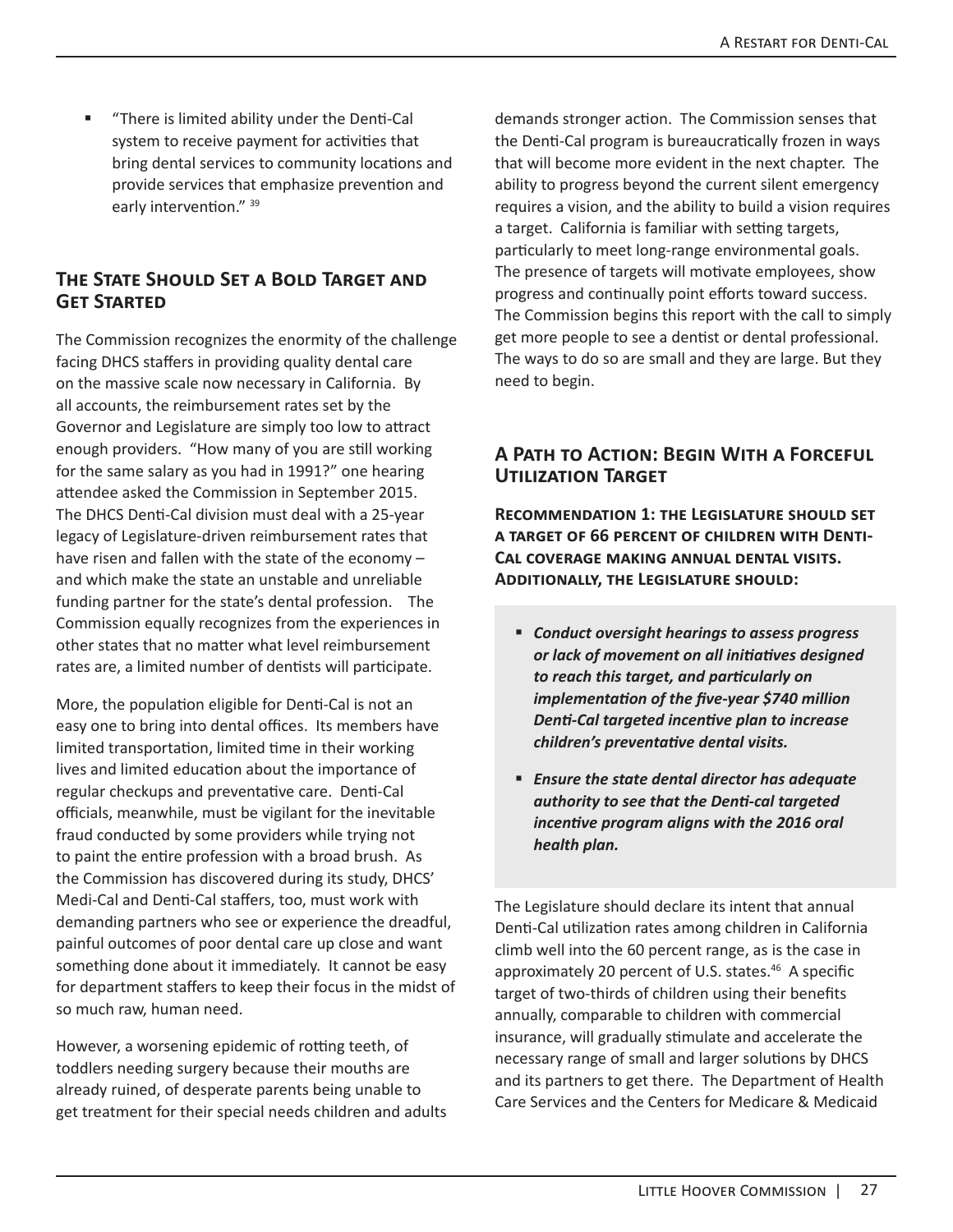Services recently announced an experimental five-year incentive plan to focus on prevention and increase children's annual dental visits by 10 percentage points. However, it remains uncertain if the plan will produce results to meet that goal. Separately, the state's new Oral Health Plan being produced by State Dental Director Jayanth Kumar, DDS, within the California Department of Public Health and scheduled for release in June 2016, also aims toward a 10-year increase in the numbers of children making an annual dental visit. While the Commission has strong hopes for these two plans, the Legislature, in addition to continuing strict performance oversight of the DHCS Denti-Cal program in general, should oversee both plans as they work in tandem and closely monitor their progress or lack thereof. The Legislature and Administration also should ensure that the state dental director has adequate authority to align the plans and publicly recommend and make necessary course changes to reach an improved utilization rate. California's entire dental health care bureaucracy should work with its partners in the private, public and nonprofit sector toward a target of 66 percent utilization rates among children.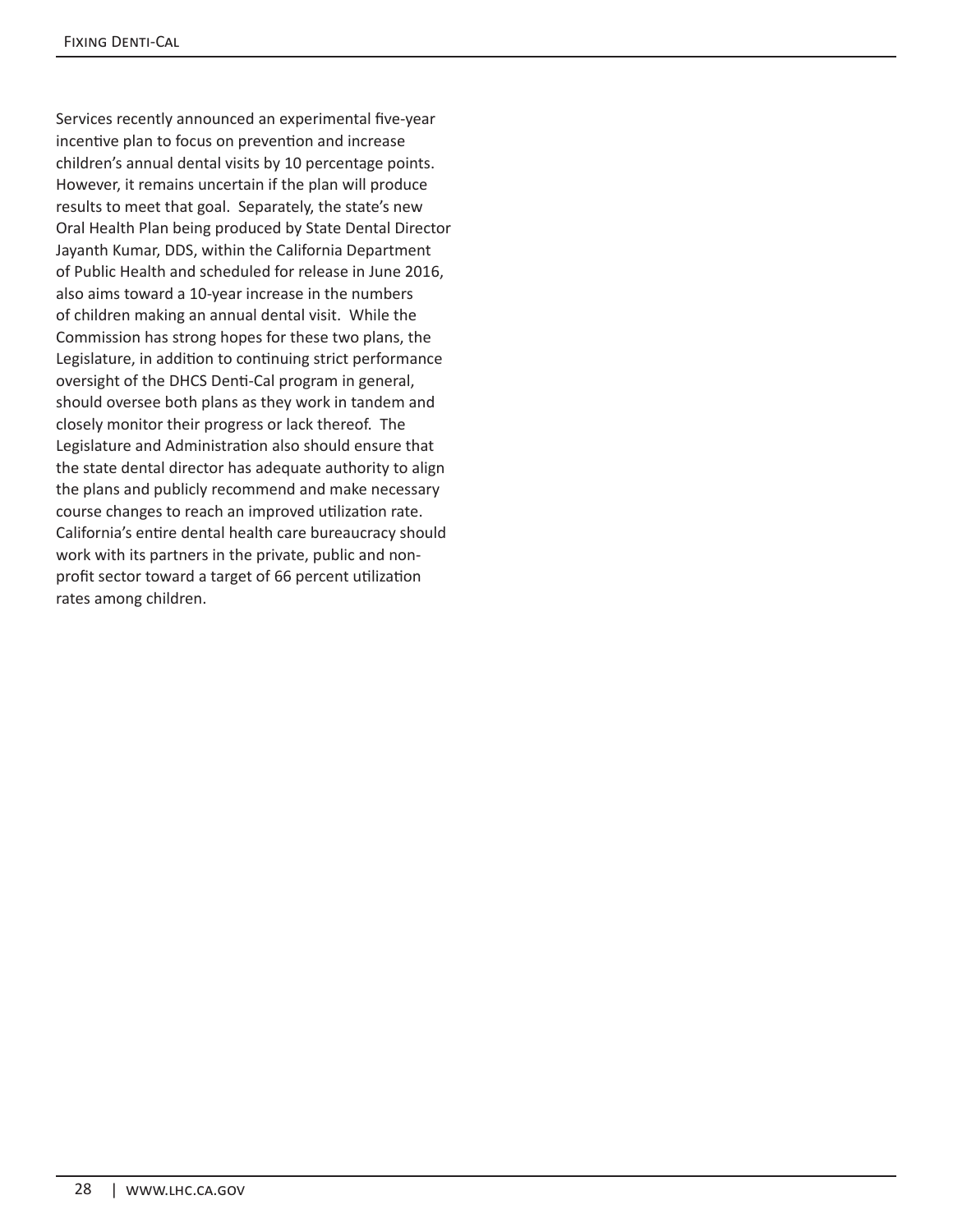# **A Customer-Centered Upgrade**

**M** any Little Hoover Commission studies deal with perceptions that state agencies adhere blindly to bureaucratic process and disregard legitimate issues of those they serve. But Denti-Cal may be unique in the widespread dislike that dental providers and other partners have for the state program and the outdated processes it uses. The Commission heard repeatedly during its study process that the state's administrative and billing processes are terrible in comparison to commercial insurance – and, along with low reimbursement rates, are a big reason why dental providers won't participate. Dentists told the Commission they feel nitpicked, second guessed and presumed dishonest by state government dental staffers whom they do not consider peers.

The Commission also heard that the Department of Health Care Services (DHCS), which administers Medi-Cal and Denti-Cal, is not good at inclusion. Witnesses and others interviewed by the Commission said officials responsible for Denti-Cal go through the motions of listening to outside advice, but seldom seem to act on it, and create arbitrary rules that make no sense to dentists accustomed to smooth-functioning commercial insurance plans. They told the Commission the department acts unilaterally in ways that harm its beneficiaries, particularly in the special needs community. Others said the department is awash in red tape that burdens the majority of providers to prevent fraud among a few, and is unaccountable and inexplicable in its decision-making to outsiders who advocate for improved care. This chapter addresses many of the issues that have alienated California's dental professionals. It also recommends a series of cultural and administrative changes to attract more dentists to the Denti-Cal program and, as a consequence, strengthen the oral health of all Californians. The department and its Denti-Cal division could benefit by focusing less on policies tailored for the lowest common denominator of

provider and more on customer service and meeting the needs of its beneficiaries.



*"I think sometimes the culture of the department, i.e., its rather rigid bureaucracy, is perceived, as instead of meeting the needs of that very needy, at-risk vulnerable community, that they have not been flexible enough or* 

*focused enough to meet that core need. I have for many years had some concerns about the way the department communicates with your beneficiaries, in writing, cultural competency, all those kinds of things."*

Senator Holly Mitchell, addressing DHCS Director Jennifer Kent at her January 20, 2015 confirmation hearing before the Senate Rules Committee.

#### **Billing and Administrative Issues**

Dental professionals told the Commission that alongside low reimbursement rates Denti-Cal's everyday administrative issues make them think the system is broken and cause them to balk at enrolling and accepting patients. Dentists described complications experienced by their billing specialists that cost them more in administrative time than bills are worth. They complained – in a world of easy, commonplace online transactions – of their offices repeatedly faxing paper claim forms back and forth with the state and being rejected for seemingly trivial reasons. "The billing system is so different," Senator Richard Pan told the Commission. "You have to hire a biller who can deal with the system, a biller who understands Denti-Cal," he said.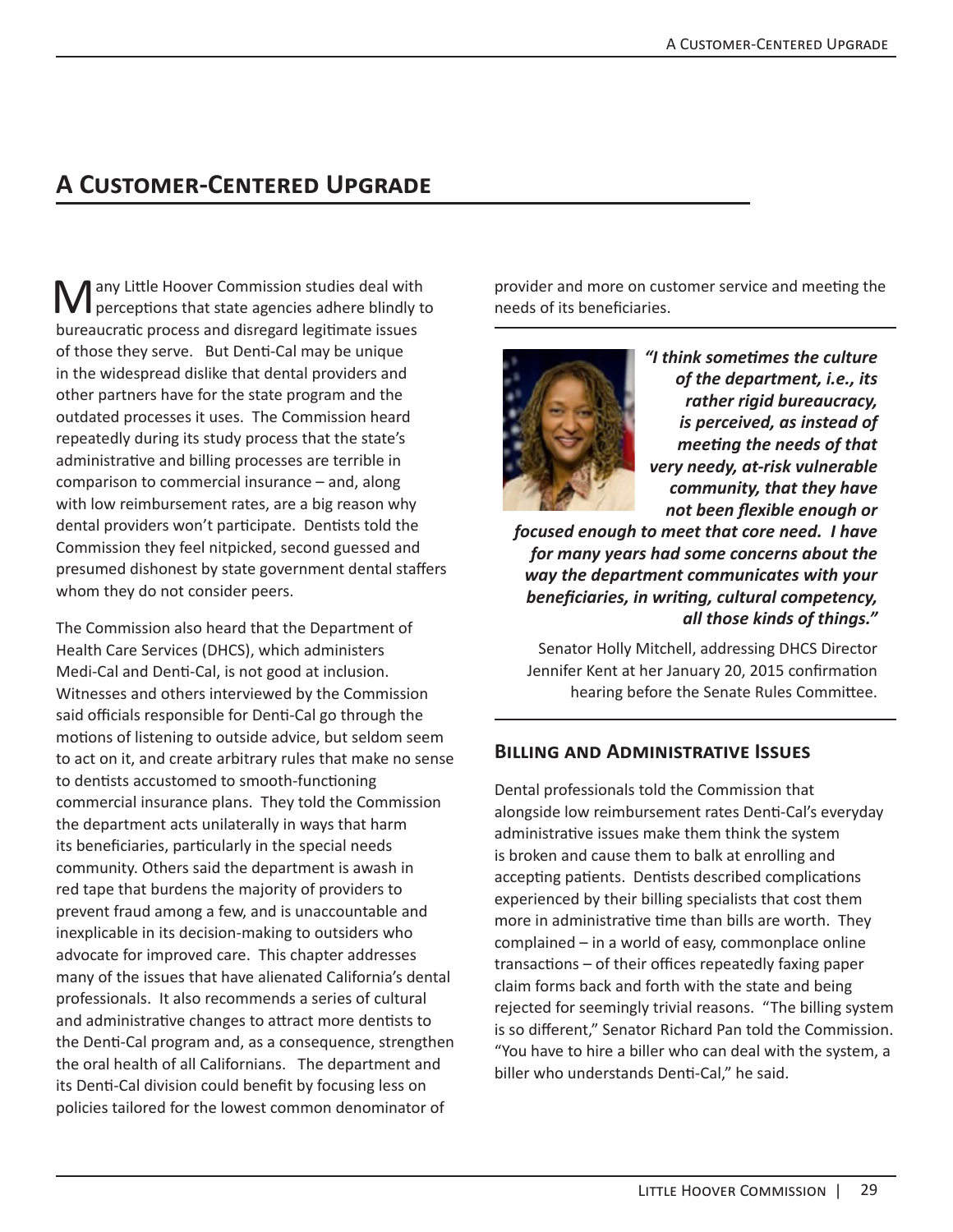The California Dental Association (CDA), in written testimony for the September 2015 hearing, summarized this frustration with billing and administrative issues expressed by many of its members: "The system and extensive paperwork that providers must go through to obtain reimbursement for the care they provide is exceptionally time-consuming and cumbersome. There are rules and processes in the state's program that do not exist within the commercial coverage system, which make it more difficult for dentists to incorporate Denti-Cal services into the rest of their practice."

The CDA continued, "We hear from members that ambiguous criteria, delayed payments, inconsistent treatment authorizations and extensive documentation requirements provide additional barriers to provider participation in the program. Dentists have expressed dissatisfaction with the Medi-Cal program's increasingly more complicated processes and feel they are left without an engaged partner in the department to address these issues. Additionally, dentists have expressed the notion that the Denti-Cal administrators do not respect their professional judgment regarding patient care, creating a lack of positive provider sentiment in the program."

Dr. David J. Stone, an Amador County pediatrician who provides oral exams for children in a county with no Denti-Cal providers, testified at the Commission's November 2015 hearing that in his practice he has

## **Inefficiencies of Denti-Cal are "Absolutely Staggering"**

At the September 2015 hearing, Commission Vice Chair Loren Kaye asked Assemblymember Jim Wood what it would take to "get the ball rolling" on some Denti-Cal changes to improve dental provider participation. The Assemblymember, a former practicing dentist, answered:

"I have direct knowledge of all those challenges and quite frankly where *do* you start is a real challenge. Obviously, the reimbursement rates are a critical component, but the actual inefficiencies of the program are absolutely staggering. It took a long time to get my provider license. It shouldn't take that long to do that. It was much faster with private dental care like Delta Dental, to get it. Even though Delta is the administrator for Denti-Cal it was still a much more onerous procedure. I think the current process, which I will grant there is work being done on that, that application is like 40 pages long and a lot of that doesn't apply to dentists. And that's ridiculous in this day and age.

And you can't do it online. You can't access a lot of this stuff online. It's ludicrous. The billing challenges around how you bill for specific procedures. The requirement for preauthorization treatment for specific procedures like fillings, for crying out loud, make it really difficult. This is a challenging population of patients to work with. Having them come back multiple times to get treatment is really, really difficult.

 "The billing part for the provider is the worst billing system of anything I have ever worked with in the 27 years I practiced dentistry. And more often than not, even with experienced staff, the return rate on claims was 25 percent because maybe you left a box out, or didn't process a fee somewhere, or didn't have the exact word for the description for why you were treating that specific tooth. Which I will say, you never have to do with a commercial carrier.

"It got to a point in my practice where I just simply said, 'You know what, you have a dollar threshold and if we get to that point, I'm not going to have my staff, at \$25 an hour, which I was paying my person to do this, to chase a \$30 dollar claim multiple times.' So there are multiple bites of the apple. But the inefficiencies of the program for providers being part of it, the treatment authorization challenges and the billing are things that could make a big difference and take a lot of that pressure off practitioners."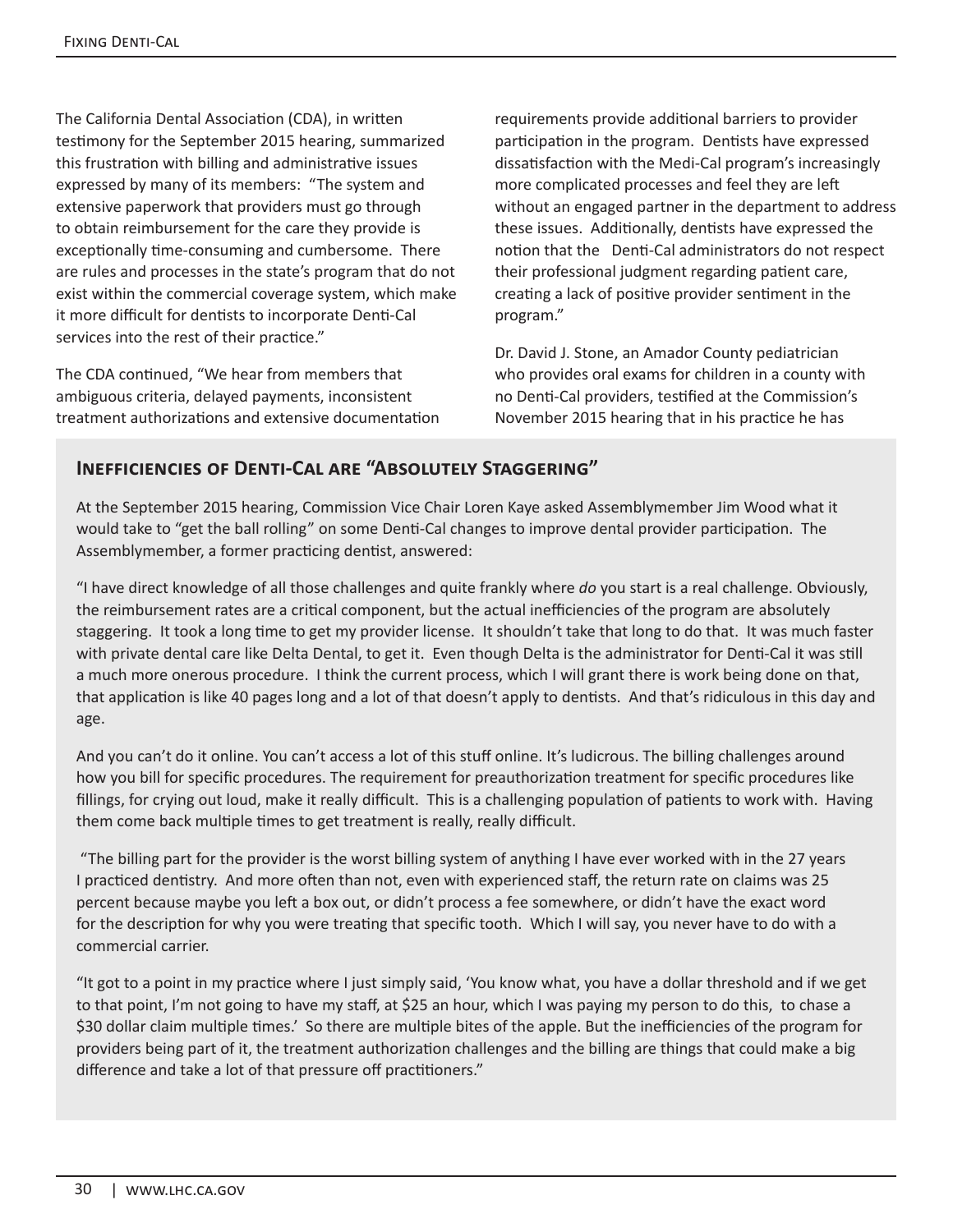seen two pediatricians handily reimbursed for doing a particular oral procedure and two other pediatricians denied throughout 2015 for doing the same procedure – "and nobody can tell us why."

During that hearing, Commission Vice Chair Loren Kaye asked Mindy Epperson, a supervising pediatric nurse in Dr. Stone's practice, to provide specific examples of billing difficulties. Ms. Epperson had just testified that billing the state for oral health exams performed by pediatricians – in a county where lower-income people have no other dental care options – is not "as easy as I think they could or should be."

"Providing a clean bill is not as intuitive as you think it would be," Ms. Epperson told the Commission. "There are specific forms that need to be filled in. I'm trying to be polite. A PM 160 is required for every physical that we perform and that form in itself is very cumbersome. There are boxes, that if not checked, or there isn't information in them, we won't get reimbursed. We'll be denied right out of the gate. It's not filled in electronically. It's done by hand and then the coding and the cost is entered into that, and if any of those numbers are not visible, not completely visible on the faxed form, they will be denied."

 The Commission learned in testimony and conversations with dental providers that improving two state processes alone – enrollment and pre-authorization for treatment – could go far to lessening provider frustrations with the Denti-Cal system. Fixes to the two issues that follow represent so-called "low-hanging fruit" that could show quick results in encouraging more dentists to accept Denti-Cal patients.

To its credit, the department and its Denti-Cal division, both under new leadership in 2015, has begun to streamline the two processes. In February 2016 DHCS officials told the Commission that it is in the review stage of simplifying and shortening the enrollment form. During the Commission's 2015 review, DHCS also eliminated a blanket policy that required dentists to send X-rays to the department to prove the need for nearly all work they perform. Both will be explained in greater detail later in this chapter. But for dental providers accustomed to largely being trusted by commercial

insurers and easily signing up with them online, even these hints of promise may largely seem too little too late.

#### **Enrolling as a Denti-Cal Provider is Time-Consuming, Difficult and Can't Be Done Online**

California dentists get their first exposure to Denti-Cal's inefficiencies when they try to enroll to become providers. Numerous representatives of the dental business told the Commission it takes months to enroll with the state program in comparison to the easy process of enrolling in a commercial program.

"My son is a new dentist. It took almost three to four months to get enrolled as a Denti-Cal provider, San Diego County dentist Dr. Lillia Larin told the Commission during an August 2015 conversation. "If I want to add anyone into a commercial insurance plan it takes two weeks. It's so difficult. They ask for more and more."

"The time that it takes to do that, the hassle, the burden, it's tremendous," then-CDA Director of Public Policy Nicette Short testified at the September 2015 hearing. "The frustration that we have from our members who are trying to do the right thing and join the system. It takes in some cases six months to a year. We have stories of that. Mounds of paperwork that have to be faxed back and forth. It's simply just a hassle and barrier to providers that want to join the network and just give up."

Brianna Pittman, CDA legislative director, said new dentists typically don't accept Denti-Cal patients as they begin their practices because it takes up to six months to get enrolled in the program. By the time they receive approval to participate, she said, they often have built up a clientele with commercial insurance and do not need to accept Denti-Cal patients.

Ms. Short told the Commission that dentists must fill out 22 pages or more of paper forms tailored to doctors who are applying to become Medi-Cal providers. The state has no Denti-Cal enrollment form specifically for dentists. This often causes confusion among dentists unfamiliar with some terms used by medical doctors. "The form is designed for all health care providers and some of the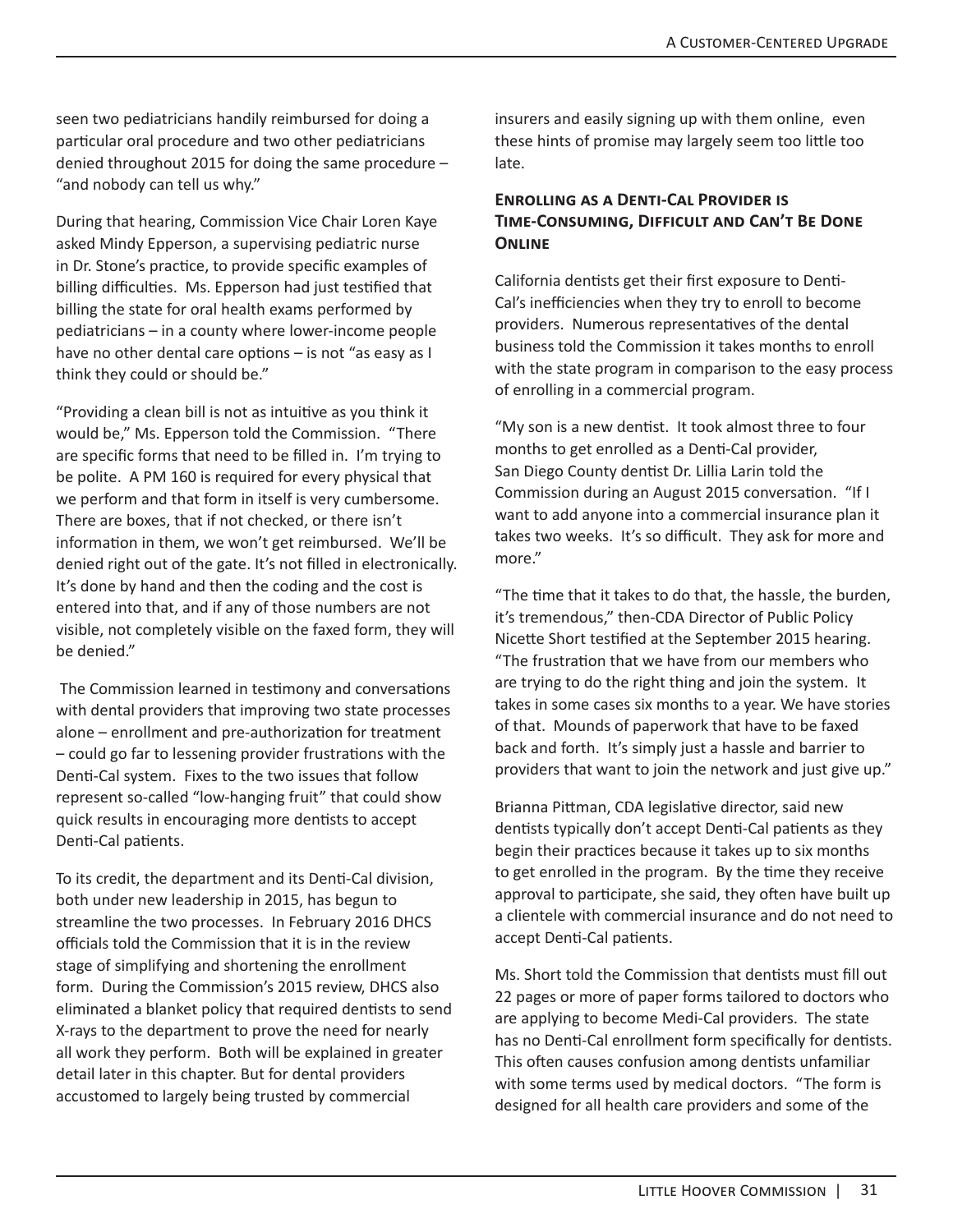questions may not apply to the dentist and when not answered completely can be rejected," the CDA stated in written testimony. Small oversights, for example, such as failing to answer "NA" or "not applicable" to a question can cause paperwork to be kicked back to the applicant to start over, CDA representatives testified in September 2015. The CDA's message to the state Denti-Cal bureaucracy is as consistent as it has gone long unheeded. A California Healthline report once quoted then-CDA Manager of Policy Development Gayle Mathe as saying, "Enrollment for dentists should be simple and streamlined, an easy click-through process online." The date of the report: August 4, 2008.

Long-time Denti-Cal dentists also are required now to reenroll with the program due to provisions in the federal Affordable Care Act which added several million new beneficiaries. "One of our members said it took a year. Another said it took seven months to re-enroll," said Ms. Short. Testifying to the Commission in September 2015, she described the case of a veteran Denti-Cal dentist who had leased the same dental office for 40 years, but had to make copies of the lease and all amendments to that lease over 40 years and fax them to Denti-Cal as part of his recertification application.

*"Last year (2014), participating dentists were asked to re-enroll or signify that they no longer wished to provide care in the Denti-Cal system. Those that chose to stay in were met with a very lengthy application with odd, seemingly non-relevant questions. It took one of our staff members almost 40 hours gathering information to help our 17 dentists re-apply. This is not an efficient system and certainly does not encourage dentists to participate."*

Written Testimony. Dr. John Blake, DDS., executive director, Children's Dental Health Clinic, Long Beach.

"We raised that with the department earlier this year (2015) and said there has to be a better way," Ms. Short told the Commission. "My understanding is that there was one provider 20 years ago, who used a P.O., who did the wrong thing, and now they have this process in place for *all* dentists." Ms. Short also told the Commission that CDA's internal Medi-Cal Working Group and other dentists have made repeated offers in recent years to meet with Denti-Cal staffers to discuss ways to simplify and improve the enrollment forms and eliminate them as a barrier to dental provider participation. She said no meetings have resulted from those offers.

#### **Delta Dental to the State: Use Our Enrollment Form Instead**

A Delta Dental of California representative testified to the Commission with an easier, more direct answer to the enrollment criticisms. Joe Ruiz, the firm's vice president for government affairs, said Delta Dental has offered the state a version of its online commercial application form.

"Our application for commercial is about 13 pages long, of which about 10 pages are actual contractual agreements and the other two or three are the application," he told the Commission. "That's about half as long as the length of the application for Denti-Cal's program. We've had a number of discussions with the department; let's just take our app and we can lift and shift the Delta application to the Denti-Cal program. Again, it's very well received, but as I understand there are administrative processes, there are things that are codified into regulation that have to be addressed before we just rebrand the Delta app with Denti-Cal and we're off and running.

Said Mr. Ruiz, "To me that's an example of what I would consider low hanging fruit. That makes it a lot easier

# **"It Wouldn't Be Good"**

During the September 2015 hearing, Senator and Commissioner Anthony Canella asked Joe Ruiz, vice president for state government programs at Delta Dental of California, "As a commercial provider, what would happen to your firm if you provided the same level of service that the state provides through Denti-Cal?"

"It wouldn't be good," Ruiz answered.

"It wouldn't be good," Senator and Commissioner Canella repeated.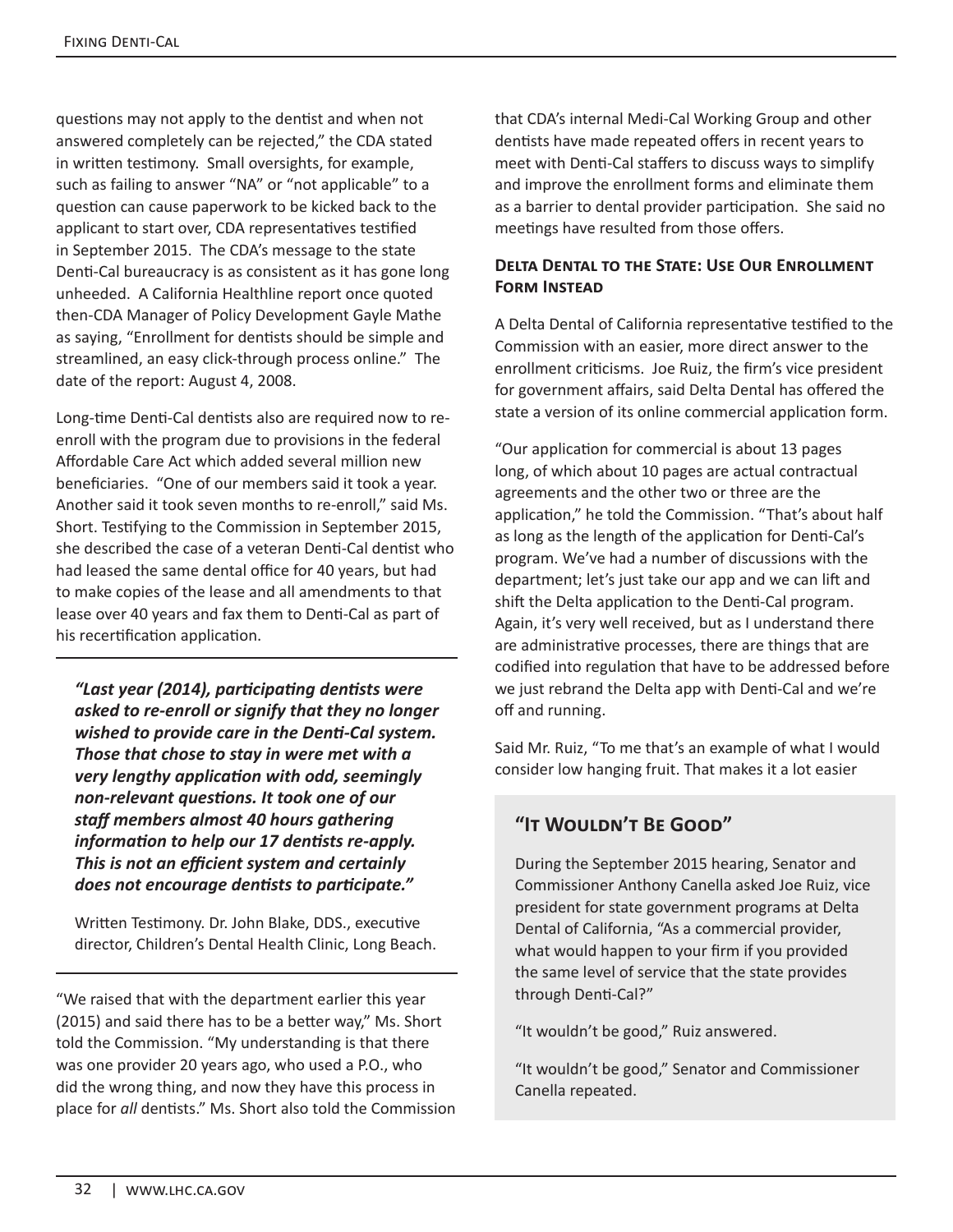to get in the program and a lot easier to stay in the program. We know that is a significant barrier to provider participation."

During the September 2015, hearing, Commission Chairman Pedro Nava, told a representative of DHCS that it should ask the Legislature's assistance to deal with any regulatory obstacles to simply using Delta Dental's online enrollment form. He also suggested that the department take lessons from the commercial sector. "When Delta Dental is saying that perhaps under the right circumstances you can take their processes and their contract and put the State of California logo on it, then we need figure out how to help you get to that point so you aren't confronted with regulatory obstacles particularly if you get to the same objective, which is program integrity."

#### **DHCS: A New Enrollment Package is in Final Review**

In early 2016 DHCS told the Legislature and the Commission that it is working on a new version of the enrollment forms to ease some of the concerns expressed by participating dental providers. At her January 20 confirmation hearing before the Senate Rules Committee Director Jennifer Kent explained, "There's certain things about our application that we have to ask, back to federal law, so we can't get around those. But we have been in discussions with Delta (Dental) about using their network, using their providers to proxy, so if they want to be a Denti-Cal provider, can we just ask those questions that we have to on a federal level and let the credential of Delta stand in for the rest?"

On February 4, 2016, the department responded to a Commission question about the status of Delta Dental's offer to let the department use its online enrollment form:

> *"The Department's proposed group and individual provider enrollment package for Denti-Cal is currently undergoing final internal review. The Department intends to refine the standard Denti-Cal enrollment package by transforming the current 34-page provider enrollment application to 10 pages. The revised*

*application will only contain required information necessary for completing the enrollment process thus aiding in streamlining the enrollment process with a goal towards increasing provider enrollment and participation. DHCS will share the final draft application with stakeholders, including legislative staff for review and comment; once it is finalized, it will be posted in the Denti-Cal provider manual."*

The Commission can't know the response from providers and department partners once the new form is introduced. Nor does it have a timetable for when new dentists might begin using it. A similar improvement described by DHCS to Commission staff in July 2015 – a proposed new online enrollment form available to Medi-Cal-only providers by year's end – had not yet been introduced as of February 2016.

The department also informed the Commission that there is no timeline to integrate dental providers into an online enrollment process such as that used by commercial insurers. Estimates from the department indicate that it hopes to begin enrolling dentists online in two to three years.47 Such an extended timeline is disappointing. The Commission's October 2015 report, *A Customer-Centric Upgrade for California Government*, showed how new digital service teams inside the federal government are upgrading technology to remove performance bottlenecks like those described regarding the Denti-Cal enrollment form. The report also suggested it would be easier if "the Denti-Cal provider form is streamlined and modeled after commercial insurance provider applications, eliminating all fields that relate solely to Medi-Cal. Dentists complete and submit this simpler form online." If the State of California adopts similar digital service teams, the Denti-Cal enrollment form would make a worthy target.

#### **Dentists Need Permission to Perform Routine Restorative Treatments**

Dentists who have successfully enrolled to be Denti-Cal providers quickly run into a second obstacle unlike anything they encounter with commercial insurance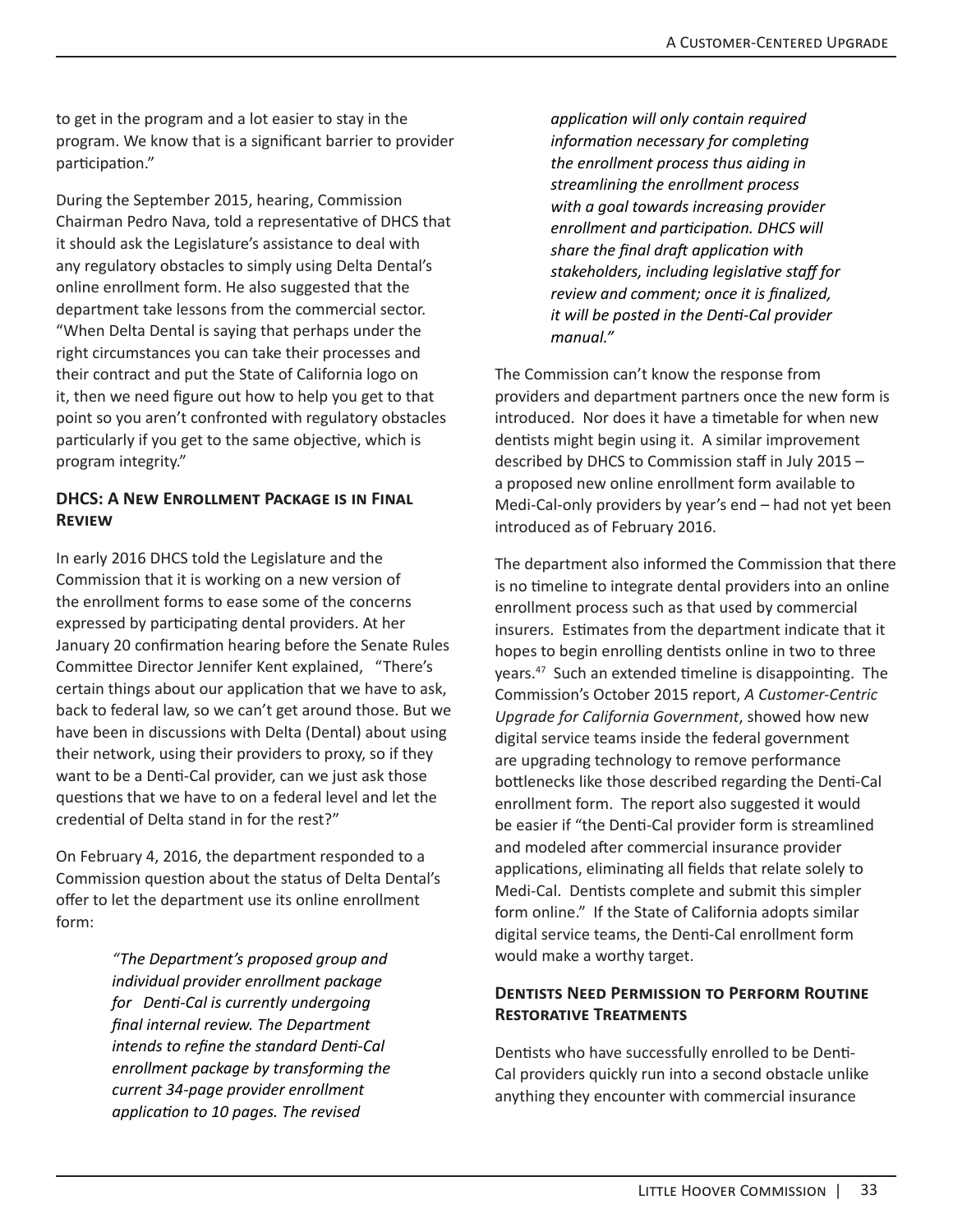plans. Before they do the most complicated restorative dental procedures for their Denti-Cal patients they must first submit X-rays to the state and receive permission to perform the work or find themselves in the position of overcoming denials. While these procedures do not represent the majority of dental work done in California, they are frequently necessary given the long-untreated tooth decay experienced by many child and adult Denti-Cal patients. Pre-authorization requirements, too, are part of an administrative system that causes dentists to balk at becoming providers and further shrinks the amount of available dental care for lower-income Californians and their children.

"Compared to commercial insurance carriers, the Denti-Cal system is perversely challenging to navigate," Dr. Blake testified at the Commission at its September 2015 hearing. "Procedures that are not questioned and routinely paid by commercial carriers require pre-authorization, often delaying timely and necessary treatment. Examples are crowns, root canals and periodontal (gum) treatments. I have one full-time employee that dedicates her workweek to pre-authorizations and resubmissions."

Denti-Cal requires pre-authorization – a so-called Treatment Authorization Request (TAR) – for these more complicated restorative procedures as a way of preventing fraud among dental providers. Denti-Cal providers say, however, that the current blanket requirements amount to an extra burden on every provider to stem abuse by the few. They also require low-income patients who may rely on transit and have inflexible work hours to make not one, but two visits to the dentist.

Senator Pan, in a June 2015 conversation with Commission Chair Pedro Nava, said, "On Denti-Cal you take X-rays and tell the patient, 'Go home. I'll call you when I get it approved.' That's two visits. They (DHCS and Delta Dental) think they are reducing fraud, but it complicates in both worlds. You have two visits. You may have brought your child on the bus and you may have taken off work."

Dentists also have traditionally had to send pre-treatment X-rays to Denti-Cal for inspection as part of their

reimbursement claims for routine fillings already done. Most of those X-rays were never reviewed, despite the time and expense that dental offices incurred in making duplicates and sending them to Denti-Cal. However, during the Commission's study process the department eliminated that blanket requirement. Dentists must still document the need for routine restorations such as fillings and prefabricated crowns by taking X-rays, but they are no longer required to send the X-rays to Denti-Cal with their requests for payment. The department told the Commission that X-rays are now only required if a random review suggests the need for Denti-Cal to see them. More complicated two- and three-surface restorations still require X-rays, however, when dentists submit their claims for reimbursement.<sup>48</sup>

#### **Little Difference in Fraud Between Commercial Insurance and Denti-Cal**

During the September 2015 hearing, Joe Ruiz, vice president, state government programs for Denti-Cal's administrator, was asked by the Commission if fraud is higher in state programs than in commercial insurers. Mr. Ruiz said he didn't have data to answer the questions, but speculated to the Commission that there is little difference between the two sectors.

While this change made by DHCS is commendable and easing the burden on dental offices to copy and mail their X-rays to the state, witnesses told the Commission it is possible for Denti-Cal to eliminate its requirements for preauthorization altogether. At the September 2015 hearing, Delta Dental's Mr. Ruiz told the Commission, "In the commercial world we don't require any prior authorizations." In written testimony, he stated, "Rather, we perform an analysis on dentists' utilization and based on the outcome, the provider may be placed in what we refer to as 'Focused Review.' When a provider is placed on Focused Review, we require additional documentation beyond what is normally required, usually additional radiographs and/or documentation to substantiate the needs for the treatment requested, or to demonstrate that the service meets our policy and the guidelines outlined in our Provider Handbook. Focused review lasts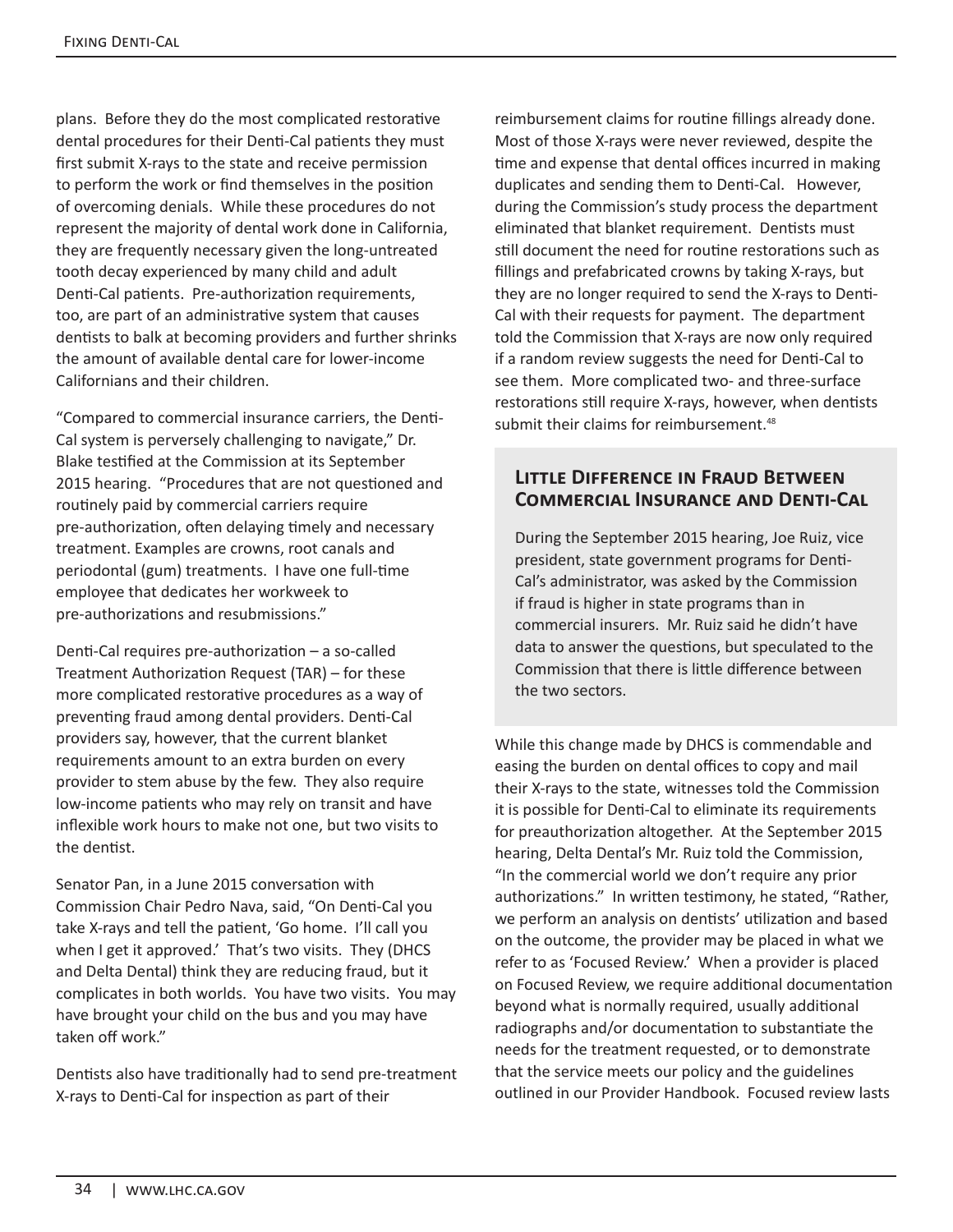#### **DHCS Hasn't Asked Legislature to Help Erase Regulatory Obstacles**

The Commission learned during a frank discussion with the department at the September 2015 hearing that many fixes of this scale require changes to state law – but that for years, as discontent with Denti-Cal has grown among providers, recipients and interested parties – the department hasn't asked the Legislature to make them. An exchange during the hearing between Commission Chairman Pedro Nava and DHCS Deputy Director René Mollow offered insight into lack of progress on concerns that cause dentists not to participate in Denti-Cal:

**Chair Nava**: "As it relates to the regulatory process where you say you can't just change the rules. You made a reference to that in your testimony. So can you explain to me what it is, how you are in the position where you can't make the changes that you need?"

**Deputy Director Mollow**: "We can make changes, but we have to go through regulation. So it would be a state law change."

**Chair Nava**: "That's my question. So if I have Senator Canella here who wants to know what it is you need to be able to do in order to expedite some of the elements of your program. What does he need to know about what you need to fix so that if I talk to you next year you don't tell me that we can't make those changes, because we're prohibited. What do you need to have different, that is in the purview of the Legislature, that can address some of the testimony that we've heard here today. Because I imagine that some of it is federal, but some of it is going to be state."

**Deputy Director Mollow**: "Yes, there's some things required by the state law. Part of it would be a consideration regarding administrative flexibility. And so again, our authority today to make programmatic changes, we have to go through a regulatory process. In other program areas we can go through and have administrative processes. So again, we'll issue, say a provider bulletin, usually it's a provider bulletin in this arena, followed up by, say, a regulation. That would give us the flexibility to make changes a little bit more quickly. But everything takes time. There are systems and all of that. But that would be one way for us, which for us as we're making those changes, where we can make those changes, make those policy interpretations through that vehicle, and then follow it up with regulation."

**Chair Nava**: "I'm going to assume – Senator Canella said he's been here five years – I'm going to assume that that request has not been made by your department. Have you made requests for legislative changes?"

**Deputy Director Mollow**: "That has not been something we have done."

**Chair Nava**: "You see, as a former legislator, this where I would say to the department, 'Where the hell have you been?' – in a nice way. Because if those are things the Legislature can weigh in – and that's a political issue, it's a political leadership issue – the push to make the change, seems to me, ought to come from the department. Because the last thing you want is an uneducated legislator saying they want to fix it. Because then there's unintended consequences that the Little Hoover Commission has to come back in and look at five years later. So, I'm just suggesting that one of the first things that ought to happen when you leave here is a meeting with whoever you need to meet with in your agency to talk about your legislative package. And then meet with Senator Pan and meet with Assemblymember Wood and meet with Senator Canella and come up with a bipartisan legislative proposal to get into the stuff that can be done. You're not going to be able to do all of it … But without some movement on the legislative front, you know, you don't want us coming back and asking you, 'How come you haven't done it yet.'''49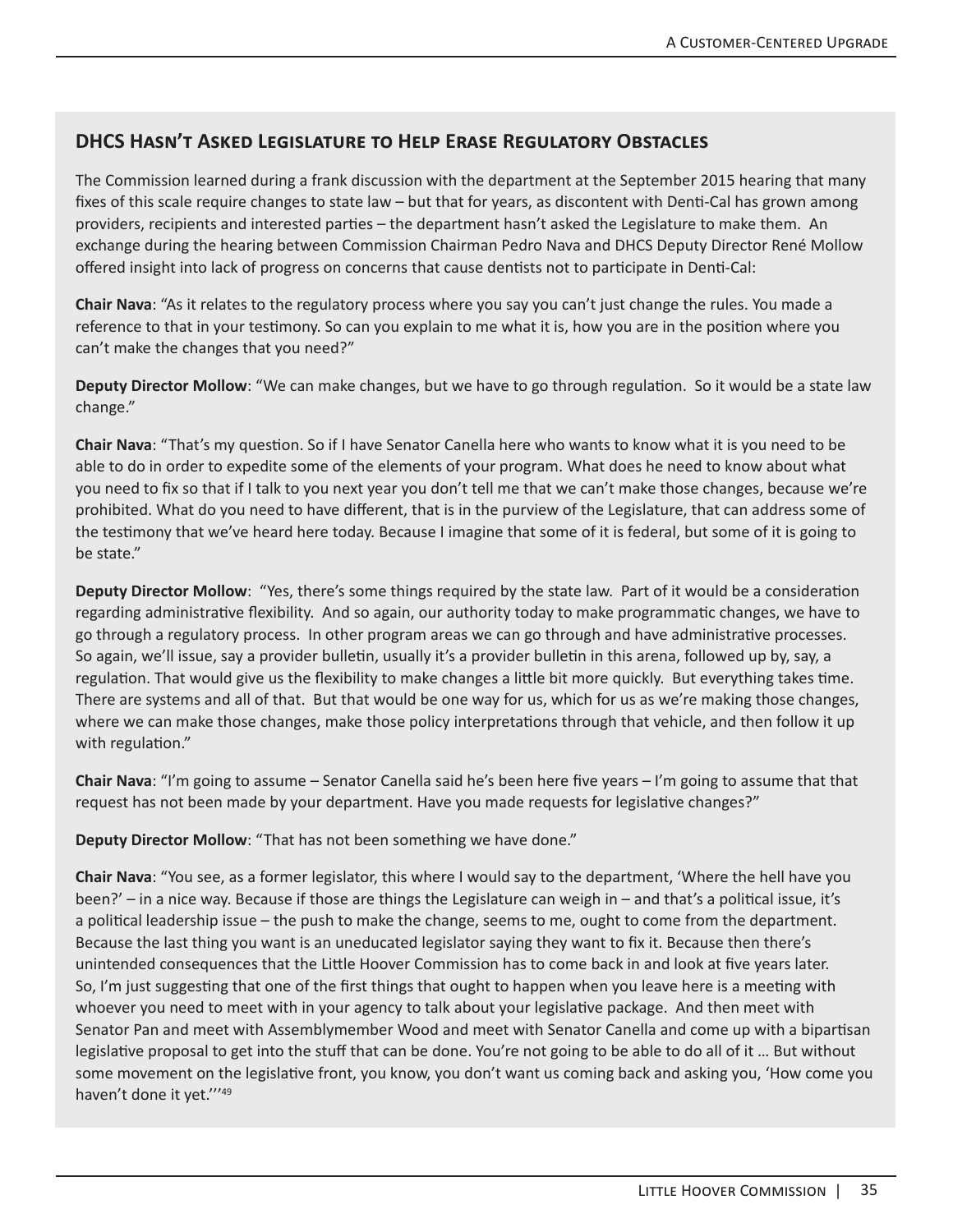for at least six months, at which time we will re-evaluate the provider's utilization of the procedures."

Mr. Ruiz told the Commission that Delta Dental has recommended to DHCS that it adopt a similar approach for its Denti-Cal program. That has not come to pass. In the wake of its study process, the Commission concludes that recommending a blanket end to treatment authorization requests is a question beyond its expertise. Yet clearly, a high-level overhaul of the department's processes with X-ray submissions and preauthorization should remain prominent on the department's agenda – and also weigh expert input from a recommended new Denti-Cal advisory panel to be discussed later in this chapter. The California Dental Association told the Commission that many dental providers still believe the recent changes are just the beginning of what needs to be done and not the end. And just as clearly, if dental providers use the state's administrative rules and processes on X-rays and preauthorization as one more reason not to participate in Denti-Cal, the greater end result is lack of access to dental care for the ultimate audience of this program, the beneficiaries who need it.

#### **Overhaul an Adversarial Culture and SWEEP AWAY OUTDATED RULES**

The Commission's September 2015 hearing, which spotlighted widespread frustrations experienced by professionals and beneficiaries who deal with DHCS, featured extensive DHCS testimony about eventual solutions and new initiatives, but caused some Commissioners to note a lack of actual concrete accomplishments being brought to their attention. Despite expressions by the department representative that DHCS can and will do better, the DHCS testimony and discussion with Commissioners seemed to reinforce sentiments of witnesses and those making public comment: that DHCS appears captured by bureaucracy and processes and is unable to advance a convincing agenda of change to fix Denti-Cal's obvious shortcomings and their harmful impacts on California's social fabric.

Understandably, given Denti-Cal's rapidly growing number of beneficiaries, its circumstances of operating a program with some of the lowest reimbursement rates in the nation, the necessity of clearing potential changes with a federal partner and its need for vigilance against fraud, its staffers might justifiably feel maligned, put upon and under constant siege from outsiders. Daily, they must contend with agitated partners greatly alarmed by a growing epidemic of dental decay, needy beneficiaries in pain and made desperate by their inability to obtain dental care and a professional provider class which has signaled its discontent by largely abandoning the

# **DHCS Concerns About Denti-Cal Fraud are Legitimate**

Some California dentists do generate income with questionable procedures on Denti-Cal beneficiaries. A May 2015 report by the Office of Inspector General (OIG) of the U.S. Department of Health and Human Services identified questionable billing by 329 California dentists and six orthodontists in 2012. The report stated that Medicaid paid the identified providers \$117.5 million for pediatric dental services that year. "Half of the dental providers with questionable billing worked for dental chains," stated the report. "The majority of those providers worked for five chains, two of which have been the subject of State and Federal investigations. A concentration of providers with questionable billing in chains raises concerns that these chains may be encouraging their providers to perform unnecessary procedures to increase profits." The report pointed out that questionable billings were not proved to be fraudulent, but raised suspicion by often falling well outside the norm of the number of daily visits and procedures and the amount of payments per child seen. "Our findings raise concerns that certain providers may be billing for services that are not medically necessary or were never provided," stated the report, which noted that follow-up investigations were continuing and would lead to appropriate action. The Office of Inspector General recommended that DHCS increase its monitoring efforts of dental providers to identify patterns of questionable billing, and particularly, those within dental chains. The department, in a letter to the OIG from Director Jennifer Kent, agreed with the recommendations and outlined several steps to implement increased monitoring.<sup>50</sup>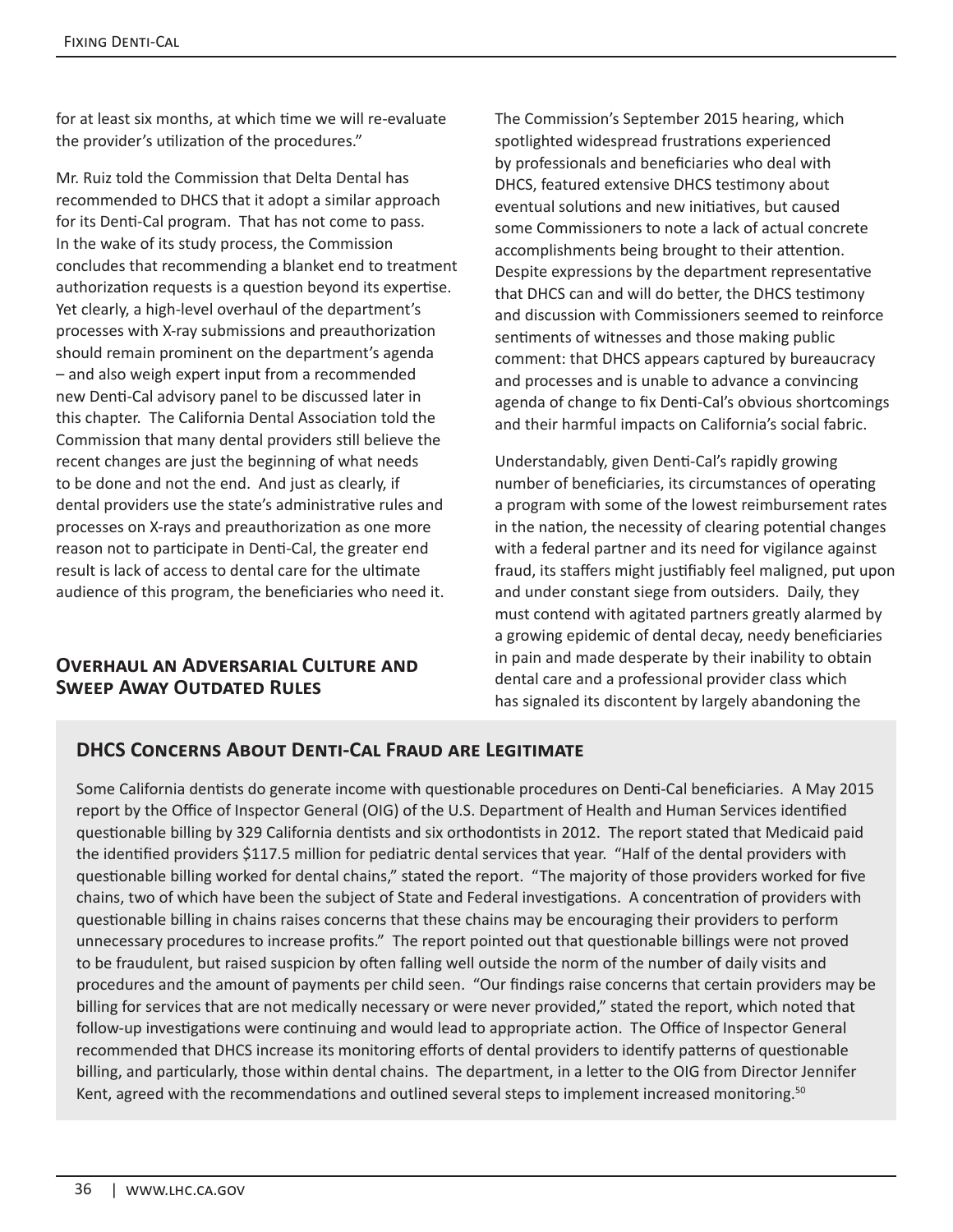program. One can imagine how the Denti-Cal division, a small bit player in the infinitely larger Medi-Cal system, could circle its wagons and simply try to get through another day within California's massive state bureaucracy.

But an adversarial culture has become part of the problem with Denti-Cal.

Many dentists who participate in a program that pays little for their services told the Commission they feel nitpicked by bureaucratic rules and treated by the state as if they can't be trusted. "Our members feel they are assumed to be doing bad things and have to prove otherwise," Ms. Short, then-CDA's director of public policy, testified to the Commission in September 2015.

The dental profession complained repeatedly to the Commission of a regulatory thicket within DHCS that seems to originate with old cases of fraud – and now constantly perplexes honest operations to protect the state from fraudulent dental providers. From the depth of these complaints, it seems clear that DHCS could benefit from designating two or three staffers to review Denti-Cal rules and regulations, and in short order recommend sweeping away those that exist simply because they exist and ultimately do more harm to beneficiaries than good by driving away providers.

"We encourage the department to walk through all of those rules and figure out how did they come into being? Are they meeting a need for the department? Are they simply overly burdensome and causing too much grief to the providers to participate?" Ms. Short testified during the September 2015 hearing. She said dental providers understand that some rules exist as a barrier to fraud, but she suggested that a detailed analysis would help separate those rules that are necessary from those that needlessly complicate business operations and alienate dental professionals from Denti-Cal.

The dental profession and advocates for children and lower-income adults say the department is not good at seeking or considering outside views and makes poor decisions without input from external groups. Some of these decisions lead to further confusion as dental providers and interest groups try to interpret them, and also the reasons behind the changes. The department could go a long way to improve relationships with a

customer-centric culture change that begins to envision dental providers and non-profit groups more as partners and less as outside adversaries. Two issues, unexpected when the Commission began its review, surfaced repeatedly during two public hearings and exemplified strains between the department and its dental providers.

#### **A New Requirement for Advance X-rays**

One issue involved a new rule, proposed to take effect in January 2016, to make Registered Dental Hygienist in Alternative Practice (RDHAP) providers obtain X-rays in advance for Scaling and Root Planing procedures performed on institutionalized patients. Advocates told the Commission the new rules would endanger the health of a largely immobile population that lives in skilled nursing facilities and can't travel to a dentist's office for X-rays. Members also said the rule change threatened the existence of a special dental provider classification, largely occupied by women with their own mobile businesses, created and designed nearly 20 years ago to expand dental services to more Denti-Cal-eligible patients statewide.

Department representatives told the Commission it seemed unusual to its analysts that among 100,000 Denti-Cal-eligible patients in skilled nursing facilities statewide nearly 88,000 received a Scaling and Root Planing during the 2013-2014 fiscal year that ended June 30, 2014. More, the representatives said, 135 RDHAPs performed two thirds of the procedures statewide, raising questions about their necessity – and hence the new policy requiring X-ray documentation.

Meetings between the department and advocates for RDHAPs – in the wake of repeated public expressions of concern by RDHAPs during the Commission's two hearings – led the department to suspend the new rule while discussions continue on both sides in 2016. The Commission again considers itself lacking in expertise to take a position on an issue that unexpectedly dominated its public comment sessions. Nonetheless, the Commission views the controversy as an example of decision-making conducted inside a relatively closed process – and one that would have ultimately resulted in limiting access to care. It, too, could have greatly benefited from the guidance of an independent advisory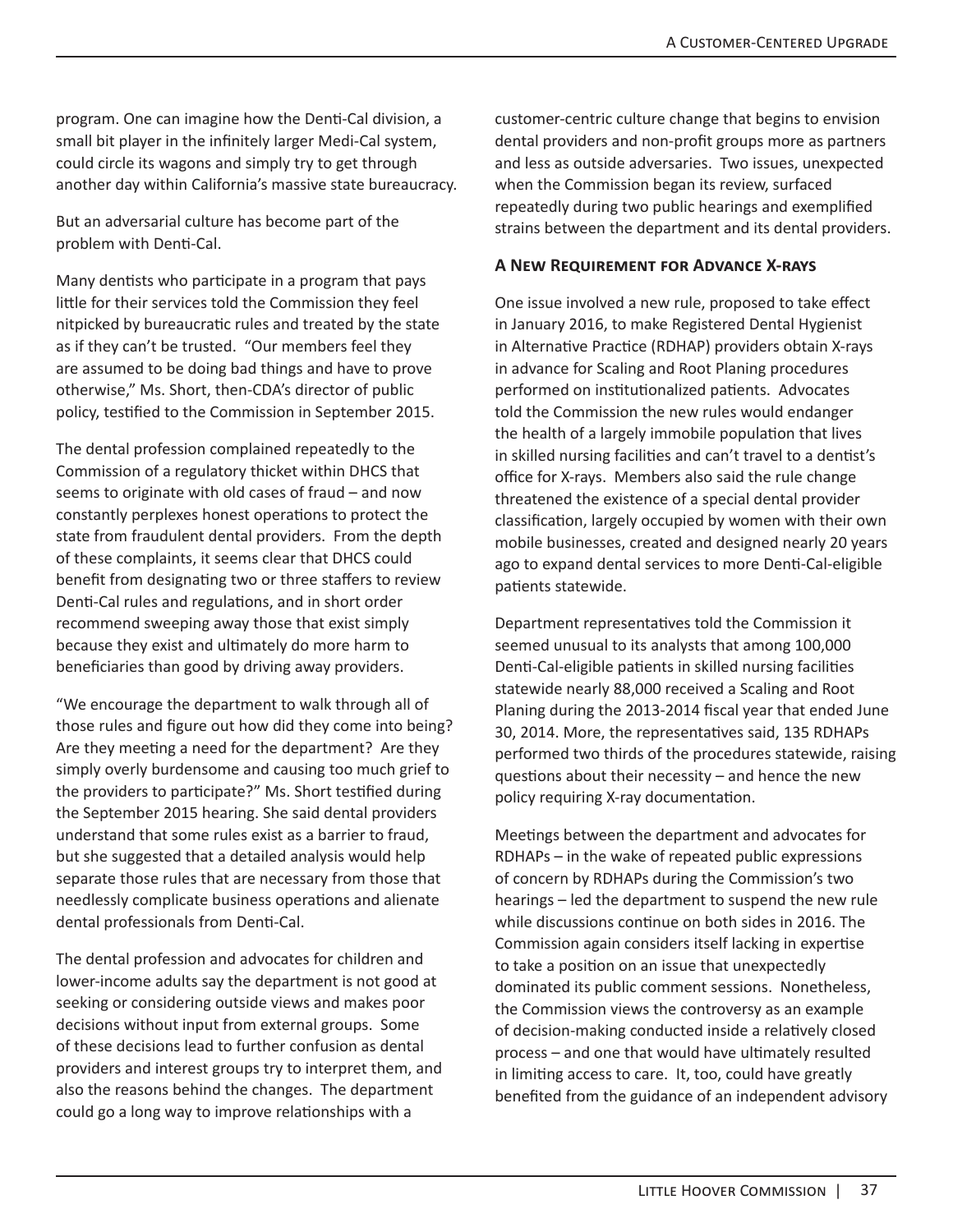committee and likely avoided the public dustup that resulted from a unilateral decision.

#### **New Limits on Dental Surgery**

A second issue that unexpectedly triggered extensive public comment at Commission hearings involved the availability of dental surgery and anesthesia in California. Surgery centers and the dental surgeons who operate within them essentially represent the end of the line in a Denti-Cal system that failed to provide earlier treatment. Surgeons told the Commission they are increasingly restricted in their ability to conduct oral surgery (under anesthesia) on children and special needs populations due to department rules that went into effect on August 21, 2015.

Advocates for dental surgery said the DHCS rules at best, are confusing, and require dentists to try an escalating range of alternative procedures before surgery – procedures that dentists, advocates and patients alike say are impossible and even life-threatening for children and special needs patients. The rules have caused some medical insurers – who are paid by Medi-Cal to provide anesthesia for surgeries that are paid by Denti-Cal – to suspend authorizations for anesthesia, despite the fact that anesthesia is clearly allowed. The Commission heard abundant confusion and pleas for help from parents of special needs children during its public comment sessions, and also received many emails from parents expressing desperation at being unable to find appropriate dental care for their children. All told the Commission that surgery is the only option for many special needs, autistic and developmentally-disabled children and adults who are unable to remain calm in a dentist's chair or tolerate procedures while awake. The California Dental Association told the Commission it had warned the department that its policy would be interpreted in a way that caused confusion. The department proceeded with its new policy. The Commission concedes that the department needs rules to prevent excessive reliance on surgery and anesthesia when other options exist, and also concedes that some dentists referring their patients to surgery centers may not fully document the need. But adding more gray area to the issue, advocates say that busy referring dentists balk at the state's excessive requirements for paperwork. The Commission did not set out when beginning its review to investigate the intricacies of dental surgery rules and again declares its lack of expertise to recommend policy in this arena. However, the Commission saw clearly the vagaries of interpretation and the distress caused by a bureaucracy that writes or attempts to clarify rules without guidance or consult of an expert independent advisory board.

# **A Denti-Cal Advisory Board**

During the November 2015 hearing, Dr. Paul Glassman, DDS, professor of dental practice at the University of the Pacific Arthur A. Dugoni School of Dentistry, suggested the idea of an evidence-based dental-only advisory board to weigh in on such issues just described and provide outside advice that might prevent the needless controversies of unilateral decision-making.

Dr. Glassman was asked by Chairman Nava, "Is there currently something like that in place at the department?"

"Not that I'm aware of," he answered. "They have a lot of stakeholder processes, but I don't think they function the way that I'm talking about." He told the Commission, "The department does a lot of work with stakeholders, so they have a lot of stakeholder hearings, but those are generally people lining up at the microphones and talking about their issue they think is important. They're not really scientific panels looking at the best evidence for particular procedures."

"And it's not necessarily an integrated part of the decision-making," Chairman Nava added.

"Right" Dr. Glassman answered.

The State of Oregon offers one example with its Health Evidence Review Commission, consisting of 13 members appointed by the Governor and Senate.The Commission, created by the Legislature in 2011, implements a nearly 30-year-old process in Oregon by which outside experts guide development of health care priorities, including those for Medicaid. The Commission reviews clinical evidence to produce a prioritized list used by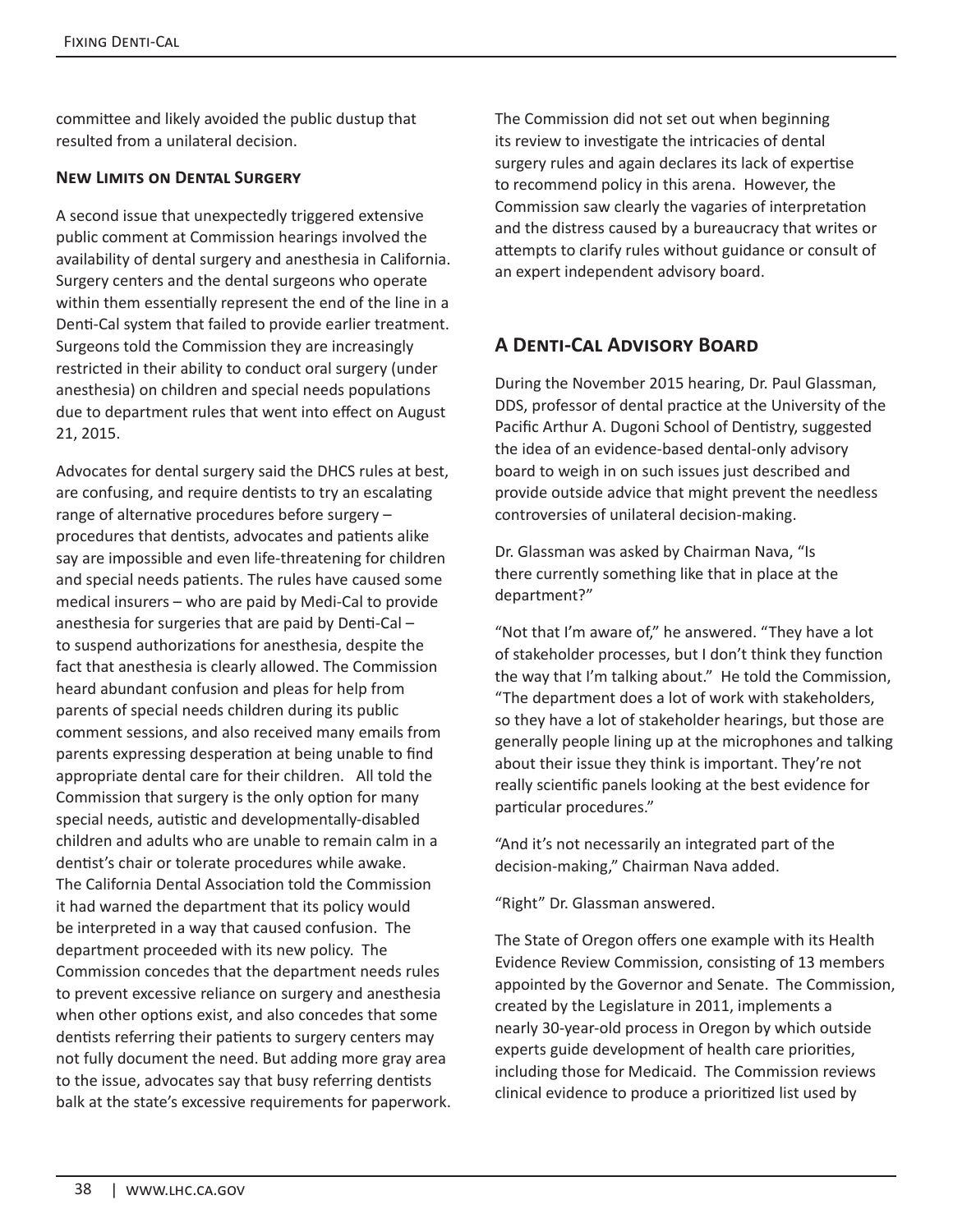the state Legislature to allocate Medicaid funding in Oregon. It also produces evidence-based topics of interest to Oregon health plans, medical providers and the public. Members include five physicians, a dentist, public health nurse, behavioral health representative, provider of alternative medicine, retail pharmacist, insurance industry representative and two consumer representatives.<sup>51</sup>

"It seems to me that would be a critically important thing to institute in California," Dr. Glassman testified. "So you have evidence, you have rules that are being instituted, not only based on cost considerations, but also based on what's the best way to be able to improve the health of the population and do it at lower cost."

While the Oregon Commission covers the entire spectrum of medical care, the idea could be scaled down in California to consider only oral health and advise the Denti-Cal bureaucracy. Another example, also being considered in Oregon, is the Nevada Advisory Committee on the State Program for Oral Health. That panel, too, was created by the Nevada Legislature in 2011 and includes 13 members appointed by the administrator of the state Division of Public and Behavioral Health. Its members, who advise the state oral health program, include public healthcare professionals and educators, oral healthcare providers and national dental and other oral health organizations and their local or state chapter.<sup>52</sup>

Commission Chair Nava discussed the idea with DHCS Director Jennifer Kent and department executives in January 2016, but found little enthusiasm. Director Kent said informally that the department does not like having forced stakeholder advisory bodies, and added, "We have all kinds of advisory bodies." That might be the appropriate response for a successful program with good relations with its partners. Denti-Cal does not fall into that category.

#### **Customer-Centered Targets for Denti-Cal**

Denti-Cal's chief customers – its 13 million or more beneficiaries statewide – need DHCS and dental care providers to improve their relationships. In any sector, private or public, good relationships are built on a

foundation of good customer service. Testimony received during the Commission's two hearings indicates that the state, through Denti-Cal, is falling short in serving dental providers and beneficiaries. By most accounts, California dentists who compare their Denti-Cal experiences with those of commercial insurers find the state the more difficult partner, still stuck in paper-based processes, a complexity of rules and forms and use of the U.S. Mail. Not only that, the state is less trusting of them than commercial insurers, asking more questions while paying only a fraction of the commercial rate.

These aren't the only reasons that dentists, as well as college professors training the next generation of dentists, talk down Denti-Cal. But they are part of the reason and they are easily fixable. As in Recommendation 1 in the previous chapter, fixing Denti-Cal's administrative barriers to dental provider participation requires a vison, with targets and 2016 and 2017 timetables. It is time to get started.

# **Key Short-Term Goals to Meet Utilization Target**

#### **Recommendation 2: the Department of Health Care Services should simplify the denti-cal provider enrollment forms and put them online in 2017.**

Department of Health Care Services officials say they are in final review of plans to refine and shorten the Denti-Cal enrollment form from 34 pages to 10. The Commission commends this action and urges the Legislature to oversee its progress and keep it moving forward through the process of feedback from dental providers and department partners. The Commission also recommends that the state go further and facilitate Denti-Cal enrollment via an online application far sooner than the department's current estimated timetable of two to three years. Waiting up to three years to bring the department's enrollment process up to the online standards of commercial insurers will further bewilder a dental provider community that publicly called on the department to do online enrollment in 2008. The Commission recommends that the Legislature and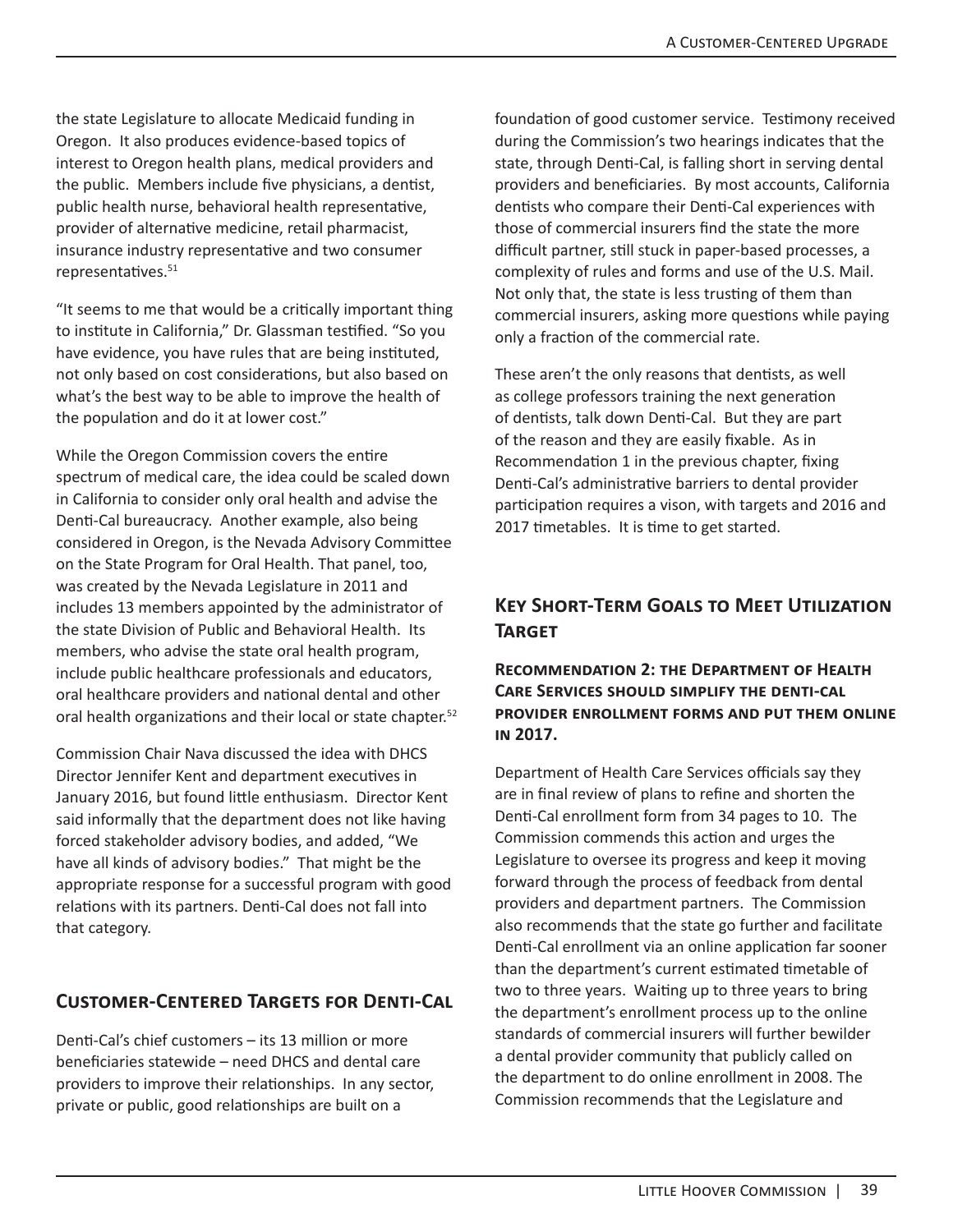Governor see that it is done in 2017.

**Recommendation 3: the Department of Health Care Services should overhaul the process of treatment authorization requests.** 

- *The department should reassess its policies using metrics that consider foremost the highest impacts on beneficiaries and their needs rather than the lowest behavior of a few providers.*
- *The department should consult with an evidence-based advisory board during this reassessment.*

The Department of Health Care Services has made small, tentative moves toward easing concerns of dental providers over the need to routinely mail in X-rays with their claims for reimbursement. But questions remain about what procedures should require preauthorization from Denti-Cal before being conducted. Hearing witnesses told the Commission that commercial insurers do not routinely require X-rays or authorization in advance for routine dental work such as crowns, root canals and periodontal (gum) treatment. The Commission heard anecdotally that fraud rates are likely no different for Denti-Cal than commercial insurance, and accordingly, recommends a high-level department review of its preauthorization policies. The department's review, guided by an evidence-based advisory body, should focus foremost on the needs of beneficiaries rather than the current near-singular focus on fraud.

#### **Recommendation 4: the Department of Health Care Services should implement a customerfocused program to improve relationships with ITS PROVIDERS.**

The Department of Health Care Services admittedly has a very difficult job to implement Denti-Cal for a growing population while paying low reimbursement rates dictated by the Legislature. But for the good of the Californians it serves, it simply must develop better day-to-day relationships with dental providers. The department should initiate customer-service-focused processes in 2016 to develop a stronger "partner

mentality" and tone down the antagonism that seems to have become quite routine between it and providers and others.

#### **Recommendation 5: the Department of Health Care Services should purge outdated regulations.**

- *The department should appoint a small number of staffers to spend eight to 10 weeks during 2016 to review rules and clear out needless regulatory clutter.*
- *The Legislature should assess department progress through an oversight hearing or through budget hearings.*

Department of Health Care Services partners, including the California Dental Association, say many Denti-Cal rules were designed to combat particular episodes of fraud and have outlived themselves. While originally well-intended, some now have a larger negative impact of discouraging dental provider participation due to their impediments. Denti-Cal beneficiaries suffer the most harm when dentists balk at providing them care due to outdated and frustrating department rules.

**Recommendation 6: the Legislature and Governor should enact and sign legislation in 2016 to create an evidence-based advisory group for the Denti-Cal program.**

- *The Governor and Legislature should appoint dental experts in early 2017 to guide development of Denti-Cal priorities and oversee policy decisions.*
- *The Department of Health Care Services should begin to consult with the Denti-Cal advisory board in early 2017.*

The Department of Health Care Services has much work to do retool its Denti-Cal program to win over more providers and provide greater access to dental care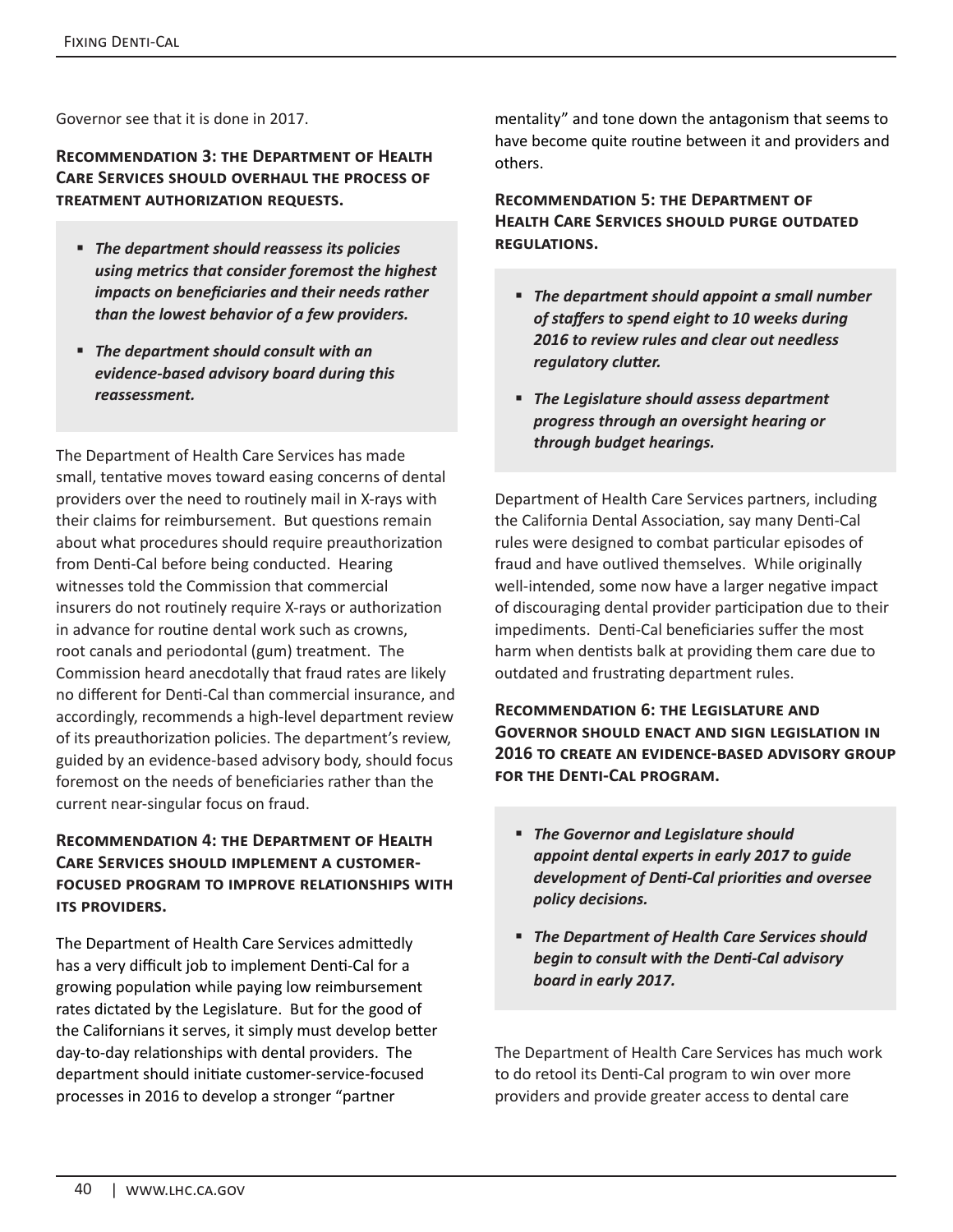statewide. Denti-Cal should be guided by an evidence-based advisory group, which consists of the state dental director and expert specialists who can weigh in on proposed decisions and make sure they are based on the best evidence and science and not merely on cost. This would be especially helpful to minimize the continual strife, confusion and even alleged harm to beneficiaries, including special needs populations, that the Commission heard about repeatedly in public comment during its two hearings.

#### **Recommendation 7: the Legislature and Governor should fund a statewide expansion of teledentistry and the virtual dental home.**

#### *The Legislature should pass and the Governor should sign AB 648 (Low).*

Californians have pioneered a simple technological solution – teledentistry – to better connect dentists and people in the neighborhoods where they live. The concept of a dental assistant with a laptop, digital camera and hand-held X-ray machine doing dental care under the supervision of a distant dentist who can review medical histories and X-rays from another computer and prescribe treatment should play a significant new role within the Denti-Cal system. In 2015, the Legislature considered AB 648 (Low) to allocate \$3 million to scale up the Virtual Dental Home concept statewide in the wake of a successful pilot demonstration project. The bill, currently stalled short of a full Senate vote, should be passed and forwarded to the Governor for signing.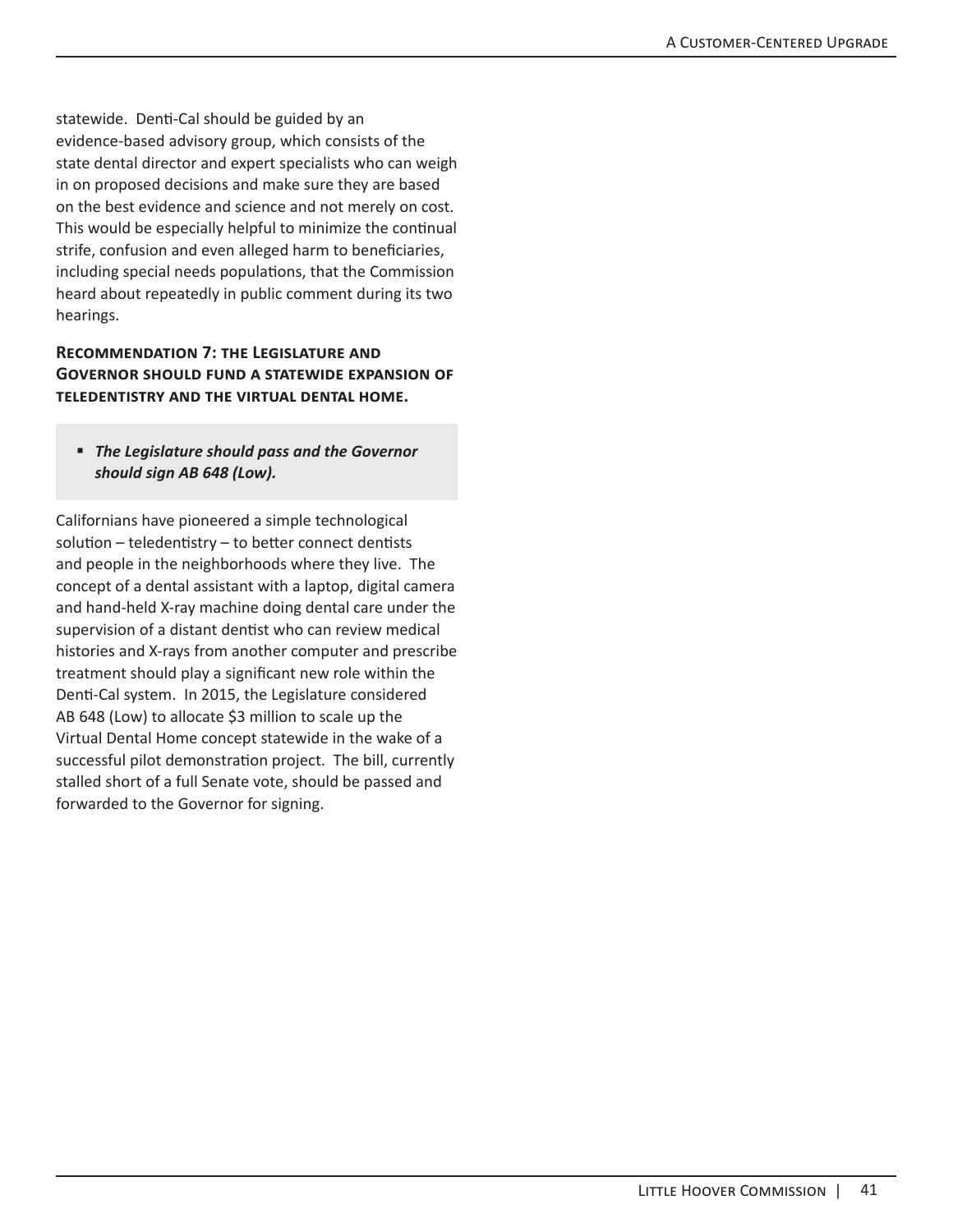# **A New Direction Toward Prevention**

*"To a large extent, improving oral health requires individuals and families to engage in healthy habits such as appropriate feeding and eating habits, daily tooth brushing with a toothpaste containing fluoride and regular dental visits."*

Dr. Jayanth Kumar, DDS, State Dental Director. Commission testimony, September 2015.

**Californians who live quietly with aching, rotting or** Comissing teeth, the millions who do not yet understand how their diets and habits may speed the ruin of their mouths and those of their children, need a game changer from forces more powerful than themselves. Troubling oral health conditions experienced by the state's large and growing Medi-Cal population run deeper than low reimbursement rates and old-fashioned paperbased administrative systems described during the Commission's first hearing – and in Chapter Two – that drive away and alienate thousands of potential Denti-Cal providers. Fixing those simple shortcomings should be relatively easy, and with continuing advocacy inside the department and beyond, could happen in the short run.

Beyond these fixes the Commission suggests that the entire state Medicaid dental system, as well as the efforts of funders and advocates for health and people of modest means, also needs to be reconsidered and steered in a new direction. The current system provides extensive care statewide, but still falls short for millions of people desperate for care and fails to adequately fulfill its role as a safety net. It is clear to the Commission that a deeper systemic issue makes Denti-Cal such a lowquality experience and unending oral health disaster: the program is so besieged with the state's dental health crisis that it can't recalculate priorities to improve long-term outcomes. Denti-Cal focuses nearly all its

inadequate resources on the expensive and growing need for restorative care and pays little attention to the reasons the need exists. Denti-Cal, the Commission agreed, needs a massive, visionary reorientation toward *prevention* of tooth decay, particularly among the state's youngest children and pregnant women. Currently, the state invests 14 percent of its \$1.3 billion budget on low-cost preventative visits, while spending 84 percent for high-cost visits to drill, fill, pull teeth and do root canals and crowns.53 Without increased emphasis on preventative care, Denti-Cal is doomed to a permanent emergency of fixing millions of bad teeth with insufficient funding – and continually being hauled before the Legislature to explain its lack of progress. This massive shift will not be easy. It will take time and powerful partners and a keen eye on what, in government and politics, is called "the art of the possible." But doing so will pay significant dividends for California's quality of life and eventually in controlling healthcare spending.

*"Dentistry is about prevention in order to avoid costly intervention at a later day. Why don't we have payment options that reflect this philosophy?"*

Assemblymember Jim Wood, DDS. Testimony at the Commission's September 2015 hearing.

The Commission heard numerous ideas during its November 19, 2015, hearing to reorient both the Denti-Cal funding stream and the efforts of many oral health care partners in a preventative-oriented direction. Commissioners found encouragement in an emerging consensus on ways to begin and sustain such a shift – and learned that much is already being done inside and beyond California. It heard about promising results in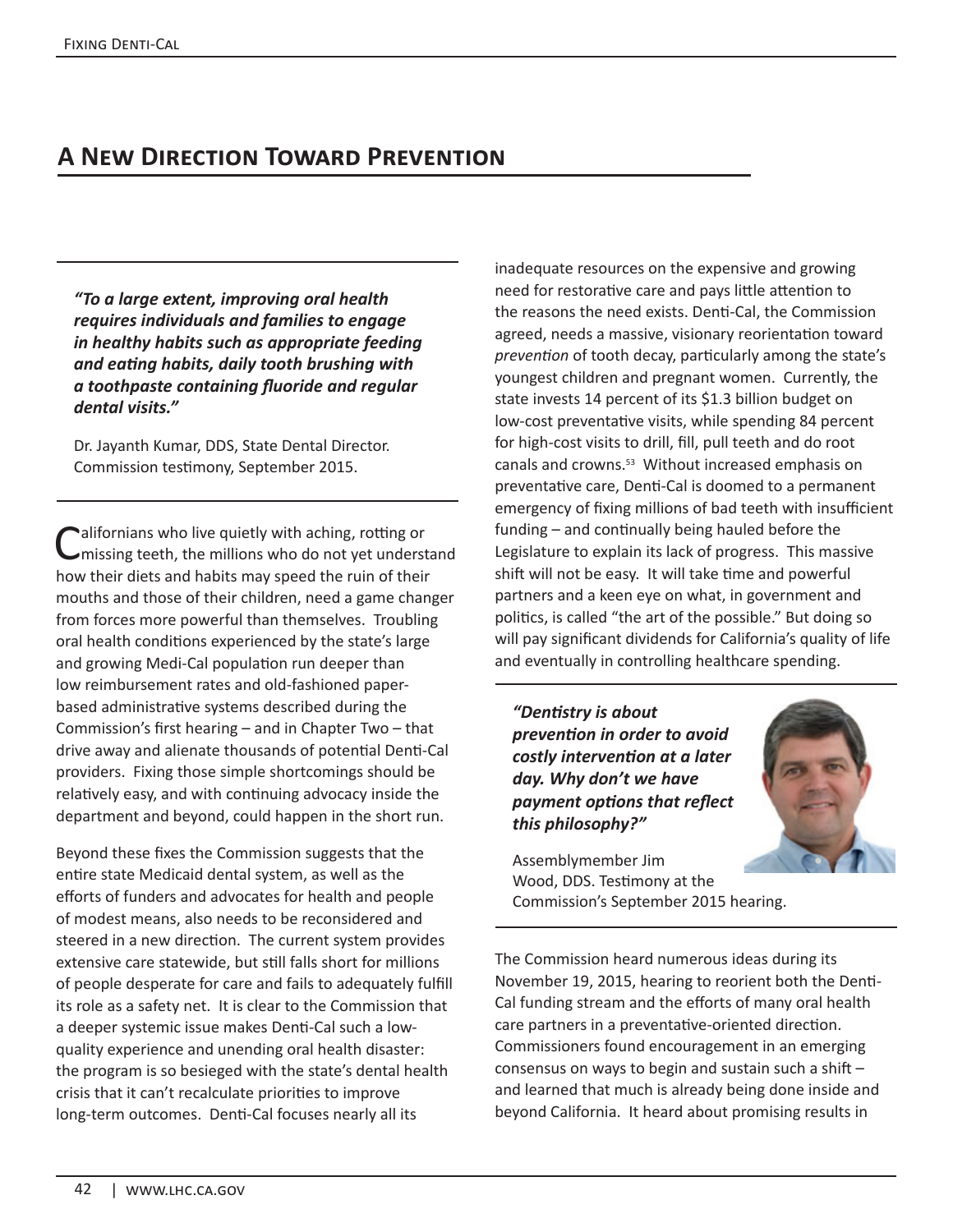Washington and Texas that turned consistently poor outcomes – similar to those in California – into enviable national successes. Witnesses described the success of a long-standing pilot project that attracted dentists to deliver preventative care to children in Alameda County. Others from regions with no Denti-Cal providers told the Commission about recruiting pediatricians to provide preventative care during well-child visits. The Commission also learned about cost-effective managed care-style approaches to preventative oral care used by Federally Qualified Health Centers throughout California. Similarly, the Commission heard how Texas shifted from a perpetually struggling and unsuccessful fee-for-service model to a managed care approach that emphasizes prevention and cost savings – and easily attracts dental providers.

*The Denti‐Cal system is based on traditional "dental insurance" systems with an emphasis on volume-based reimbursement with the best reimbursement provided for the most complex treatment, needed after disease has progressed, rather than an emphasis on reaching people early and preventing the development of disease or for other interventions most likely to create a healthy population at the lowest cost."* 

Dr. Paul Glassman, DDS. Professor of Dental Care, Director of the Pacific Center for Special Care, University of the Pacific. Testimony at the November 2015 hearing.

The Commission learned, as well, that California is becoming a leader in teledentistry, also known as the Virtual Dental Home, which employs mobile camera phones, mobile X-ray units and the Internet to connect patients via onsite dental assistants and dentists at remote office locations. This easily enables a dental professional with a car and mobile digital equipment to visit Denti-Cal beneficiaries in community settings such as school sites and neighborhood centers to conduct routine exams, cleanings and simple procedures that free up dental offices for more complicated work. Experts

repeatedly emphasized the importance of taking dental care into underserved areas rather than expecting beneficiaries to call, make appointments and show up at a dentist's office that may be miles from their homes. The high no-show rates among Denti-Cal patients that so greatly frustrate dental providers back up this contention.

Finally, in the wake of its hearings, the Commission learned more about two additional and highly promising developments: a \$740 million state and federal initiative to focus on preventative dental care for children and young adults in California, and a 10-year, preventionfocused state oral health plan being crafted by California's new state dental director and scheduled to be unveiled in June 2016.

This collective consensus expressed by providers and other experts during the Commission's study process, and particularly, during its November 2015, hearing falls broadly into five categories:

- If you can't raise reimbursement rates across the board, try smaller, targeted hikes.
- Steer greater resources to preventative care, especially for children.
- Take dental care to where people are. Go mobile. Go to the schools.
- Use new video technology to connect people to care.
- Build a more coordinated dental care-delivery system that emphasizes regular visits and improved oral health habits. Add case management services to make sure people make and keep appointments. It works.

#### **Promising: The Department's New Five-Year Experiment in Preventative Care**

As the Commission conducted its 2015 review, DHCS engaged in a parallel track toward its own combined federal-state initiative to incentivize preventative care. The department announced its new program at year's end in 2015, six weeks after the Commission concluded its study process. During its review, the Commission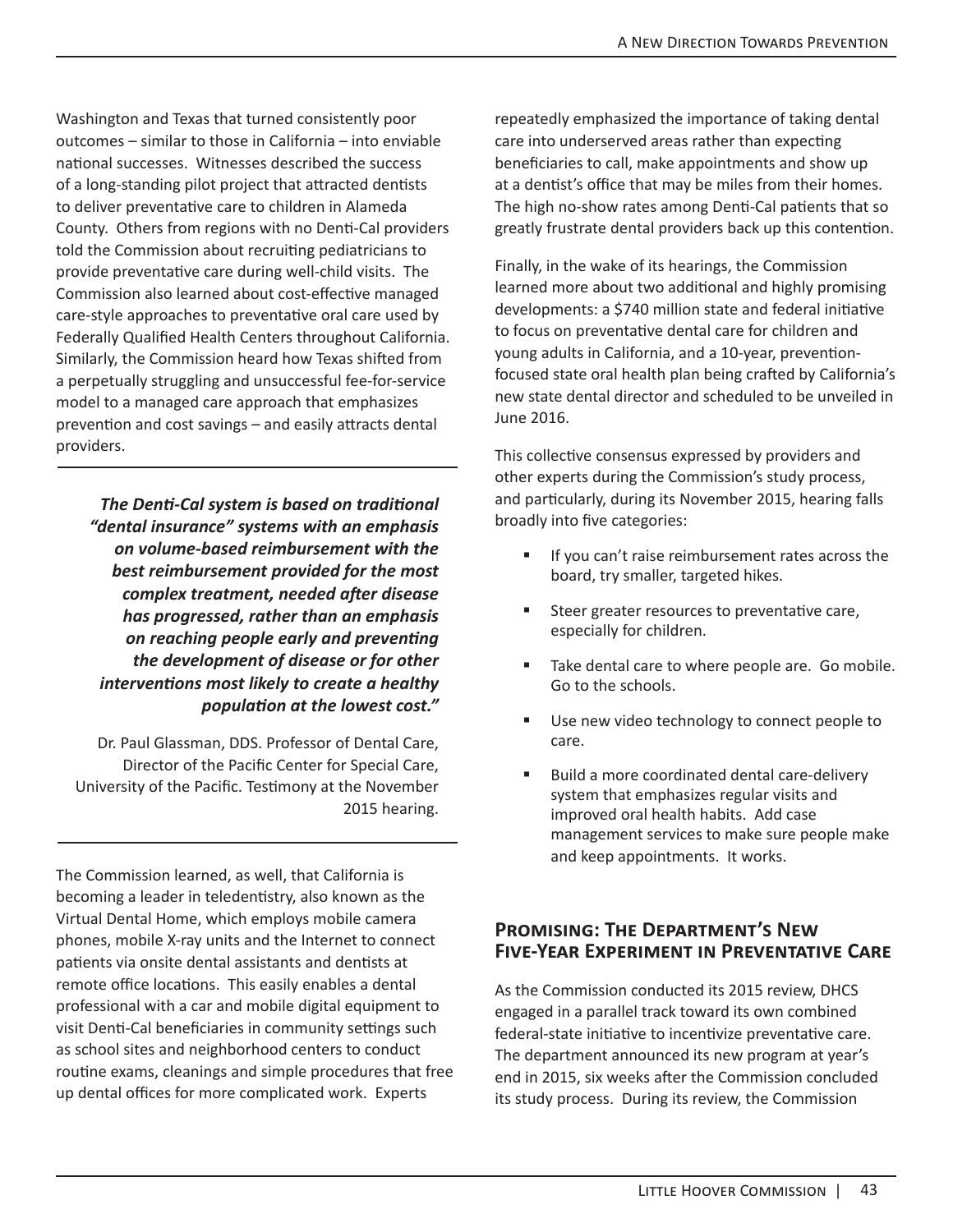received only the barest details regarding the \$740 million five-year initiative approved and partially funded by the federal government to expand preventative care with a variety of new test incentives and programs. This initiative, backed by a large influx of state and federal funding, represents a groundbreaking opportunity to begin addressing a long-neglected need in California. Though the particulars crafted by the department and Centers for Medicare & Medicaid Services in a largely internal negotiation reflect little of the specific consensus for preventative care solutions expressed by Commission witnesses the Commission understands that the federal government largely controls negotiations for such a large initiative. The state, however, should use the initiative's powerful momentum and potential flexibility to partner with providers and advocacy groups for fresh approaches and maximum benefit.

The new DHCS financial incentives aim to spur an increase of 10 percentage points in the number of children and young adults up to age 21 visiting the dentist annually – and will test whether California dentists will increase their participation in Denti-Cal. No one knows how these targeted incentives will work with a profession that expressed such deep wariness of the department during the Commission study process. Nonetheless, many, including the California Dental Association, cited the incentives as refreshing evidence of the state and federal government combining efforts to prioritize dental care and put a new focus on prevention.

The initiative has four components:

 **Targeted incentives for dentists to see more children**. The department plans to make two annual incentive payments to dentists who begin offering preventative care visits to Denti-Cal-eligible children aged one through 20 or expand the number of children receiving such visits in their offices. This is different from the financial incentives used in Washington State and Alameda County, where dentists simply receive higher or "enhanced" individual payments each time they see children up to age six for preventative or restorative care visits. California's new incentives "are not considered direct reimbursement for dental services under

the State Plan," a description of the initiative states. Dentists will receive the two annual payments only after they see the number of new or extra patients determined by the state to be their share of a countywide number needed to increase child preventative dental visits by 10 percentage points over five years. The two annual payments will represent the equivalent of a 75 percent increase in reimbursement for the new or extra patients seen.

- **Paying dentists to create individualized treatment plans for high-risk children.** The state will establish pilot programs in a few selected counties and recruit dentists to create long-term treatment plans for children under six who are considered likely to develop serious dental problems due to their economic and home life circumstances. Dentists will receive payments for four annual office visits from high-risk children, three visits for moderate-risk children and two for low-risk children. These preventative visits will include exams, fluoride varnish and sealants and nutritional counseling. The department will monitor the outcomes to see if they reduce the number of emergency room visits and need for surgery under general anesthesia.
- **Incentives to keep seeing the same children over five years.** The state will make annual incentive payments to dentists who continue to see the same child year in and out. The annual incentive payment will rise with each additional year the dentist sees a child patient. The department plans to begin the program as a pilot in several counties and will implement it statewide if results are promising.
- **Funding for local pilot programs.** The state will approve up to 15 local pilot programs, largely in rural areas, that implement in their own ways some or all of the other ideas just described. The department aims to implement successful pilot programs statewide. This funding can represent no more than 25 percent of the entire \$740 million.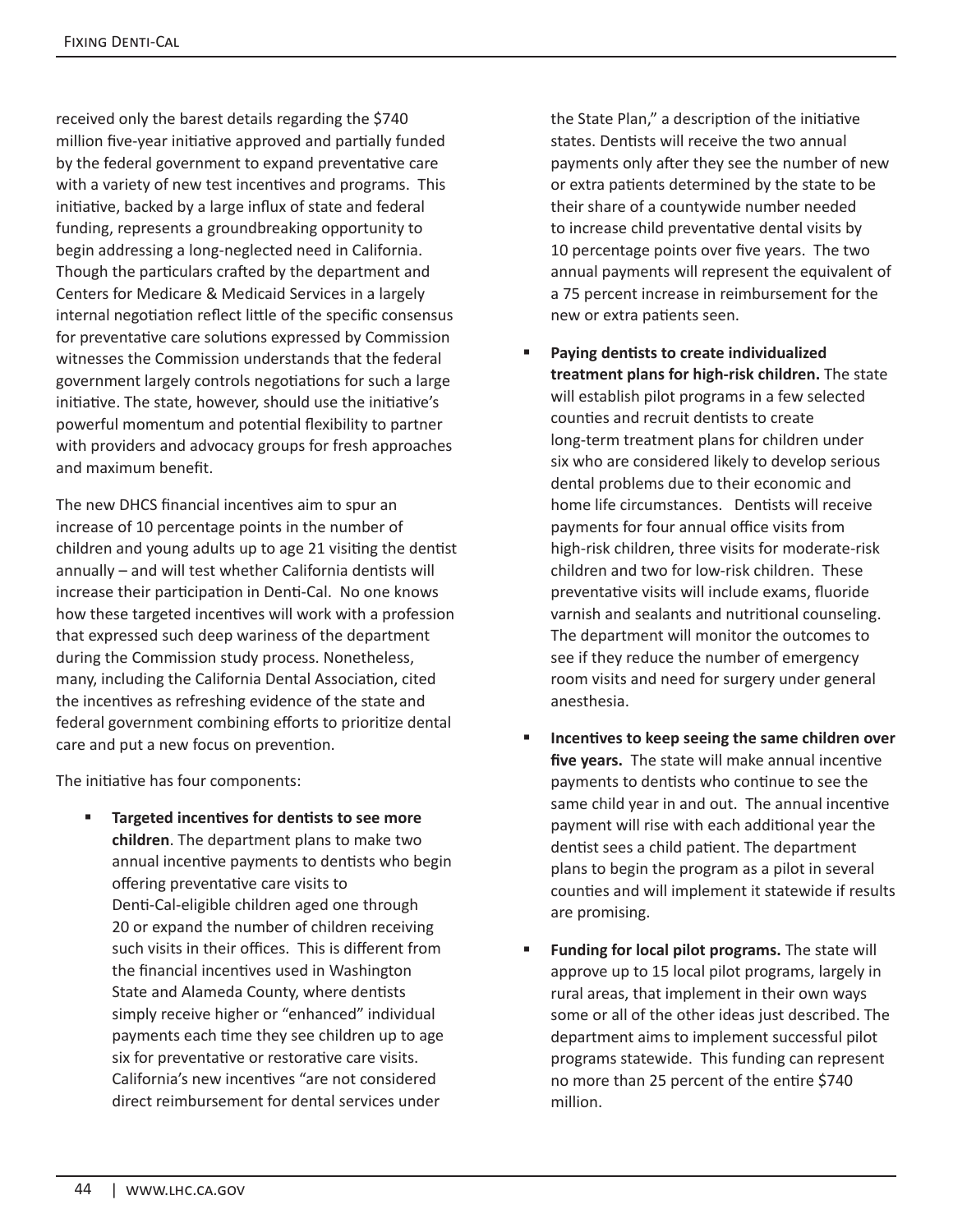The Commission, like many who participate in or monitor California's oral health landscape, views the increased funding and targeted incentives positively. But it is concerned that the infrequency of the incentive payments and the fact that they will greatly lag the occurrence of the appointments may deter dental providers, who mostly operate as small businesses, from participating. It remains possible that in five years results of the experiment will remain mixed and represent five more years of missed opportunity to make more than minimal improvements. While the state's direction for preventative dental care for children is now finalized and could represent the state's likely direction for the next five years, department representatives told Commission staff there are opportunities for some of the ideas suggested during the November 2015 hearing to become department-funded pilot projects and potentially be expanded statewide.

The Commission contends that two programs in particular, each with demonstrated success, represent good candidates for pilot project funding and further experimentation in California. The State of Washington through its Access to Baby and Child Dentistry Program (ABCD) and Alameda County through its Healthy Kids, Healthy Teeth initiative have shown that dental providers will treat children and provide early preventative care if they are financially incentivized to do so, receive training in treating young children and are part of a system of outreach efforts and comprehensive case management that guides people through the system and ensures they show up for appointments. Both programs will be described shortly in this chapter.

#### **Also Promising: A New Prevention-Focused State Oral Health Plan**

A state oral health plan scheduled for release in June 2016 promises to add more weight to the case for preventing tooth decay to lower demand for expensive publicly-financed dental care. State Dental Director Dr. Jayanth Kumar, DDS, appointed by Governor Brown to the new post in August 2015, has spent months consulting with a 53-member Oral Health Advisory Committee

convened by the California Department of Public Health to write a 10-year prevention strategy for Californians. Members include California representatives of Medi-Cal and Denti-Cal, dental schools, dental professional associations, children's health advocates, First 5 commissions and county health officials, many of whom also provided insight and testimony to the Little Hoover Commission in its 2015-2016 Denti-Cal review.

Dr. Kumar told Commission staff in February 2016 that the oral health plan will focus on five areas and contain a two-year implementation plan to get it moving quickly in conjunction with the new Denti-Cal targeted initiatives. The goals:

- Improving oral health by addressing factors and conditions that drive tooth decay locally and concentrating on community-level intervention.
- Better aligning dental health programs at all levels of government and beyond to get more people into early treatment and preventative care.
- **Building infrastructure and expanding capacity to** do both of the above.
- Building systems to gather data that can focus efforts and set targets. (Dr. Kumar, as well as others, cited a troubling lack of data to quantify the state's oral health crisis).
- **Building a communications strategy to get out** the word about proper oral health care.

Dr. Kumar said a particular audience is parents of children five and under, who will hear about healthier habits for their children, including avoidance of bottles at bedtime. The Commission, too, views this oral health plan as a significant opportunity to build a coordinated statewide prevention movement, one that links government resources and leadership with the considerable finances and talent available and willing within California's private- and non-profit sectors.

Especially promising within the plan is a communications strategy. Those who see conditions on the ground told the Commission that tooth decay has become a problem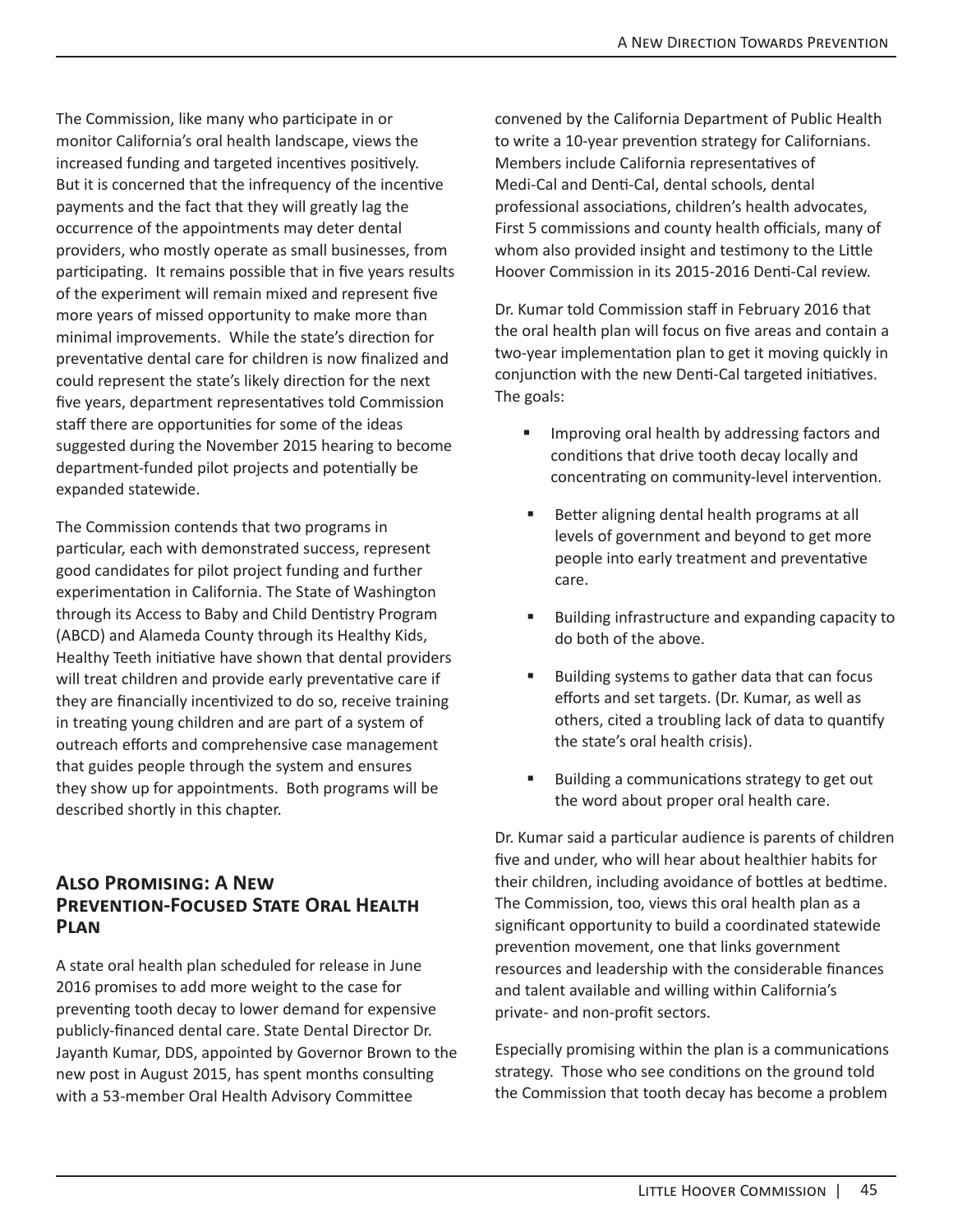requiring the urgency of yesteryear's anti-tobacco campaigns. Many said that funders statewide should consider promoting a powerful multilingual and multicultural media campaign to relentlessly drive home a message that helps parents take steps to prevent dental problems for their children. Suggestions for funding sources included the California First 5 Commission, which has a multimillion-dollar communications budget from Proposition 10 tobacco taxes to finance early childhood development messaging campaigns. First 5 staff told Little Hoover Commission staff in early 2016 that it is not interested in veering from its current \$67 million three-year media campaign to talk, read and sing to babies in the interest of early brain development. That leaves a variety of local, regional and statewide foundations, including county First 5 commissions, as potential funding sources. The Ad Council has already created a shelf-ready bilingual campaign of TV, radio and print media ads, as well as cartoons and Web apps. The media should prioritize use of this no-cost ad material. Additional financing also is needed to put the word out in a major new way on social and traditional media, billboards, buses and other public spaces.

#### **Targeted Reimbursement Hikes I: Washington's Access to Baby and Child Dentistry Program**

Targeted reimbursement rate hikes that incentivize specific goals generate positive outcomes, as the Commission learned from experiences in Washington State and Alameda County. Washington stands out as a national model that California can imitate in recruiting dentists to see young Medicaid-eligible children and getting those children in for annual checkups. In the mid-1990s only 21 percent of Medicaid-eligible children in Washington aged five and under visited the dentist yearly. The state has since increased that percentage to 51 percent, quadrupling the number of dental visits and outperforming the commercial insurance sector for the same age group.<sup>54</sup> Washington State now leads the U.S. in utilization of its Medicaid Dental program by young children.*<sup>55</sup>*

The importance of reaching this young population is

underscored by the experiences of the Sonoma County dental surgery center noted earlier in this report: There, a typical case is a child, three and a half years old, with 10 to 18 cavities.

"We've been fairly successful in getting kids into care. It has not been easy and it has taken awhile," Laura Smith, president and chief executive officer of the Washington Dental Service Foundation, which manages the Washington State Access to Baby and Child Dentistry (ABCD) program, testified to the Commission in November 2015. "Still, 50 percent of kids aren't getting

## **The Two Key Tools of Preventative Care**

## **Fluoride Varnish**

Fluoride varnish, a topical dental applicant to prevent tooth decay, is applied to the surface of teeth. After using gauze to clean and dry the teeth, a specialist paints the varnish onto the teeth with a small brush. The varnish is sticky, and becomes hardened to teeth when it comes in contact with saliva. Varnish prevents new cavities and decay by entering the tooth enamel to make the tooth hard. The varnish application process takes less than two minutes. Studies show that children who receive varnish applications every three months have fewer cavities than those who receive it less often or not at all.

#### **Dental Sealant**

Dental sealant is a plastic material usually applied to the chewing surfaces of the back teeth, and acts as a barrier to prevent cavities where decay occurs most often. Sealants shield these vulnerable teeth by "sealing out" food and plaque. Sealant can be applied easily by dentists, who paint it directly onto tooth enamel. The plastic resin hardens, bonding into the grooves and depressions of the back teeth chewing surfaces. Sealants may last for several years before a reapplication is needed. Dentists can check the status of sealants during regular dental visits, and reapply when necessary.56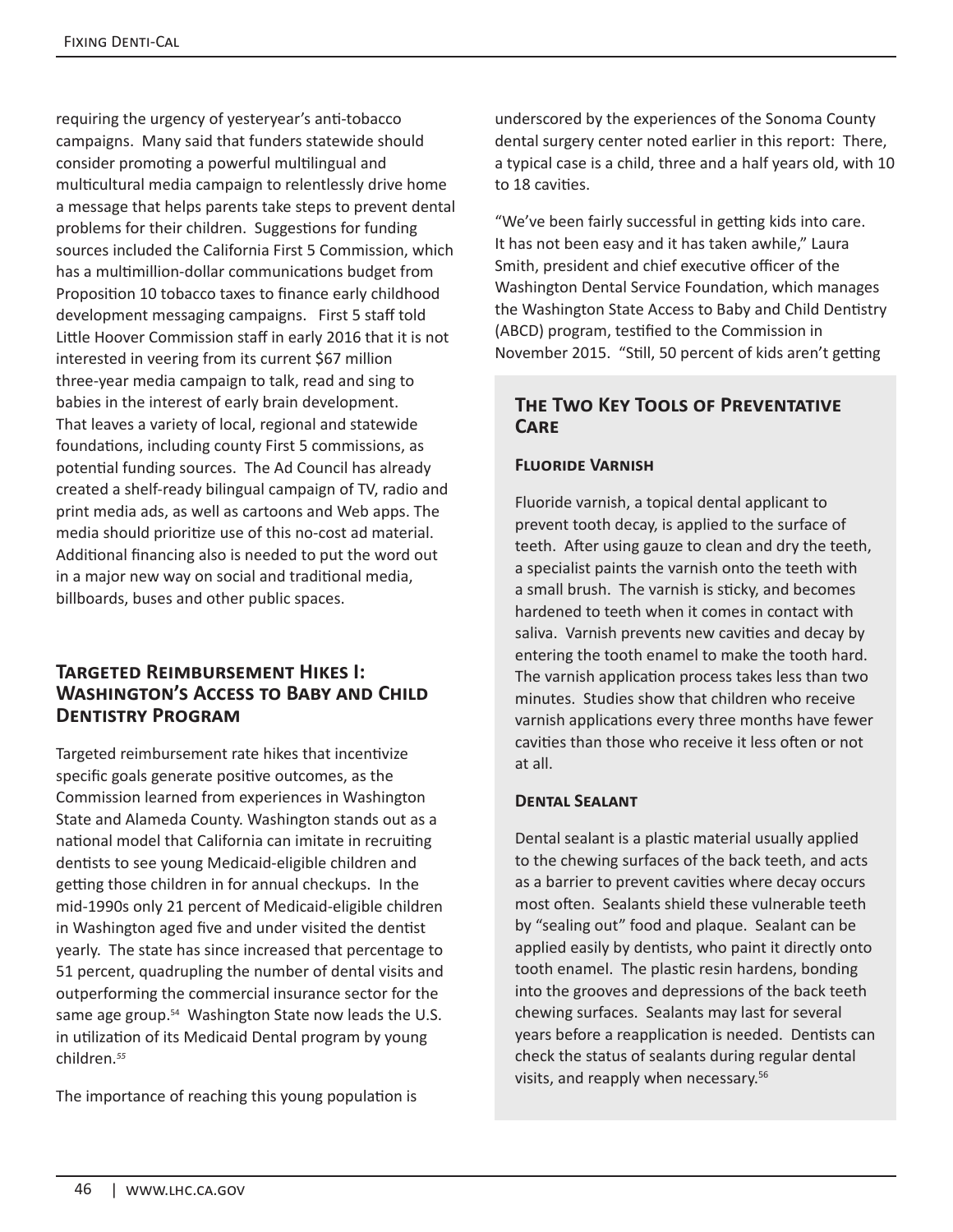care. We still keep working on it," she added.

Ms. Smith called the Washington experience a hard climb out of conditions much like those that still exist in California. "Everyone knew the barriers," she told the Commission. "We had lower reimbursement rates and administrative hurdles. The dentists didn't understand who the population is and didn't want them in their offices." She said Spokane County in eastern Washington sparked the turnaround in the mid-1990s with a pilot project that identified barriers to care and systematically addressed each of them. In written testimony, Ms. Smith stated:

> *"There was recognition that early treatment, by the children's first birthday, was necessary for prevention. The traditional timeline of a first dental visit by age 3 or 4 was too late – the cavity process was well underway by then. Establishing good oral habits early in life could mean better oral health for a lifetime. Their goals were to engage more dental offices in serving young low-income children and connect with families and motivate them to bring their young children for care."*

Spokane County's ability to demonstrate results led the Washington Dental Service Foundation to offer \$3.14 million in three-year startup grants to counties to replicate the program statewide. The grants and the collective efforts of governments and interest groups moved the ABCD program for children into all of Washington's 39 counties during a 15-year period spanning from 1999 to 2014. The ABCD program also has established cores of financial supporters at the local level who supplement efforts of the state Medicaid dental program. Among them are county health departments, local foundations, dental societies, the United Way, private donors and fund-raising efforts, Ms. Smith testified. She told the Commission at its November hearing the ABCD program also is partially funded with federal money.

#### **Why Dentists Participate in ABCD**

Key to the program is the enhanced reimbursement

rates paid by Washington's Medicaid dental program to dentists who treat Medicaid-enrolled children up to age five. Dentists who participate in ABCD receive fees up to 60 percent higher than the state's standard reimbursement. "In 2014, ABCD-certified providers received \$6 million in enhanced reimbursement through a state/federal 50:50 match," Ms. Smith testified to the Commission.

Such targeted incentives to reach a specific population represent an alternative to across-the-board reimbursement rate hikes to dentists that the Governor and Legislature have been reluctant to grant in California.

*"To ensure sustainability after the startup period, careful attention was paid to engaging all of the required resources (the health department, the local dental society, an initial cadre of participating dentists, a coalition that would guide and promote the program, and the backing of community leaders). Gaining support from local dentists and dental societies was key to beginning the local process. Recruiting general dentists to the ABCD Program began with the support and assistance of the local dental society, which sponsored an initial ABCD informational meeting between local dentists and ABCD state dental leadership and subsequently promoted the program to the membership.* 

*"Public and private health and human services leaders in the county or region would then team up with these dentists and WDS Foundation's state-level ABCD staff to plan for and troubleshoot the program rollout. Each county was encouraged to tailor the program to fit its needs, culture, and circumstances. As a result, not all local programs look exactly alike and may differ in the organizations designated to execute the program and the community-based organizations that participate."*

Laura Smith. November 2015 Commission hearing. Written Testimony.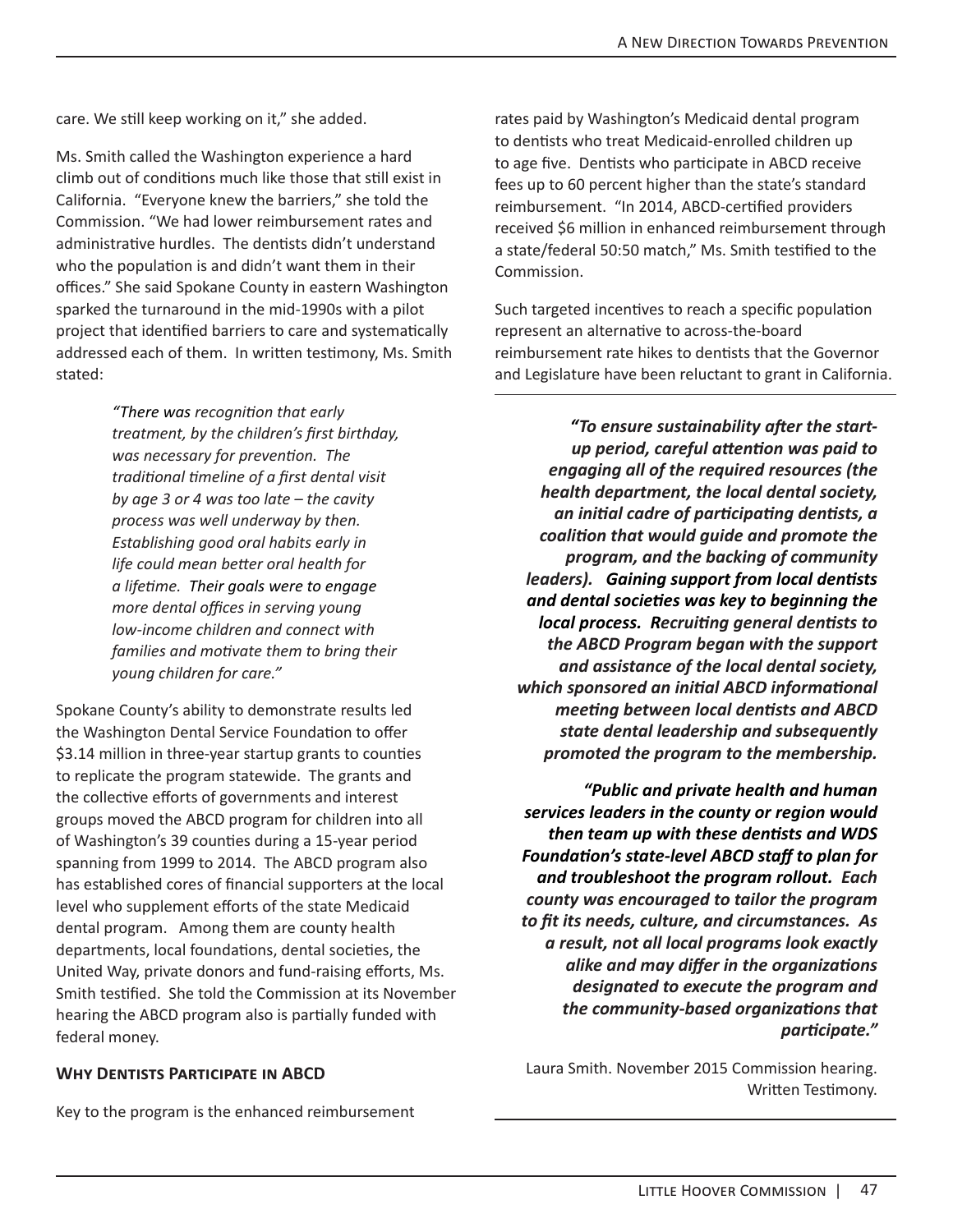"A small raise in overall rates won't necessarily help. It's about incentivizing what you want to see," Ms. Smith said.

Beyond the increased fees are additional benefits to dentists: An active public-private partnership that includes state government, dental societies, dentists, the University of Washington School of Dentistry and local health departments provides dentists training in treating young children, offers billing assistance to their office staffs, helps reduce no-shows and places a "dental champion" in each county to assist providers. The state also fixed some of the administrative problems that discourage dentists in California from participating. Washington dentists enroll in the ABCD program online in contrast to California's slower paper-based process to enroll in Denti-Cal. "On the payment side they redid the claims processing system in 2008-09," Ms. Smith told the Commission. "The payment process is easy and about as good as commercial." She said payment also is quick. "Paying claims takes about a week, same as commercial insurance."

Ms. Smith said the relative ease of the ABCD program for dentists has the added benefit of bringing more dentists into the larger Medicaid dental system. "Dentists first participate in ABCD and that's an entry into the Medicaid population," she said. "ABCD becomes the door they walk through to participate in the program."

#### **Why Families Participate**

The ABCD program also addresses two of the chronic problems of Medicaid dental programs nationally – families not being aware their children need care and the high no-show rate for appointments among participants. Ms. Smith told the Commission that ABCD embeds itself into local communities by establishing ABCD coordinators in county health departments who work with community organizations that work with the Medicaid population. Those organizations "carry the message of early dental visits and refer them to the ABCD coordinator for connection to a participating dentist," she said. "The ABCD program has been embedded in many local Head Start, Early Head Start, and Women, Infant and Children (WIC) Nutrition programs, which enroll and orient their clients, and at the same time, help achieve the agency's client oral health objectives. The coordinator also talks through the flow of a visit and establishes norms for the visit," Ms. Smith testified.

Ms. Smith told the Commission that families also receive coaching about dental office etiquette, including the need to keep appointments. "The local programs work with ABCD families who have difficulty keeping dental appointments, assuring that obstacles to care, such as lack of transportation and language barriers, are addressed," she testified.

#### **THE PREVENTATITIVE EDGE**

The ABCD program is unique, finally, for steering

# **Other ABCD Outcomes**

- **ABCD** patients are more likely to seek care before oral health problems arise.
- **Providers who have received ABCD training and participate in the program are more comfortable seeing** young children and have a highly favorable view of the program.
- Peer-reviewed national publications have demonstrated that early prevention can substantially reduce future dental care costs and that ABCD is cost-effective method of improving oral health status of Medicaid-insured young children. Early intervention saves money for families, taxpayers and employers.
- The Smile Survey, the every five year assessment of children's oral health from Washington State, found that untreated decay was cut in half between 2005 and 2010, from 26% of low-income young children with untreated decay to 13 percent. Young children who are free of dental pain miss less school and are more ready to learn.<sup>57</sup>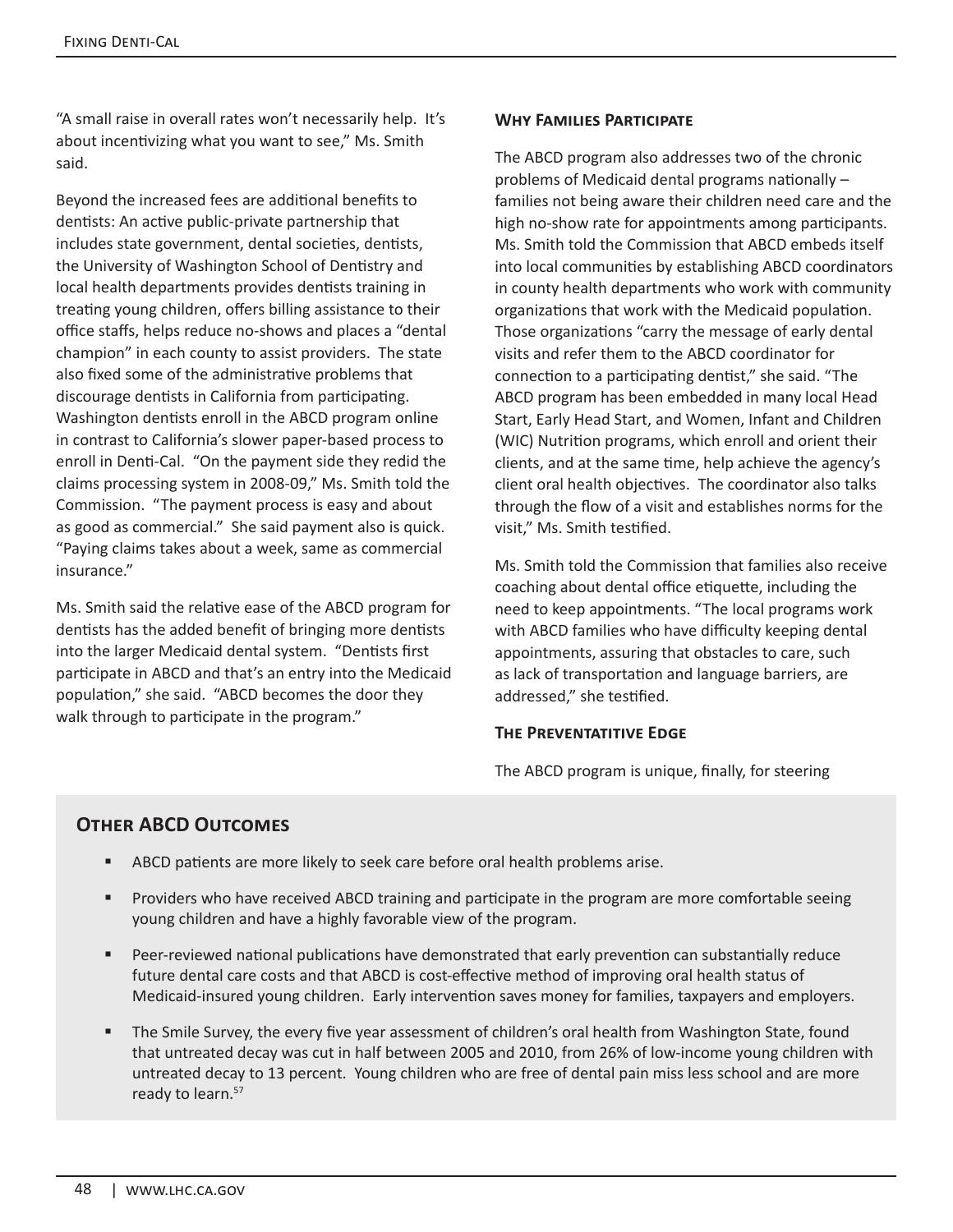enhanced funding to dentists to do preventative education for families in their offices and to pediatricians to do oral checkups of their young patients during regular well-child visits. In 2014, dentists who participate in ABCD received a new benefit worth \$2.8 million statewide to educate their child patients and families about taking good care of their teeth. California dentists do not have the option of billing Denti-Cal for preventative education. Ms. Smith told the Commission that the Washington Dental Service Foundation in 2008 won legislative approval to reimburse primary care physicians at the enhanced ABCD rate for delivering oral health preventative services during children's regular checkups. Those services include screening, risk assessment, family education, fluoride varnish and referral to a dentist if necessary, she testified. She stated that more than 45 percent of Washington's practicing pediatricians and family practice physicians have been trained and certified to do the oral health preventative services.

Washington's ABCD program has earned repeated national honors for its innovation and positive outcomes, according to written testimony provided by Ms. Smith in November 2015. Backers of the program in California include the California Dental Association, the trade association for 26,000 dentists, and a pair of influential children's advocacy organizations, Children Now and the Children's Partnership. It is easy to presume widespread comprehensive support among these and other interests for trying such an approach in California and replicating it statewide. Ms. Smith's testimony at the November 2015 hearing provided ample evidence that Medicaid dental programs can move off traditional reactive approaches and successfully intervene earlier in the lives of its young beneficiaries. Washington State also proves that dentists will participate in a comprehensive system that rewards them financially and assists them in caring for a challenging population. The outcomes of Washington's ABCD program persuaded Alameda County 13 years ago to try something similar. It, too, succeeded.

# **Targeted Reimbursement Hikes II: Alameda County's Healthy Kids, Healthy Teeth**

Alameda County launched *Healthy Kids, Healthy Teeth*  (HKHT) in 2003 as a demonstration project, modeled on Washington's ABDC program, to improve care for the county's youngest Denti-Cal-eligible children. Begun with leadership from the then California Department of Health Services and a grant from the federal Health Care Financing Administration (later renamed the Centers for Medicare & Medicaid Services), it, too, is a systematic approach that has produced dramatic improvements in the numbers of Medicaid-eligible children receiving dental care.

Approximately 70 percent of eligible children below age five participate and make regular dental visits, program founder Dr. Jared Fine testified at the November 2015 hearing. That compares with 20 percent more than a decade ago, he said. The program features a small targeted incentive  $-$  \$20 paid by the county  $-$  to supplement the standard Denti-Cal reimbursement rate for two annual oral exams, fluoride varnish and dietary and educational counseling to parents. The county stepped in with the financial incentive after the state proved unable to do so, Dr. Fine told the Commission.

"The original intent was that, just as was done in Washington, reimbursement rates would be raised for several common children's dental procedures," said Dr. Robert Isman, DDS, a former DHCS staffer who worked with Dr. Fine to establish the HKHT program. The state planned to fund the enhanced targeted reimbursements to dentists, he said. "At the time the grant proposal was written, California had a \$12 billion budget surplus, but by the time the grant was awarded, the surplus had turned into a \$12 billion deficit. Thus it became impossible to provide the rate increases the original proposal had envisioned," he told the Commission.58

Dr. Fine told the Commission that continued county general fund support, as well as direct federal Medicaid funding to the program, has helped Alameda County continue the targeted incentive program for preventative care beyond the initial startup phase funded by the federal grant more than a decade ago.

"The idea was to increase access to care for children and infants. We need to go toward that in California," said Dr. Fine, who retired in 2014 as dental health administrator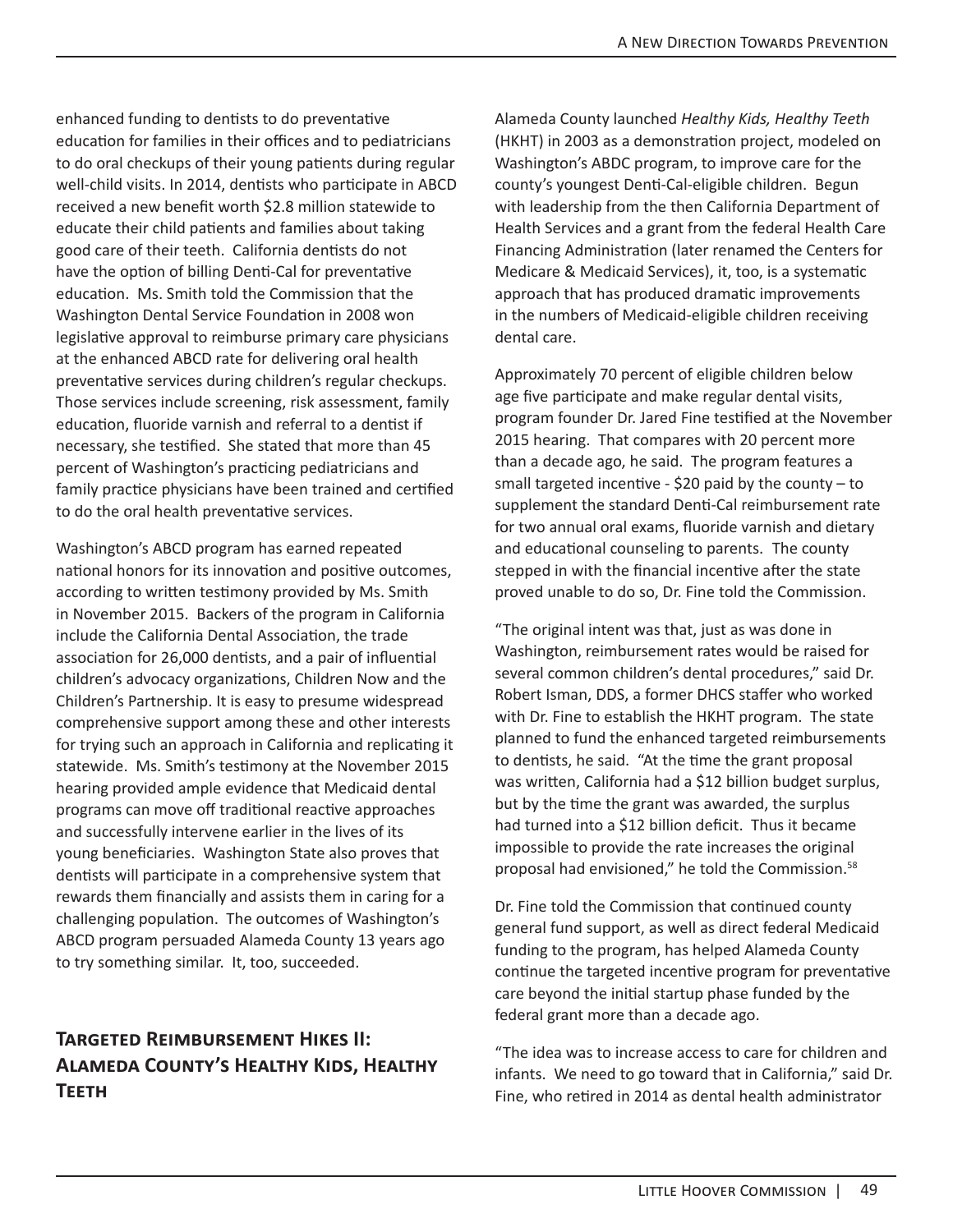for the Alameda County Public Health Department. He said the \$20 targeted rate reimbursement authorized by the state for Alameda County, "is designed to incentivize dentists to go to kids and treat kids. This is important because we do have benefits from preventative successes. We *can* prevent disease over time."

The alternative, he testified, is documented in the findings of Alameda County's 2005 Oral Needs Assessment conducted among public school students. The survey found that "by kindergarten 30 percent of all students had untreated decay. It also documented that students from low-income families had nearly twice the level of untreated dental decay and only half the benefit of preventive dental sealants as compared to their counterparts from more affluent families."

*"As the Dental Health Administrator of the Alameda County Public Health Department for nearly 40 years, I was confronted by the day in and day out experience of attempting to address the epidemic level of dental disease in our young children and their families - from the toddlers who waited months for treatment under general anesthesia in the operating room because they were too young to be able tolerate treatment for extensive dental decay in an office setting, to tooth-decay-ravaged kindergarteners too embarrassed to smile, to elementary school students who were mysteriously disruptive only to be relieved when their dental conditions were discovered and the source of unrelenting dental pain treated."* 

Dr. Jared Fine. Former Dental Health Administrator. Alameda County Health Care Services Agency

#### **Plenty of Participating Dentists Backed by Aggressive Outreach**

In great contrast to the lack of dentists to treat Denti-Cal patients statewide, the HKHT program has expanded its pool of local providers who provide preventative care to children, Dr. Fine told the Commission. "The county pays those fees and we have as many dentists as we want,"

he said. Much like Washington's ABDC program, the program recruits dentists and provides training in treating young children. Participating dentists learn about child management, caries risk assessment, family education, use of preventative agents such as fluoride varnish, and also billings and claims processing.

Alameda County workers, meanwhile, conduct aggressive outreach programs to enroll children and make sure they get to their office visits. Dr. Fine testified that the county makes numerous presentations to community organizations that work with the Medi-Cal-eligible population to get children into HKHT and ultimately, into dental offices. Those locations include Head Start and early Head Start, preschools, Women, Infant and Children offices, community clinics, Medi-Cal enrollment offices, childcare centers and programs targeted to high-risk families.

Once enrolled, he testified, community health outreach workers who mirror the language and culture of enrollees visit them in person or call to stress the importance of dental visits and expectations to get regular care. These workers also help families deal with language barriers, link them with participating dental providers and help them get to their appointments if they have transportation issues. Dr. Fine's testimony reemphasized to the Commission the value of comprehensive coordination, systematic case management and education to make sure beneficiaries understand the benefits for which they are eligible, get enrolled and make their appointments.

Dr. Isman told the Commission that in 2007 a State Action Plan Committee within DHCS proposed replicating the success of *Healthy Kids, Healthy Teeth* with a new pilot project that would expand the concept to five additional California counties. The department didn't act on the proposal, however. Given the continued inability of the Denti-Cal program to adequately meet children's needs – and the availability of fresh funding for pilot projects in the new DHCS and CMS preventative care initiative – the time may be ripe to reconsider an expansion of HKHT well beyond Alameda County.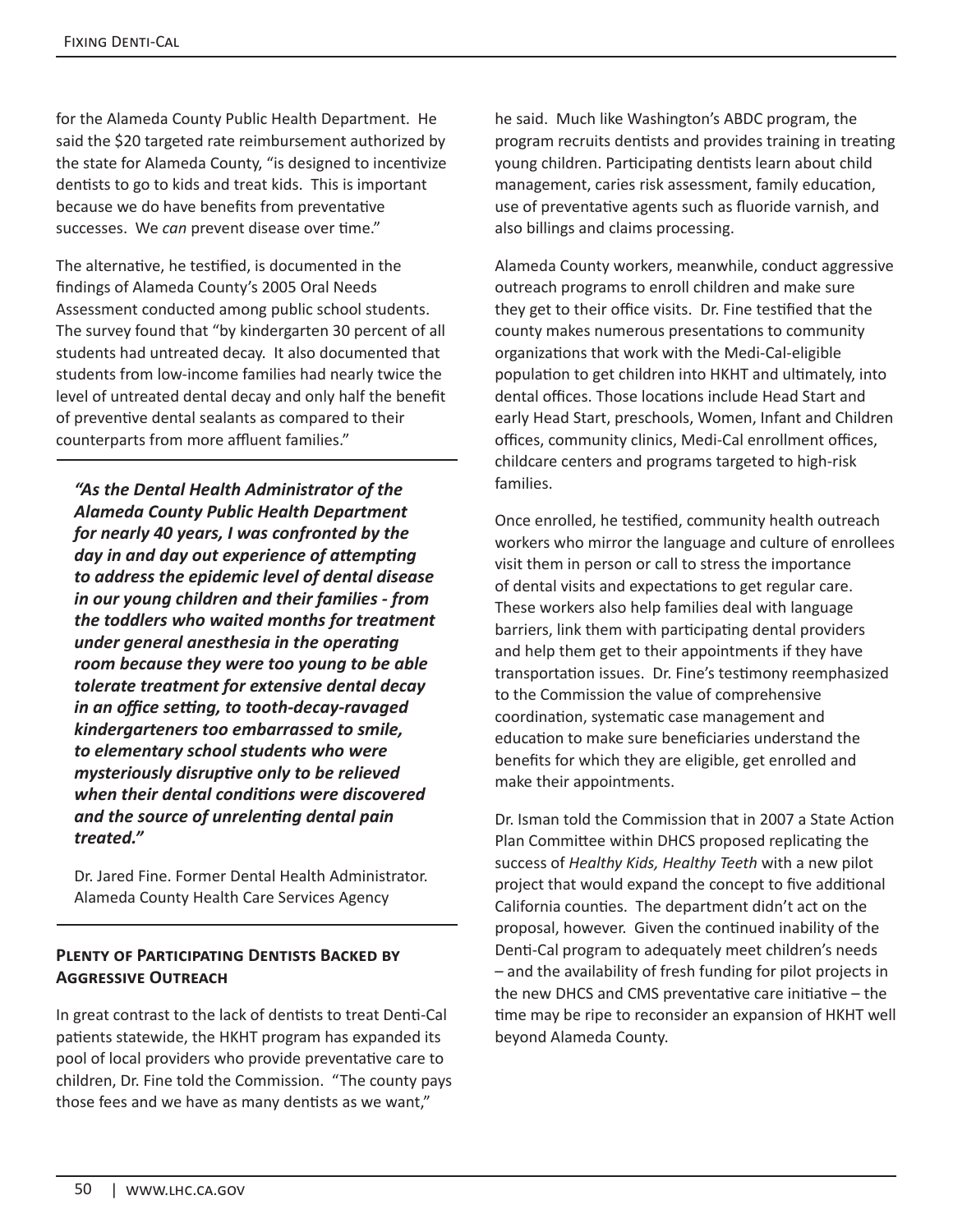# **The Emergence of Teledentistry**

California, more than most states, is moving toward a new model of care that incorporates video technology to examine more people outside the usual confines of a dentist's office. This technology may enable an approach in California that begins to resemble the better qualities of managed care – that is, spending for prevention rather than for the endless high cost of fixing teeth.

Dr. Paul Glassman, a professor of dental practice and Director of Community Oral Health at the San Francisco-based Arthur A. Dugoni School of Dentistry at the University of the Pacific, told the Commission that teledentistry can help reorient Denti-Cal, which he said is "organized with an emphasis on providing complex treatment which is needed after disease has progressed, rather than an emphasis on reaching people early and preventing the development of disease." As noted previously, that kind of cost management philosophy is the bedrock of managed care, and highlights an alternative way of bringing managed care-style benefits to Denti-Cal while not converting the current fee-forservice system into a managed care system statewide.

*"The Denti‐Cal system is organized to emphasize treatment services provided in dental offices and clinics. Unfortunately the majority of Denti‐Cal eligible people face significant barriers that keep them from accessing services in offices and clinics and therefore do not receive services. Barriers include the limited number of providers willing to see people covered by Denti‐Cal, location of dental offices and clinics in relation to where people live, hours that offices and clinics are open, cultural and language barriers, and challenges that people in low‐wage jobs have getting time off work to take themselves or their children to dental appointments."*

Dr. Paul Glassman, DDS. Professor of Dental Care, Director of the Pacific Center for Special Care, University of the Pacific. Testimony at the November 2015 hearing.

#### *"We don't have a problem with no shows. We are delivering care in places where people are."*

Dr. Paul Glassman, DDS. Professor of Dental Care, Director of the Pacific Center for Special Care, University of the Pacific. Testimony at the November 2015 hearing.

Dr. Glassman told the Commission in November 2015 about a teledentistry initiative, Virtual Dental Home, being pioneered by his university's dental school. The

University of the Pacific's initiative takes dental hygienists and dental assistants out of the office and into the field to examine people where they are – in schools, Head Start centers, community centers and long-term care centers. Dental assistants under the supervision of a distant dentist arrive with a portable dental chair, laptop computer, digital camera and hand-held X-ray machine to do exams, take X-rays and pictures, create dental charts and collect dental and medical histories. They upload it all onto a secure website, where a dentist, perhaps hundreds of miles away, can review it and prescribe a treatment plan. Dental assistants and hygienists then do much of the work, such as simple fillings, cleaning and scaling, applying fluoride varnish or sealants and providing education about prevention. For more complicated work they refer patients to dentists, who get patients who are already examined and diagnosed with a treatment plan. As Dr. Glassman explained to the Commission, "Around two-thirds of people can be kept healthy in community sites by the services provided there by dental hygienists, and most of the remaining onethird who have advanced problems can be helped to get treatment in dental offices and clinics."59

This sounds relatively simple. But it required the 2014 passage of AB 1174 (Bocanegra and Logue) to enable dental assistants and dentists to bill Denti-Cal for their work while using teledentistry. Previous state law allowed Denti-Cal to pay only for face-to-face diagnosis and treatment. The new law enabled a July 1, 2015, DHCS directive allowing many dental providers to bill Denti-Cal for teledentistry care.<sup>60</sup> So far, the concept is largely considered a pilot project, supported by grants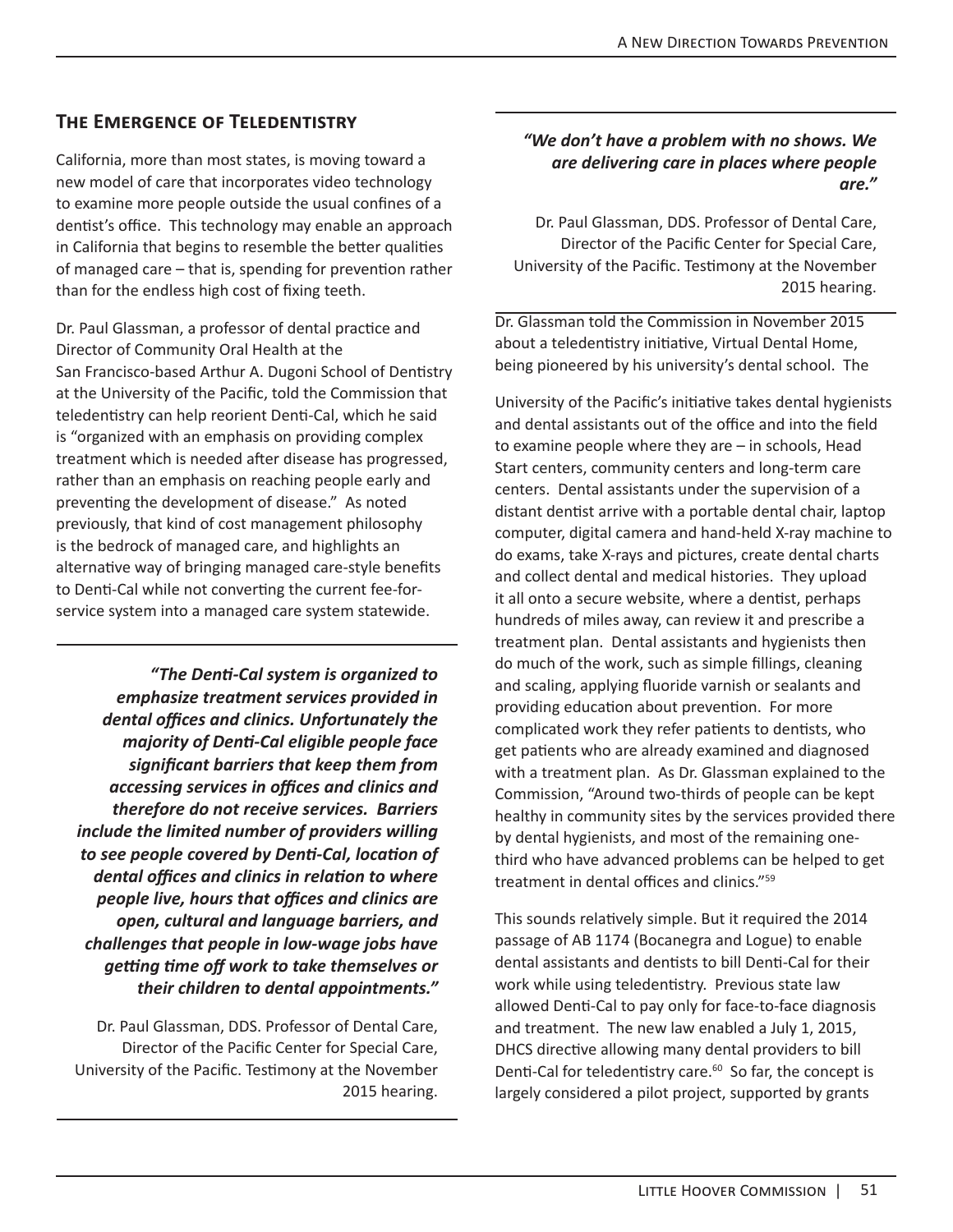## **A Denti-Cal Alternative: Federally Qualified Health Centers**

Many people in California – especially those with "bare bones" Denti-Cal coverage with private dentists – don't realize they may have a better alternative at a Federally Qualified Health Center (FQHC). The FQHC designation refers to more than 1,000 California health clinics and systems that operate in underserved, low-income and uninsured communities that private-practice dentists tend to avoid. These nonprofit clinics also receive far higher dental care reimbursement rates from Medi-Cal than those that Denti-Cal provides to private dentists. This special designation and higher reimbursement rates has created a separate – and by many accounts, more comprehensive and superior – dental provider model for low-income Californians. DHCS records indicate that FQHCs provide approximately one-third of Medi-Cal dental care to adults and children in California – \$374 million worth in 2014. The FQHCs of California provide more than two million dental visits each year.<sup>62</sup> The federal government picks up nearly all the cost of this FQHC-provided dental care – driving federal dollars to account for more than 60 percent of Denti-Cal's annual \$1.3 billion budget.

The origins of these FQHCs are in President Lyndon Johnson's 1960s-era War on Poverty. The federal government, mindful of states that would provide the least amount of health care possible, established a "federal funding model that bypassed state interference." This fully-funded medical care model (that includes dental) supplements the shortcomings of state-run programs in poor communities. All clinics are nonprofit and run by local boards "to ensure responsiveness to community needs."<sup>63</sup>

Largest among California FQHCs is AltaMed, which operates 43 sites that provide medical and dental care to thousands of low-income adults and children in Los Angeles and Orange counties. (AltaMed's medical staff includes 27 dentists and 93 dental staffers. The dental staff examines and treats approximately 96,000 people yearly). Dr. Rosa Arzu, DDS, dental director at AltaMed, testified to the Commission in November 2015 that Medi-Cal, and not Denti-Cal, provides AltaMed a fixed amount of reimbursement per dental visit – typically about \$200 – which enables AltaMed to bypass Denti-Cal's much-criticized enrollment forms, billing issues and advance permissions to provide many dental treatments. The Commission learned from Dr. Arzu's testimony that AltaMed (which reported revenues of \$376 million in its fiscal year ending April 2014) dental care can be provided efficiently, holistically – and at lower long-term cost – within the FQHC model. Essentially, AltaMed receives the same approximate \$200 reimbursement per visit, whether the visit is for a low-cost preventative exam and fluoride varnish or for an expensive four-hour restorative procedure. Much like managed care, the system incentivizes AltaMed to prevent dental problems that can cause it long-term financial losses. This is in contrast to Denti-Cal's standard fee-for-service system, which incentivizes participating dentists to do high-reimbursement procedures and minimize low-value preventative visits.

One partial solution to the Denti-Cal problem may include promoting FQHCs as a preferred center for dental care for millions of eligible beneficiaries. The centers are more likely to concentrate on preventative care and also more likely than traditional dental providers to go into community and neighborhood centers to provide care. This option also has cost advantages for the state as the federal government pays nearly all the cost of preventative and restorative care for Denti-Cal-eligible residents. Given the comprehensive system of dental care provided by FQHCs, Commission staff asked AltaMed representatives why struggling Denti-Cal beneficiaries would go through the well-documented trouble of trying to find a fee-for-service dentist who accepts Denti-Cal and may want only to do high-cost restorative procedures instead of preventative care. The answer was surprisingly simple and indicative of a larger need to help beneficiaries understand their options: "They don't know about it."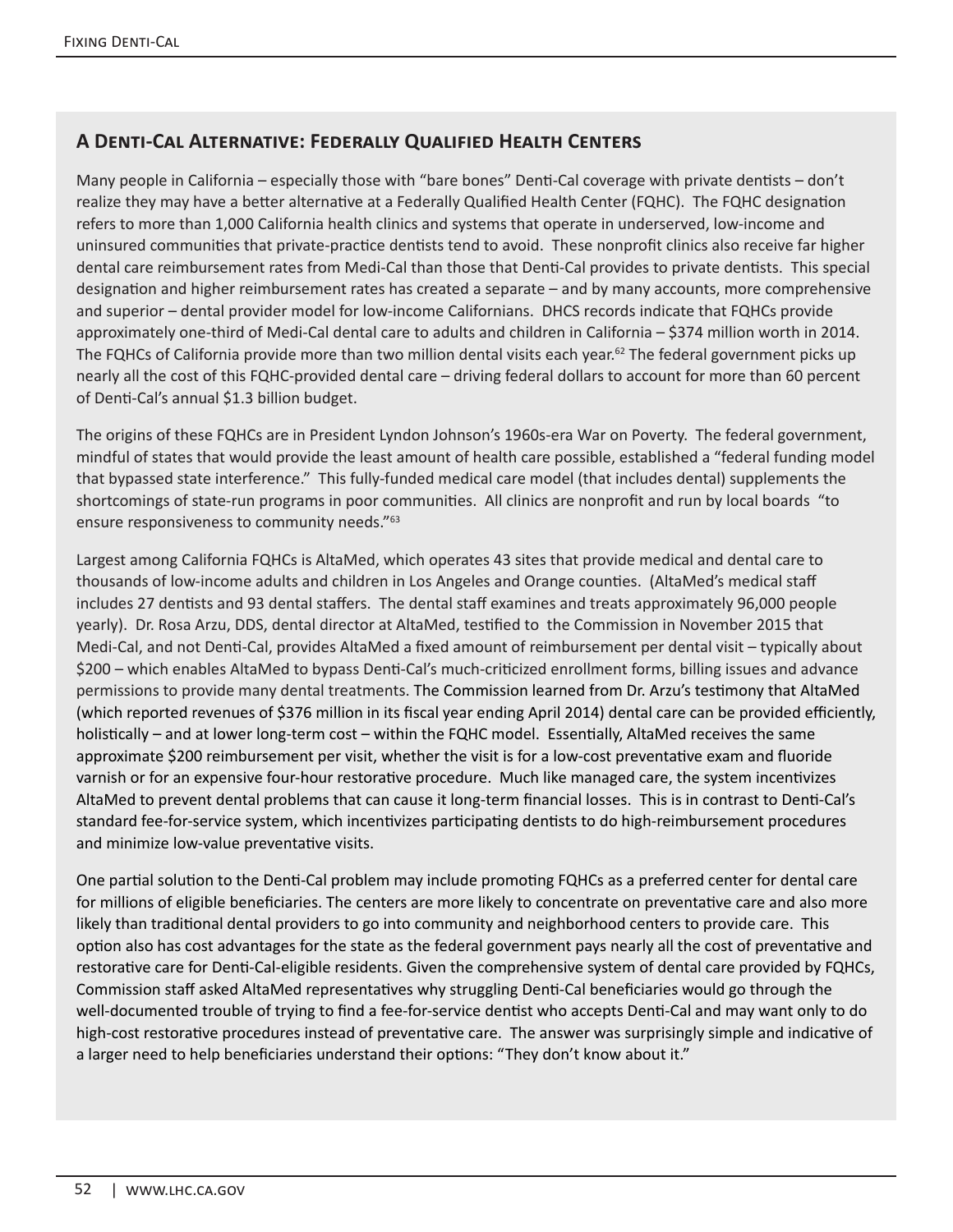and foundations to provide dental services to about 3,000 people at 50 sites in 13 communities.

In 2015, lawmakers also considered AB 648 (Low) to allocate \$3 million in state funds to scale up the Virtual Dental Home concept statewide. That bill passed the Assembly and cleared its Senate committees only to be placed on the Senate inactive file near the end of the 2015 legislative session. $61$  The Commission recommends passage



Assemblymember Evan Low

of the bill or similar legislative vehicle in 2016 and a signature from Governor Brown.

All encouragement should go to this method of delivering care in community settings such as schools, Head Start and Women, Infant and Children centers, which to date reports few incidences of "no shows." Teledentistry and a host of other developing technologies promises to play a major role in proposals to reorient Denti-Cal care for a new generation. It will help shift a system that simply fixes expensive problems to one that slowly gets ahead of problems and ramps up a more cost-effective and smarter focus on preventative care for the long term.

## **Scrapping What Doesn't Work and Starting Fresh: The Texas Experiment**

Texas, population 27 million, is another large state that has struggled to mount an effective Medicaid dental program in its major urban areas and vast expanses of rural countryside. As in California, low provider reimbursement rates and cumbersome administrative hurdles combined to discourage dental providers from participating. The Commission learned at its November 2015 hearing how Texas in 2012 scrapped its fee-for-service Medicaid dental care system – under orders from the Texas Legislature the previous year – and turned the program over to three commercial health plans and a managed care approach. "Two things happened," Billy Millwee, a managing principal for the consulting firm Sellers Dorsey, who spent 20 years with the Texas Health and Human Services Commission and served as Texas Medicaid Director from 2009

through 2012, told the Commission. "There was more preventative care. And less invasive services." He told the Commission that dental managed care cut Texas Medicaid expenses by 30 percent  $-$  approximately \$1.5 billion in its first three years.

The November 2015 hearing provided the Commission a first opportunity to consider the managed care model or approach as a possible fix or alternative to the current Denti-Cal system, which was widely acknowledged as "broken" during the first hearing. Though the Commission is not making recommendations to encourage the expansion of managed care within the state's Denti-Cal program, the emphasis on prevention now to save money later is impressive. It also stands in contrast to the state's current Denti-Cal fee-for-service system, which is stuck in a cycle of treating high-cost problems that it doesn't prevent.

California has two regional pilot managed care programs for Denti-Cal, one in Sacramento County that is mandatory for Denti-Cal patients, and one in Los Angeles County, which is optional. Both started in the mid-1990s and had relatively rough starts and poor track records in getting children into dentist offices for checkups, which has discouraged talk of their possible expansion to other counties or statewide.<sup>64</sup> But managed care plans in both counties have made advances in raising child utilization rates in recent years – and helped more children who need care under general anesthesia. Sacramento County dentists also typically receive 10 percent higher reimbursement under managed care than other dentists in California.

Dentists, however, who typically own their own businesses, have traditionally opposed alternatives to the straight fee-for-service model that has long been the backbone of dentistry.<sup>65</sup> As noted in Chapter One the California Dental Association has called on the state to end dental managed care in Sacramento County. In its preference for a fee-for-service model of care, the dental profession is a throwback to the medical profession which operated similarly until adapting to a managed care system. Less than a decade ago in May 2007, the Little Hoover Commission, in *A Smarter Way to Care: Transforming Medi-Cal for the Future*, urged the state to transition to a managed care approach for its large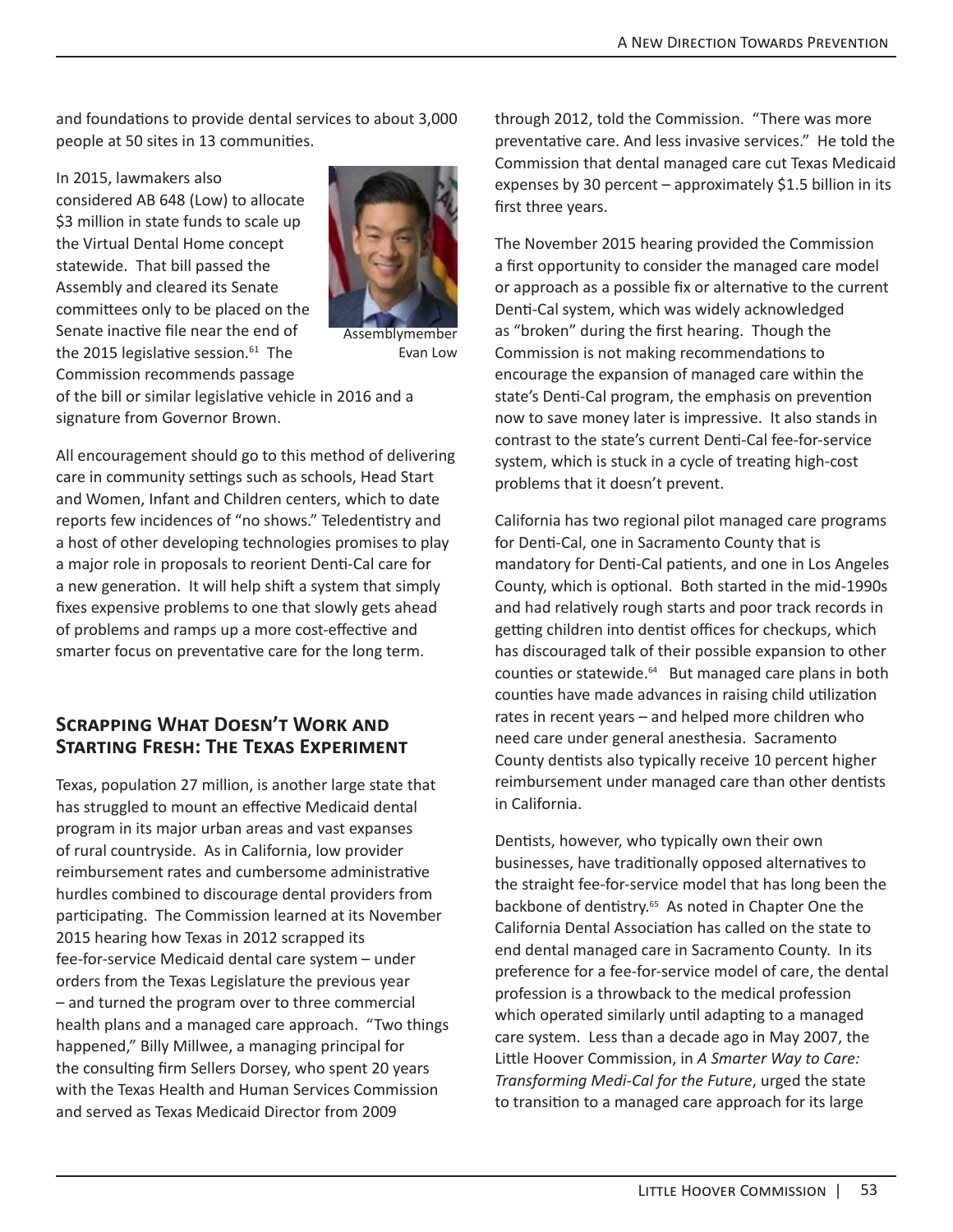Medi-Cal population, which was then tied to a costly, overburdened fee-for-service system. The Commission's report noted at the time that the Medi-Cal program "lacks a system or a structure to measure whether its outlays improve the health outcomes of enrollees." The same could easily be said today of the state's Denti-Cal program – especially in light of the managed care approach now institutionalized within Medi-Cal and also for new enrollees under Covered California and the Affordable Care Act.

Mr. Millwee told the Commission that he came to believe in 2010 there was a better way than fee-for-service, publicly-financed dental care in Texas. The state at the time contracted with a private sector claims administrator to run the program with no state dental staff to oversee it or steer policies. During that time the Texas Commission also endured a funding scandal in which providers billed and the claims administrator routinely approved a great expansion in expensive orthodontic care, which cost taxpayers millions of dollars and fueled a backlash against

#### **When There Are No Denti-Cal Providers: Recruiting Pediatricians in Amador County**

Amador County, in the Sierra Nevada foothills east of Sacramento, is a quiet landscape of cattle ranches, family wineries and small Gold Rush tourist towns. Among its 36,500 residents, settled mostly around the county seat of Jackson, there is not a single dentist who accepts Denti-Cal. (Trinity, Sierra, Alpine and Inyo counties similarly have none).<sup>67</sup> Dentists cite the same reasons as many of their counterparts in urban areas: low reimbursement rates and difficult state administrative processes, said Commission witness Nina Machado, a long-time public health specialist in the county. She is executive director of First 5 Amador, one of many local California commissions funded by tobacco tax revenue from 1998's Proposition 10. "What they tell me is that they would prefer to do it for free," Ms. Machado said.

Given the lack of options for the county's Denti-Cal-eligible residents, First 5 Amador and a county oral health task force of school nurses, dental hygienists and county health officials stepped into the vacuum with a unique pilot program launched in January 2015. It is recruiting county medical doctors to do dental exams and apply fluoride treatment to area children – and showing doctors how to bill California's Medi-Cal program for \$18 to \$30 as part of routine well-child exams. Ms. Machado has teamed with Sutter Amador Pediatrics' Dr. David J. Stone and supervising nurse Mindy Epperson, who collectively told the Commission in November 2015 that pediatricians did more than 1,000 flouride varnish treatments in the first eight months of the program.

It is considered a first-of-its-kind pilot project in California, a state where pediatricians have sometimes considered oral exams and fluoride varnish application too time-consuming and not their responsibility, even though they can be reimbursed by the state for providing it. Fortunately, California pediatricians are increasingly likely to begin doing so. Recommendations published by the American Academy of Pediatrics in September 2015 advised pediatricians to add fluoride varnish to their list of tasks during 10 well-child visits from the age of six months to age five.<sup>68</sup>

"We did not step on the toes of dentists in Amador County," Ms. Epperson told the Commission. "We never tell people we are their dental home. We are not. We are part of prevention."

Advocates for children's dental care told Commission staff they hope more pediatricians and primary care doctors begin to perform oral health screenings and fluoride varnish applications – because parents with Medi-Cal coverage are far more likely to take their children to the doctor than to the dentist. Medical doctors also are generally seen as strong authority figures during well-child visits, Ms. Machado told the Commission. "When doctors say something people really pay attention."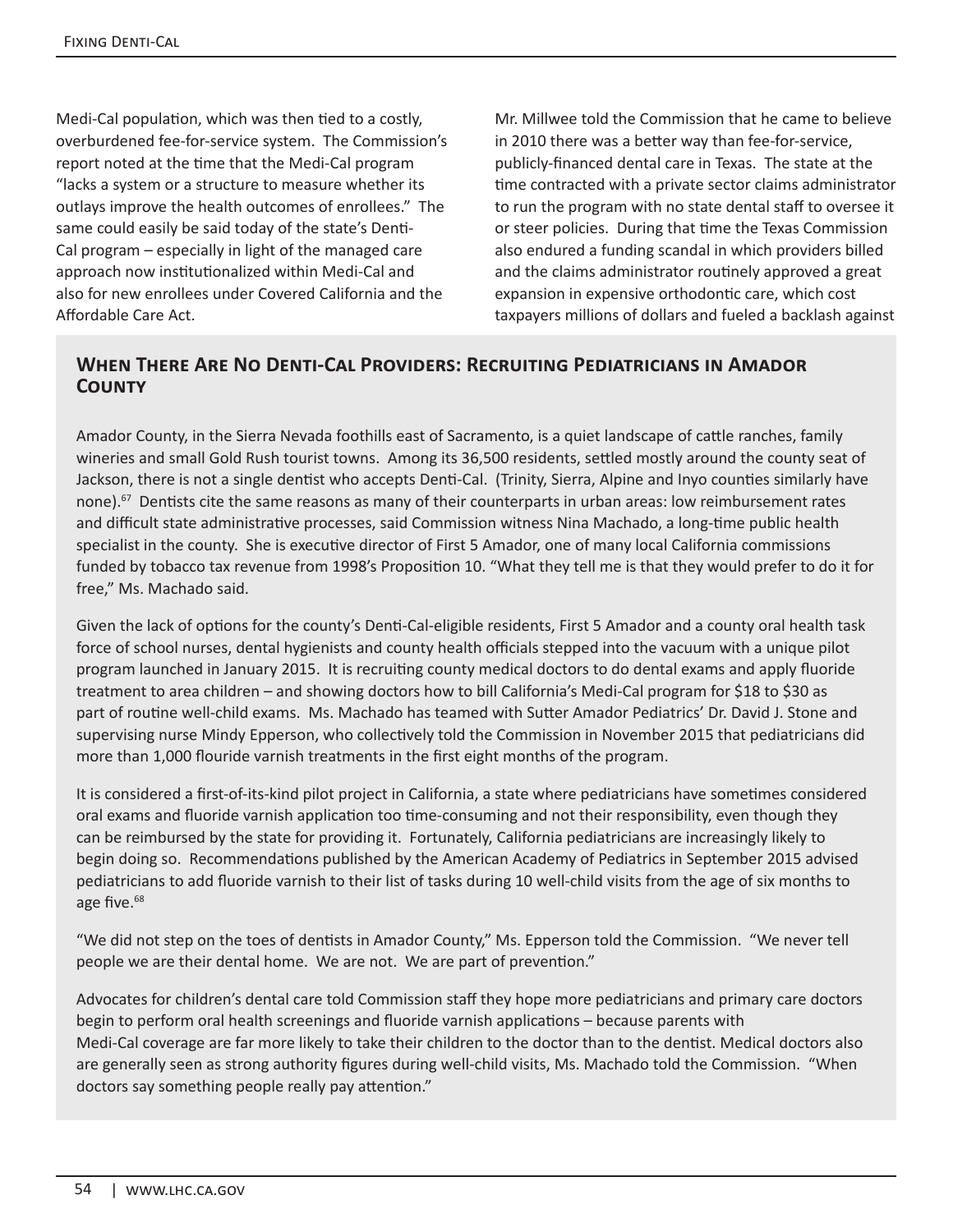the state dental program.<sup>66</sup>

*"There are all kinds of things you can do that you can't do in a state program. The state in a fee-for-service kind of model is constrained with a one-size-fits-all model. I have to do the same thing in Dallas as in I do in Muleshoe. They've got to be the same, but the community is very, very different. When you're operating a Medicaid dental program under a federal waiver you have a lot of opportunities to do things differently that are more appropriately designed for a community. You can target recruitment efforts, have differential reimbursement rates, cater services to a specific community or region, develop innovative programs."* 

Billy Millwee, managing principal for Sellers Dorsey. Testimony at the Commission's November 2015 hearing.

Mr. Millwee told the Commission how he slowly overcame the Texas Dental Association's traditional resistance to managed care by listening to its members' concerns and collaboratively designing a program that addressed those concerns. He also was able to persuade them of the potential benefits. "They like the idea of a dental product with metrics and quality control," he said. "People liked that and how it competes on metrics of preventative services and getting kids to do checkups. We did none of that with fee-for-service." Mr. Millwee said the collaboration continued while designing the new program's initial Request for Proposals and ultimately, its contracts with Delta Dental, DentaQuest and MCNA Dental. (Delta Dental eventually dropped out of the program). The entire process of consulting with dentists, writing an RFP and contracts and signing up health plans took about a year, he said.

The directive today to the participating health plans in Texas is relatively simple: "You have to cover dental benefits, but how you cover it is up to you," said Mr. Millwee. That has led to greater creativity, more cost controls and better data about outcomes, he said. While not attracting a groundswell of new dentists it made

participating dentists happier, he said. Some receive more than the standard Medicaid rate for some services. Claims processing has improved, with bills paid in seven to 10 days. Enrollment forms to become a Medicaid dental provider are online and up to commercial standards.

Nationally, managed care remains the exception rather than the rule for states with Medicaid dental programs. But experts, including November 2015 witness Dr. Paul Glassman told Commissioners they believe the long-range direction and trend for Medicaid dental programs, including California, points toward managed care. In Texas, the model continues to hold its ground. "There's been no march on the Capitol to change it," Mr. Millwee said.

# **Conclusion and Recommendations: Ideas for the Long Run**

Throughout its Denti-Cal review the Commission heard that rotting teeth and gum disease is almost entirely preventable, indeed, one of the most preventable of diseases. Healthier habits and diets, fewer sugary drinks and regular checkups can lead to a lifetime without pain or headaches, without missing school and work or ever rushing to the emergency room on a weekend. And yet dental disease is not being prevented for many among the 13 million or more Californians eligible for Denti-Cal. The Golden State, said so many Commission witnesses and sources who see it day in and out, is a landscape of growing, not receding dental illness. People are not getting the message. They don't know the impact of their habits on themselves and their children. They learn too late, when their toddlers need dental surgery, that this could easily have been prevented. And so it goes with Denti-Cal, overwhelmed by demand, and unable until perhaps now to steer its financial resources toward greater preventative care and slow the trajectory of rising demand for restorative care.

The Commission contends, in the wake of its review, that with one-third of the state's population and one-half of its children eligible for Denti-Cal, and their well-documented lack of access to care, other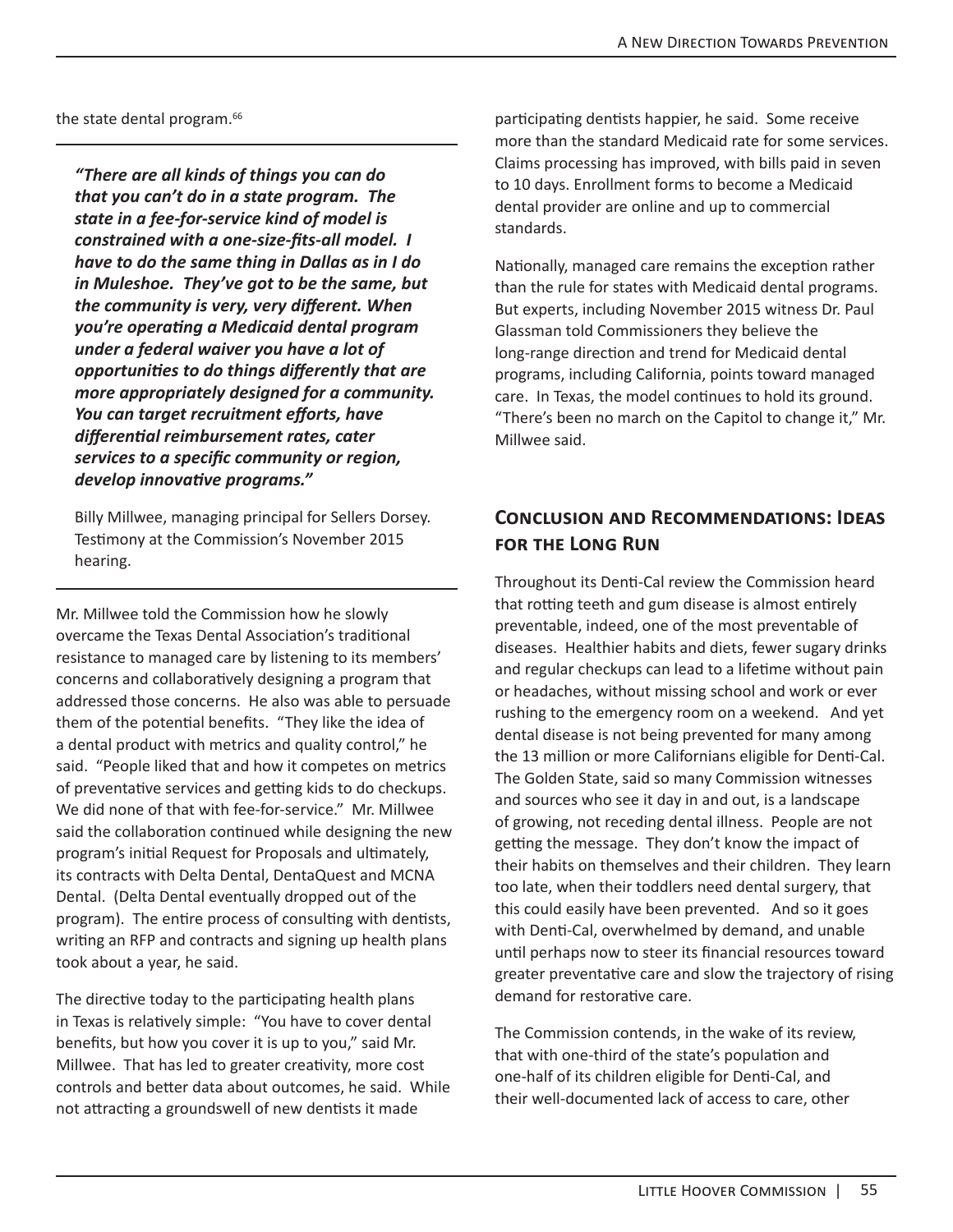significant players including foundations, universities, advocacy groups and private and non-profit health care organizations also need to step in and assume stronger leadership roles. California needs a massive new emphasis on curbing and preventing an epidemic of dental disease that a majority of people with commercial dental insurance seldom see. Without it, Denti-Cal's woes will continue to be simply the symptom of a far larger problem playing out in hundreds of thousands, if not millions of households, in California.

Two major new state government initiatives, a five-year \$740 million preventative care agenda, and a preventionfocused 10-year state oral health plan to debut in June 2016, will likely set the tone for a new direction. It is critical that the state exercise the best possible leadership in implementing both. It also is critical that others beyond government step in to fill the vacuums that will remain, to seed the new ideas, encourage the experiments and fund those with promise.

The Commission offers the following additional recommendations, recognizing that not one big solution, but many, at all levels of government, in every county and region, will help improve the oral health of this eligible population, and consequently, that of California as a whole. The Commission learned during its review that there is no shortage of people who want to help. There is no shortage of ideas. Even within the Department of Health Care Services there is movement, as evidenced by small improvements to address administrative roadblocks and the larger vision of a well-funded initiative to incentivize preventative care. At her January 20, 2016, confirmation hearing before the Senate Rules Committee, Director Jennifer Kent, appointed by Governor Brown on January 26, 2015, said, "I feel better about the program today than the day I started. But I wouldn't say that it's settled by any stretch of the imagination, but I think we're in progress and I feel good about that."

As the Commission's second and final hearing neared its end in November 2015, Dr. Paul Glassman, University of the Pacific dental professor, addressed the Commission with a parting thought about what is possible in California. "We have an opportunity to really rethink how we deliver oral health to the population," he said. "The idea in the past, really for everyone from

the dental profession to the lay population, has been dental health happens when you pick up a phone, you call, make an appointment and you go to a dental office. Unfortunately, that doesn't happen for way too many people. Now we have more structures, ideas and a long demonstration that can actually do things in a different way, that's more effective in getting to people, getting to them early and creating health, actually at a lower cost." The Commission expresses its optimism regarding prospects for success.

# **Key Long-Term Goals to Meet Utilization Target**

**Recommendation 8: state government, funders and non-profits should lead a sustained statewide "game changer" to reorient the oral health care system for identical beneficiaries toward preventative care.**

- *A coalition of public, private and non-profit organizations and funders, such as the California Healthcare Foundation, California Endowment, California Dental Association, California First 5 Commission and its county commissions, among others, should powerfully address the need for a more coordinated, comprehensive statewide system of preventative care.*
- *Others beyond state government, including universities, medical societies and foundations should convene a symposium to discuss and plan a way forward, then make it their continuing responsibility to help fund and sustain a permanent emphasis on preventative care.*
- *Funders, celebrities, communicators, advocates and media firms should participate in a major statewide messaging campaign to educate families and children about healthy teeth habits.*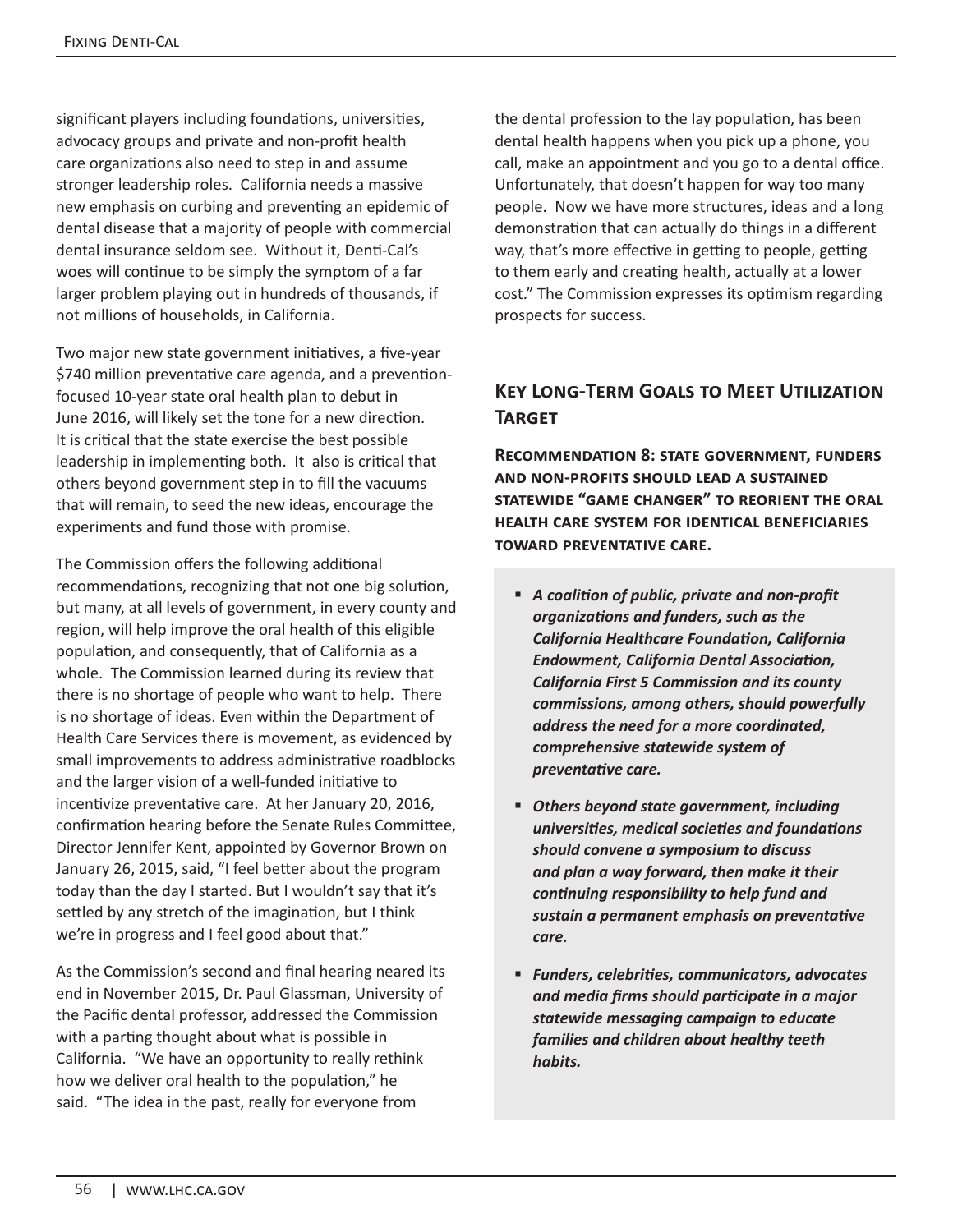The rapid increase of Denti-Cal beneficiaries in recent years combined with some of the nation's lowest reimbursement rates for participating dentists has left the Denti-Cal program increasingly unable to contend with an overload of dental disease. With only 14 percent of its annual budget allocated to prevention, Denti-Cal is likewise unable to stem the rising damage of poor dental health among its eligible population. The growing oral health crisis among Californians who lack commercial dental insurance coverage is a larger responsibility than the state's alone. A large, powerful coalition will be necessary to steer Denti-Cal funding toward preventative care, and especially recognize the power of case management in connecting a large vulnerable population to dentists and making sure people show up for appointments. Two powerful initiatives within the Department of Health Care Services and Department of Public Health are launching momentum in a preventative direction. Others beyond state government must build upon it and sustain this forward direction.

**Recommendation 9: the Legislature and Department of Health Care Services should expand the concepts of Washington State's Access to Baby and Child Dentistry program and Alameda County's Healthy Kids, Healthy Teeth program to more regions of California.**

- *The Department of Health Care Services and the Legislature should actively encourage and help establish pilot projects based on these concepts with the potential of expanding them statewide.*
- *The Legislature should assess department and pilot project progress.*

A new state and federal initiative to fund targeted incentives for dentists who care for Denti-Cal-eligible children provides great opportunity to expand preventative care to children five and under through programs with demonstrated successes in Alameda County and Washington State. With \$185 million available in a federal-state fund for preventative dental care pilot projects during the next five years, the Access to Baby and Child Dentistry and Healthy Kids Healthy

Teeth concept is ripe for expansion and testing beyond Alameda County. A pilot project, if successful, could demonstrate anew the ability of incentives to motivate dentists' participation, especially when backed with training and assistance for dentists, and an extensive case management system that conducts outreach at the community level to get eligible patients appointments with dentists and keep them. A pilot program will ideally feature networks of private, non-profit and public partners such as dental associations, medical schools, foundations and health agencies to fund and maintain these comprehensive outreach and case management efforts.

**Recommendation 10: the Department of Health Care Services and California counties should steer more Denti-Cal-eligible patients into Federally Qualified Health Centers with capacity to see them.** 

- *The Department of Health Care Services should include contact information for Federally Qualified Health Centers on its referral lists of dentists.*
- *Counties should train eligibility workers to advise use of Federally Qualified Health Centers for dental care where appropriate.*
- *Federally Qualified Health Centers with high demand for dental services and limited capacity should expand use of teledentistry options to provide preventative care in community locations and free up capacity for more intensive dental care in their offices and clinics.*
- *Foundations and medical societies should consider funding targeted messaging or advertising campaigns to raise awareness that Denti-Cal benefits can be used at nearby Federally Qualified Health Centers.*

California's more than 1,000 Federally Qualified Health Centers (FQHC) have integrated preventative care into their daily appointments in ways that largely do not occur in private dentist offices. Their reimbursement stream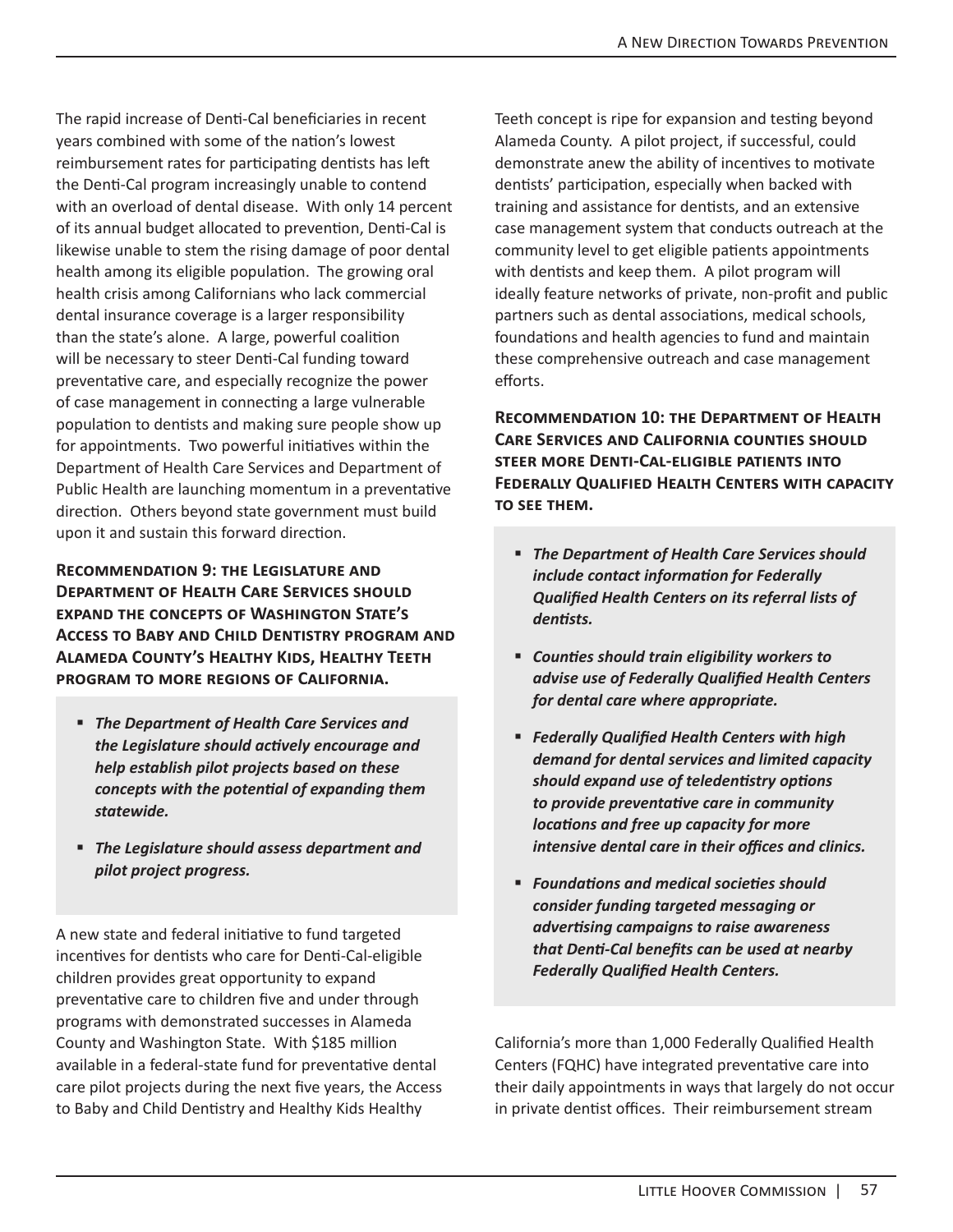incentivizes FQHCs to prioritize low-cost preventative visits to minimize the high expenses and potential financial losses of restorative care. The incentive for private dentists is just the opposite, often prioritizing high-cost restorative care to make worthwhile the low reimbursement rates paid by Denti-Cal. Given that the federal government provides much higher reimbursement to dentists at FQHCs and pays nearly the entire cost of these reimbursements, the state and its partners alike would be wise to encourage the most people possible to receive care at a FQHC. Most FQHCs are located in neighborhoods that private dentists tend to avoid, but many people who live near one don't know that they provide dental care. The California Primary Care Association has invested in a CaliforniaHealthPlus branding campaign to promote FQHC services, including dental, but lacks funds for the necessary scale of statewide advertising. Funders and medical societies should consider ways to help. These federal facilities should become an even stronger part of the dental care safety net in California.

#### **Recommendation 11: medical societies and non-profit organizations should recruit more pediatricians to provide preventative dental checkups during well-child visits.**

- *The California chapters of the American Academy of Pediatrics should lead in encouraging its members to perform preventative dental exams and apply fluoride varnish to Denti-Cal-eligible children.*
- *County First 5 Commissions statewide should work to reinforce the message locally with pediatricians and primary care doctors.*
- *Senator and pediatrician Richard Pan should write to pediatricians statewide stressing the importance and benefits of this practice.*

Representatives of Amador County have provided California a model that offers basic preventative dental care to children in rural counties that have few or no Denti-Cal providers. With a small start-up grant from Sutter Medical Group, the county established a program to recruit and train pediatricians to do dental exams, apply fluoride treatment as part of well-child visits and bill Medi-Cal for reimbursement. This program is a critical piece of the safety net in Amador County, where a visit to a dental office that accepts Denti-Cal might be as much as 60 miles away. Pediatricians did more than 1,000 flouride treatments in the first eight months of the program in 2015, and serve as an example to other counties in similar straits. A major statewide initiative on preventative care for children requires small programs and pediatricians everywhere to do what can be done. In 2015 the American Academy of Pediatrics (AAP) advised pediatricians to add fluoride varnish to their list of tasks during well-child visits from the age of six months to age five. Just as the state needs more initiatives like those in Amador County, more pediatricians statewide need to add this small preventative task to their well-child visits for Medi-Cal beneficiaries.

# **The Commission's Study Process**

This study represents the newest and third review of California's Medi-Cal system since 2007. The review played out against a backdrop of frustration expressed by many beneficiaries, providers and oral health care advocates with Denti-Cal rules, processes and fresh limits on care, especially in the realm of dental surgery. The study also took place while the state's Medicaid dental program solicited proposals from major dental insurers to restructure its financial and outreach processes and negotiated with the federal government for new experimental incentives to increase preventative care. While the insurers continue discussions with Denti-Cal regarding its request for proposals, the agreement reached with the federal government for a \$740 million, five-year incentive program occurred after the Commission concluded its public process. The Commission had no opportunity to review direction of the incentive program in a public process.

In framing its study the Commission deliberately avoided proposals made by the dental community for an across-the-board hike in reimbursement rates. As stated earlier in this report, that is a political, rather than a governing issue. The Commission instead reviewed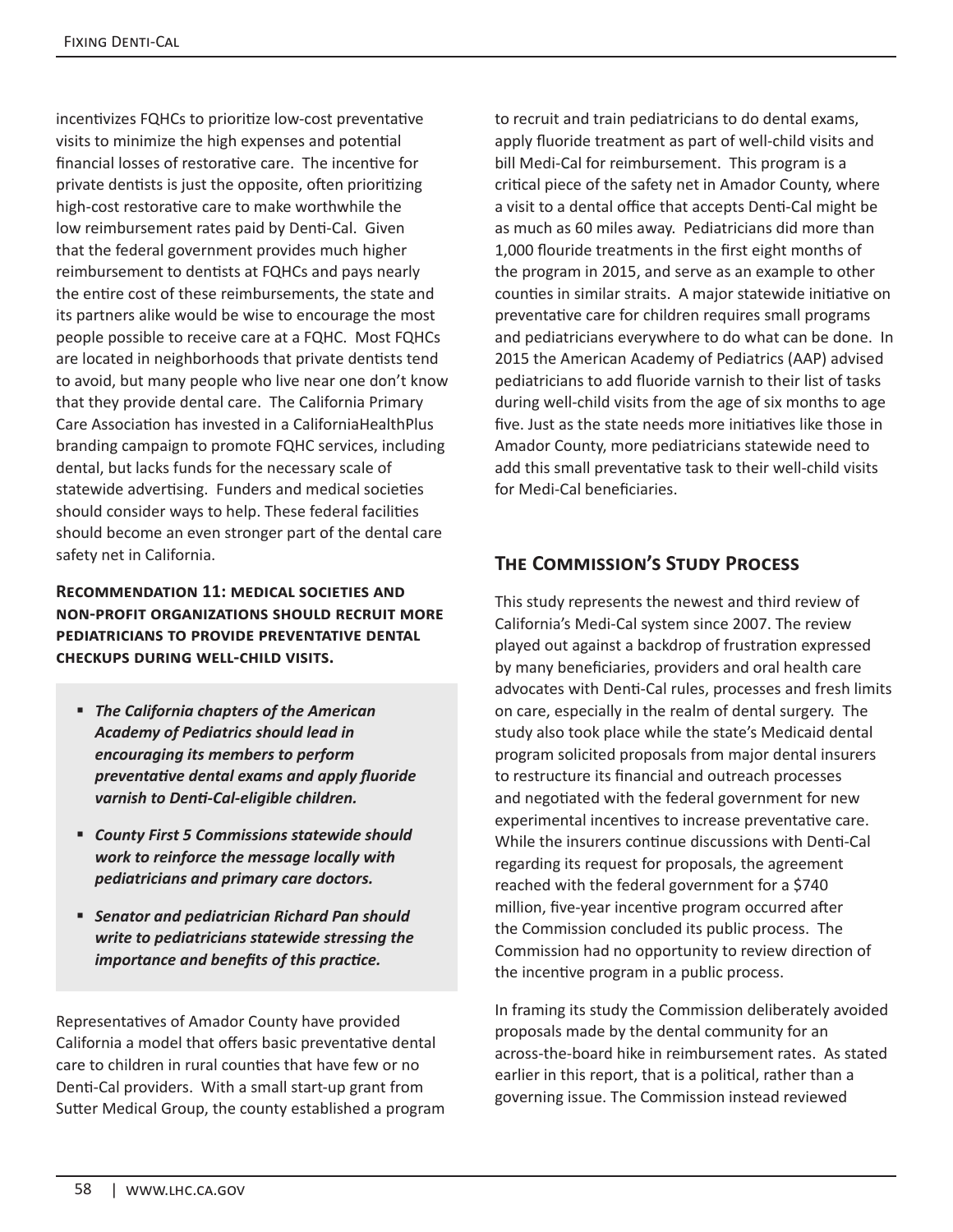and identified potential solutions for immediate state administrative issues and processes that frustrate dentists, and also focused on larger directional change to a preventative system for millions of Denti-Cal-eligible Californians.

The Commission initiated its Denti-Cal study in September 2015. The findings and recommendations presented in this report are based on oral and written testimony presented during two public hearings, extensive Commission staff research and interviews with more than 50 experts and representatives of groups interested in California's Medicaid dental program.

The Commission's first hearing on September 24, 2015, provided an overview of a taxpayer-supported safety net program for dental care that is encountering serious difficulties in getting dentists to provide care and beneficiaries to use their benefits. State lawmakers and partners from the dental community and children's health advocacy groups described administrative and financial deficiencies in the Denti-Cal program that discourage dentists from participating and result in widespread lack of access to care in a large eligible population. Denti-Cal administrators also described efforts to improve the program's relations with dentists and raise the number of beneficiaries making regular dental visists.

A second hearing on November 19, 2015, addressed the limited preventative care provided by the Denti-Cal program and reviewed best practices that get children into care before their teeth become an emergency situation. Experts testified about numerous potential approaches to reorient Denti-Cal's singular emphasis on funding expensive restorative procedures toward more cost-effective preventative care for the long haul in California.

Public hearing witnesses are listed in the appendices.

Throughout this study the Commission staff received much valuable input from experts throughout California on the daily realities dentists face in their offices, the difficulties faced by people of limited means to make and keep appointments, the widespread dislike that dental providers have for state bureaucratic processes and the legal, moral and financial implications of inadequate dental care. Others provided valuable insight into the public health system and emerging trends in dental care. Many more parents and caregivers wrote to the Commission or took time off work and traveled to Sacramento to provide public comment about the impacts of Denti-Cal deficiencies on real lives. For that the Commission is most grateful. All gave generously of their time, providing great benefit to the Commission. The findings and recommendations in in the report, however, are the Commission's own.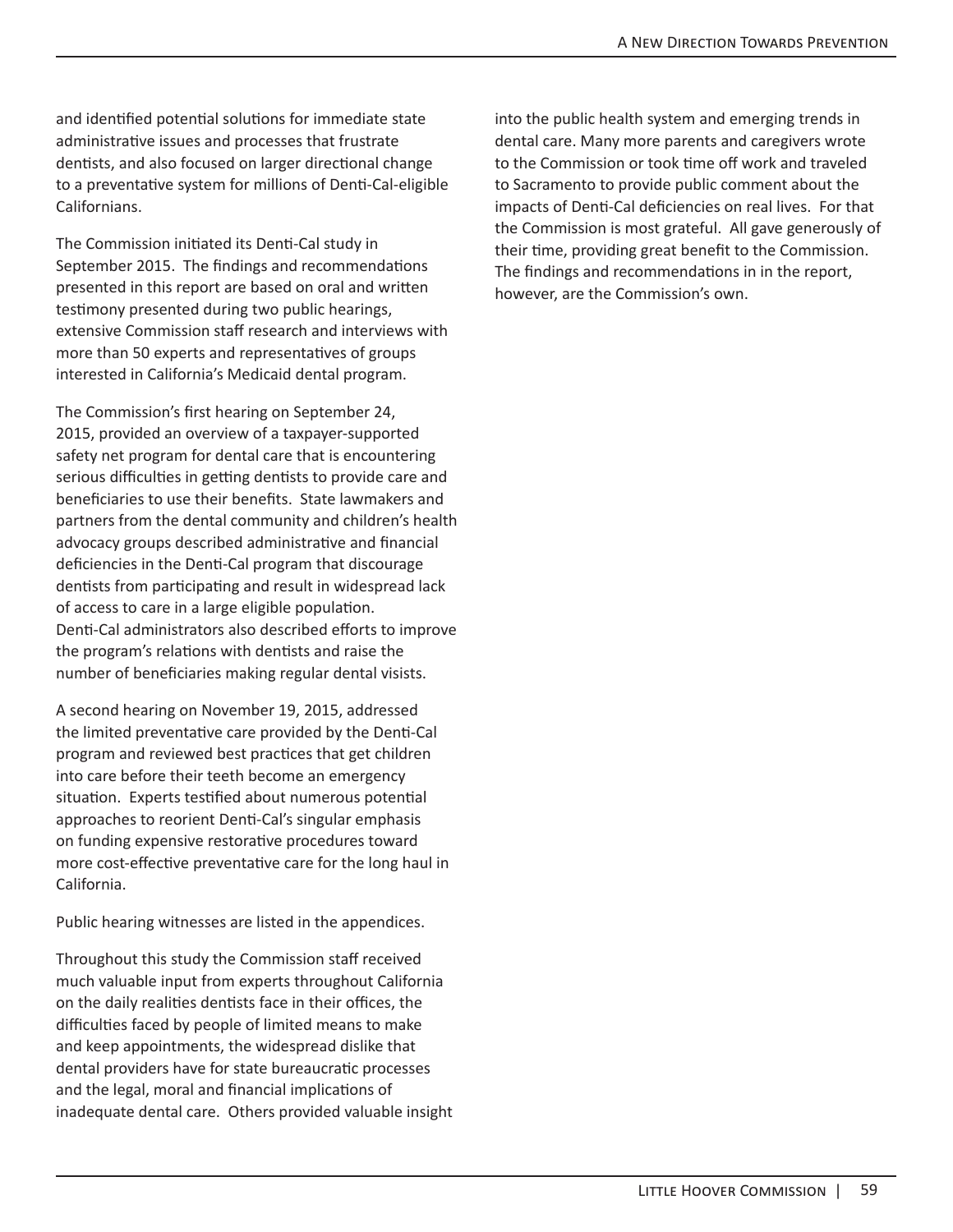## **Appendices**

#### **Public Hearing Witnesses**

#### **September 24, 2015**

| Dr. John Blake, Executive Director, Children's Dental   | Dr. Richard Pan, California State Senator                |  |  |  |
|---------------------------------------------------------|----------------------------------------------------------|--|--|--|
| <b>Health Clinic</b>                                    | Brianna Pittman, Legislative Director, California Dental |  |  |  |
| Jenny Kattlove, Senior Director, Programs, The          | Association                                              |  |  |  |
| Children's Partnership                                  | Joe Ruiz, Vice President of State Government             |  |  |  |
| Dr. Jayanth V. Kumar, California State Dental Director, | Programs, Delta Dental of California                     |  |  |  |
| Department of Public Health                             | Nicette Short, Director of Public Policy, California     |  |  |  |
| René Mollow, Deputy Director of Health Care Benefits    | Dental Association                                       |  |  |  |
| and Eligibility, Department of Health Care Services     | Jim Wood, California State Assemblymember                |  |  |  |

#### **November 19, 2015**

| Dr. Rosa Arzu, Dental Director, AltaMed Health Services                                                                                    | Nina Machado, Executive Director, First 5 Amador                     |
|--------------------------------------------------------------------------------------------------------------------------------------------|----------------------------------------------------------------------|
| Mindy Epperson, RN Site Supervisor, Sutter Amador                                                                                          | Billy Millwee, Former Texas Medicaid Director, 2009-                 |
| <b>Pediatrics Center</b>                                                                                                                   | 2012, and Senior Strategic Advisor, Sellers Dorsey                   |
| Dr. Jared Fine, Former Dental Health Administrator,                                                                                        | Sean South, Associate Director of Policy & Legislation,              |
| Alameda County Public Health Department                                                                                                    | California Primary Care Association                                  |
| Dr. Paul Glassman, Professor of Dental Practice and<br>Director of Community Oral Health, University of the<br>Pacific School of Dentistry | Dr. David J. Stone, Pediatrician, Sutter Amador<br>Pediatrics Center |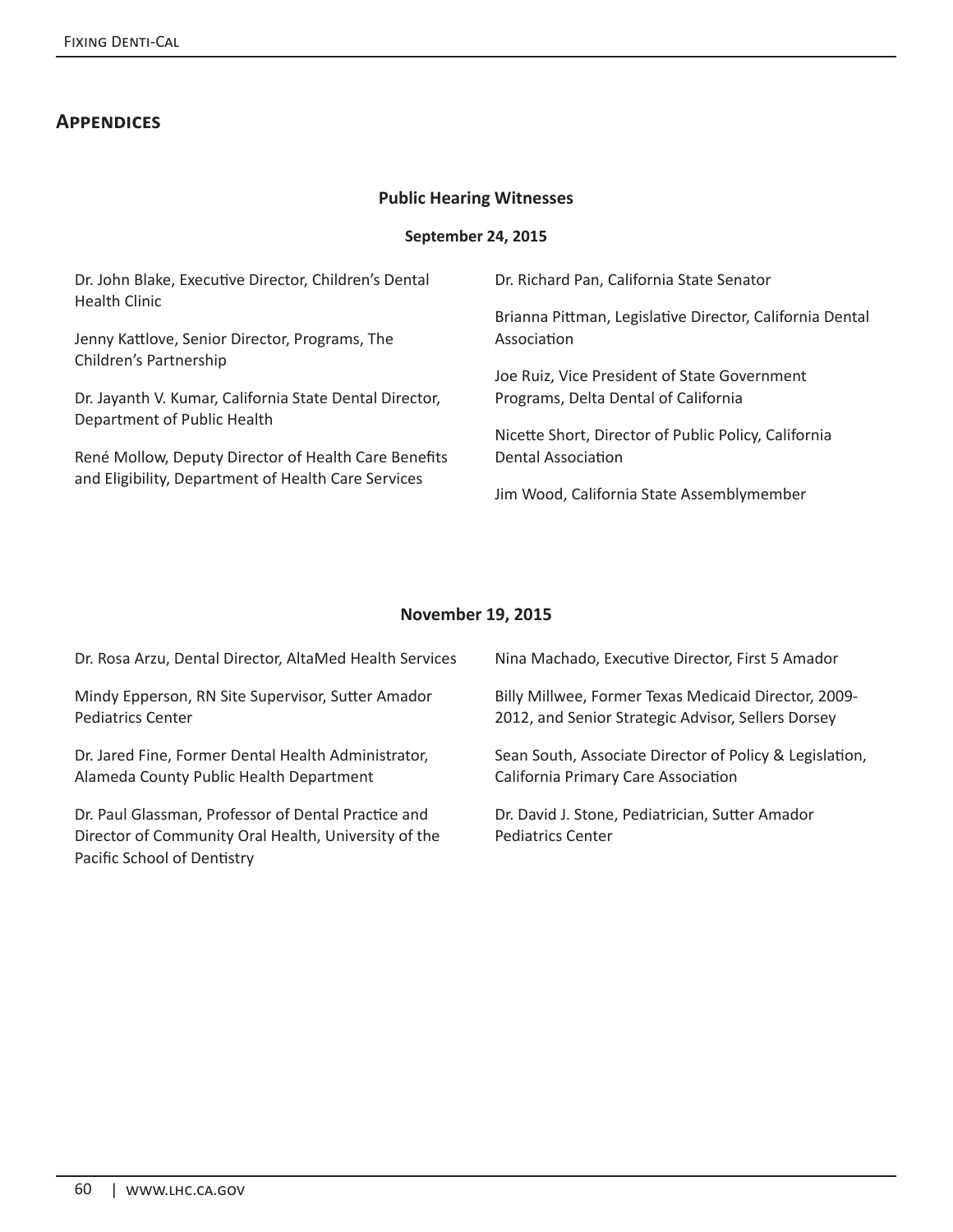#### **Notes**

1 Assemblymember Jim Wood, DDS. California State Assembly. Sacramento, CA. September 24, 2015. Little Hoover Commission. Hearing.

2 Department of Health and Human Services. Centers for Medicare & Medicaid Services. December 30, 2015. "California Medi-Cal 20-20 Demonstration." Page 69. Washington, D.C. On file.

3 Carolyn Brookins. Legislative Coordinator. Department of Health Care Services. Sacramento, CA. February 12, 2016. Written Communication. On file.

4 Health Policy Institute. American Dental Association. 2013. "The Oral Health Care System. A State-by-State Analysis." Page 26. Washington, D.C. http://www.ada.org/~/media/ADA/ Science%20and%20Research/HPI/OralHealthCare-StateFacts/ Oral-Health-Care-System-Full-Report.pdf. Accessed February 3, 2016.

5 Health Policy Institute. See Endnote 4.

6 Carolyn Brookins. See Endnote 3.

7 The Henry J. Kaiser Family Foundation. "State Health Facts. Professionally Active Dentists." Washington, D.C. http://kff.org/ other/state-indicator/total-dentists. Accessed July 29, 2015.

8 Senator Richard Pan. California State Senate. Sacramento, CA. June 23, 2015. Personal communication.

9 Health Policy Institute. See Endnote 4. (The nine states and districts with dentist participation rates between 20 percent and 30 percent include California, District of Columbia, Georgia, Kansas, Maryland, Missouri, New Jersey, North Carolina, Ohio and Washington).

10 Conrado E. Bárzaga, M.D. Executive Director. The Center for Oral Health. Pomona, CA. September 24, 2015. Little Hoover Commission. Public comment. Sacramento, CA. Also, Viveka Rydell. Chief Executive Officer. PDI Surgery Center. Sonoma, CA. Personal Communication.

11 August 8, 2013, letter from Senators Bill Emmerson and Mark DeSaulnier to Asemblymember Adam Gray, Chair, Joint Legislative Audit Committee. Also, California State Auditor. December 2014. "California Department of Health Care Services. Weaknesses in its Medi-Cal Dental Program Limit Children's Access to Dental Care." Report 2013-125. Pages 1-4. https://www.auditor.ca.gov/pdfs/reports/2013-125.pdf. Accessed September 4, 2015.

12 California State Auditor. "Report 2013-125 Recommendations." Pages 2-3. Sacramento, CA. https://www. auditor.ca.gov/reports/recommendations/2013-125. Accessed March 15, 2016.

13 Scott Graves. Director of Research. The California Budget & Policy Center. January 23, 2015. "California Budget Bites. Medi-Cal and the Governor's Proposed 2015-16 Budget: Health Care Reform Boosts Enrollment and Federal Funding." Sacramento, CA. http://calbudgetcenter.org/blog/medi-cal-and-thegovernors-proposed-2015-16-budget-health-care-reformboosts-enrollment-and-federal-funding. Accessed August 31, 2015.

14 The Kaiser Commission on Medicaid and the Uninsured. May 2015. "Medicaid at 50." Pages 1, 7, 8, 19, 20. Washington, D.C. http://files.kff.org/attachment/report-medicaid-at-50. Also "State Health Facts. Total Medicaid Spending." http:// kff.org/medicaid/state-indicator/total-medicaid-spending. Accessed February 5, 2016.

15 U.S. Department of Health and Human Services. Office of Inspector General. January 2016. "Most Children with Medicaid in Four States are not Receiving Required Dental Services." Page 2. Washington, D.C. http://oig.hhs.gov/oei/ reports/oei-02-14-00490.pdf. Accessed February 3. 2016.

16 Sandra R. Hernández, President & Chief Executive Officer. California Health Care Foundation. July 15, 2015. "Medi-Cal Comes to Main Street." Sacramento, CA. http://www.chcf.org/ articles/2015/07/medical-comes-main-street#ixzz3ijkaPIkY. Also, Legislative Analyst Office. July 9, 2015. "Medi-Cal: Overview and Payment Issues." Sacramento, CA. Pages 2, 4, 5. http://www.lao.ca.gov/handouts/health/2015/Medi-Cal-Overview-and-Payment-Issues-070915.pdf. Accessed August 26, 2015.

17 California Department of Health Care Services. Sacramento, CA. September 24, 2015. "Department of Health Care Services Data." Written testimony.

18 Joe Ruiz. Vice President. State Government Programs. Delta Dental of California. Sacramento, CA. September 24, 2015. Written testimony.

- 19 Joe Ruiz. See Endnote 18.
- 20 California State Auditor. See Endnote 12.

21 Western Dental. News Release. November 16, 2015. "Western Dental Opening New Facility in Oakland, Accepting Denti-Cal Patients." Orange, CA. http://www.businesswire. com/news/home/20151116006363/en/Western-Dental-Opening-Facility-Oakland-Accepting-Denti-Cal. Accessed December 21, 2015.

22 Western Dental. News Release. January 29, 2016. "Western Dental Continues as State Leader; Accepting Denti-Cal Patients at All Locations." Orange, CA. http://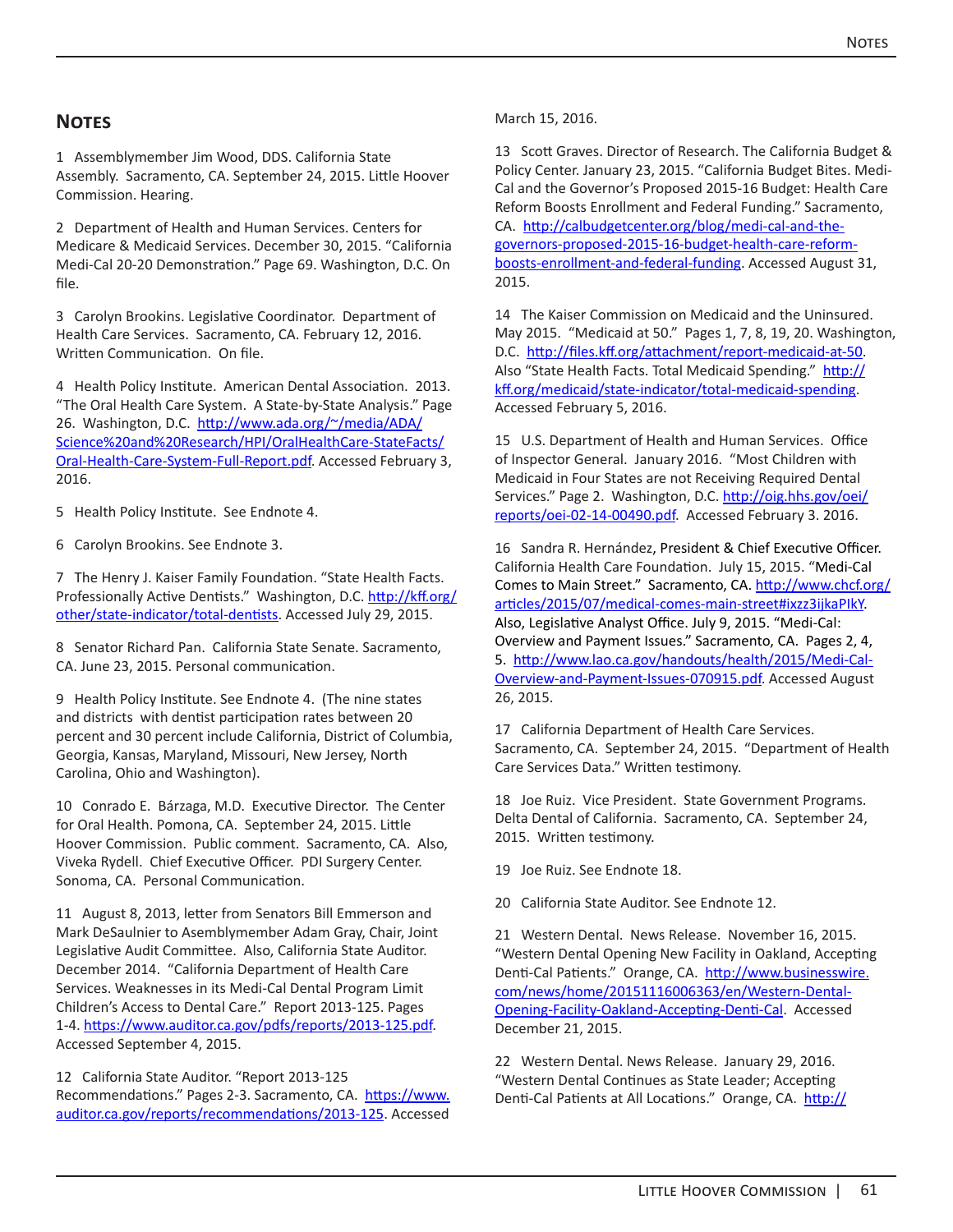www.prnewswire.com/news-releases/western-dentalcontinues-as-state-leader-accepting-denti-cal-patients-at-alllocations-300212188.html. Accessed February 2, 2016.

23 California Department of Health Care Services. See Endnote 17.

24 Jocelyn Wiener. April 14, 2013. California Healthcare Foundation Center for Health Reporting. The Sacramento Bee. "Dental program for poor children improving." Sacramento, CA. http://www.sacbee.com/entertainment/living/family/ article2577198.html. Accessed November 2, 2015.

25 John J. Carvelli. Executive Vice President. Liberty Dental Plan. Irvine, CA. June 18, 2016. Personal communication.

26 David Gorn. June 25, 2015. California Healthline. "Dental Managed Care Takes a New Tack." Sacramento, CA. http:// www.californiahealthline.org/capitol-desk/2015/6/dentalmanaged-care-takes-a-new-tack. Accessed November 2, 2015.

27 The California Dental Association. January 25, 2016. News Release. "CDA Urges State to Eliminate Sacramento's Failed Dental Pilot Program." Sacramento, CA. http://www.cda.org/ Portals/0/press/pr\_0116\_dental\_pilot\_program.pdf. Accessed February 2, 2016.

28 Moira Kenney. Executive Director. First 5 Association of California. March 17, 2015. Testimony to Joint Legislative Audit Committee, Assembly Committee on Health, Senate Committee on Health. Sacramento, CA.

29 Children & Families Commission of Orange County. February 2015. Policy Brief. "Children's Oral Health in Orange County." Santa Ana, CA. On file.

30 Barbara Aved Associates. December 2015. "Sacramento children and dental care. Better served than 5 years ago?" Sacramento, CA. Page 4. On file.

31 Dr. Jared Fine. Former Dental Health Administrator. Alameda County Health Care Services Agency. Oakland, CA. November 19, 2015. Written testimony to the Commission.

32 David Satcher, MD, Ph.D. United States Surgeon General. National Institute of Dental and Cranofacial Research. "First Surgeon General's Report on Oral Health." 2000. Executive Summary. Pages 1-5. Washington, D.C. http://www.nidcr.nih. gov/DataStatistics/SurgeonGeneral/Documents/hck1ocv.@ www.surgeon.fullrpt.pdf Accessed February 29, 2016.

33 Andrew Snyder and Keerti Kanchinadam. National Academy for State Health Policy. July 2015. "Adult Dental Benefits in Medicaid: Recent Experiences from Seven States." Page 13. Portland, Maine. http://www.nashp. org/wp-content/uploads/2015/07/Adult-Dental-Benefits-in-Medicaid-Recent-Experiences-from-Seven-States.pdf. Accessed November 2, 2015.

34 Jondi Gumz. The Santa Cruz Sentinel. June 1, 2015. "Fewer dentists in private practice accept Denti-Cal patients." Santa Cruz, CA. http://www.santacruzsentinel.com/ health/20150601/fewer-dentists-in-private-practice-acceptnew-denti-cal-patients</u>. Accessed August 31, 2015.

35 Moody's Investor Services. May 8, 2015. "Rating Action: Moody's downgrades Premier Dental's (parent of Western Dental) CFR to Caa1 from B3; outlook negative." New York, N.Y. https://www.moodys.com/research/Moodys-downgrades-Premier-Dentals-parent-of-Western-Dental-CFR-to- -PR\_324586?WT.mc\_id=AM~WWFob29fRmluYW5jZV9TQl-9SYXRpbmcgTmV3c19BbGxfRW5n~20150508\_PR\_324586. Accessed August 31, 2015.

36 Western Dental. See Endnote 21.

37 Department of Health Care Services. July 1, 2015. "Medi-Cal Dental Services Rate Review." Page 5. Sacramento, CA. http://www.dhcs.ca.gov/Documents/2015\_Dental-Services-Rate-Review.pdf. Also: AB 82. June 13, 2013. Office of Senate Floor Analysis. "Budget Act of 2013: Health." Page 5. http://lisprdweblb.calegis.net:7010/LISWeb/faces/ bills/billdetail.xhtml. California Department of Finance. June 2015. "California State Budget - 2015-16. Health and Human Services." Sacramento, CA. Page 26. http://www. ebudget.ca.gov/2015-16/pdf/Enacted/BudgetSummary/ HealthandHumanServices.pdf.

38 Mexican American Legal Defense and Education Fund. National Health Law Program. Civil Rights Education and Enforcement Center. December 15, 2015. Administrative Complaint. "Inadequate Access to Health Care Violates Latino Civil Rights in California's Medi-Cal Program." Los Angeles, CA. http://www.seiu-uhw.org/wp-content/blogs.dir/166/ files/2015/12/CivilRightsComplaint\_Text\_12.15.15.pdf. Accessed December 29, 2015.

39 Dr. Paul Glassman, DDS. Professor of Dental Practice. Director, Pacific Center for Special Care. University of the Pacific. Arthur A. Dugoni School of Dentistry. San Francisco, CA. August 19, 2015. Letter to the Commission. http://www. lhc.ca.gov/studies/activestudies/denti-cal/Sept2015Hearing/ Public%20Comments/UOPSchoolofDentistry.pdf. Accessed December 28, 2015.

40 UCare. February 2015. "Summary of UCare Dental Benefits." On file.

41 Iowa Department of Public Health. December 2008. "Inside I-Smile: A Look at Iowa's Dental Home Initiative for Children." http://www.idph.state.ia.us/IDPHChannelsService/ file.ashx?file=DAC3576F-0B60-43FB-AE21-BBF0F7BFAA25. Accessed October 16, 2015. Also, Tracy Rodgers. May 13, 2015.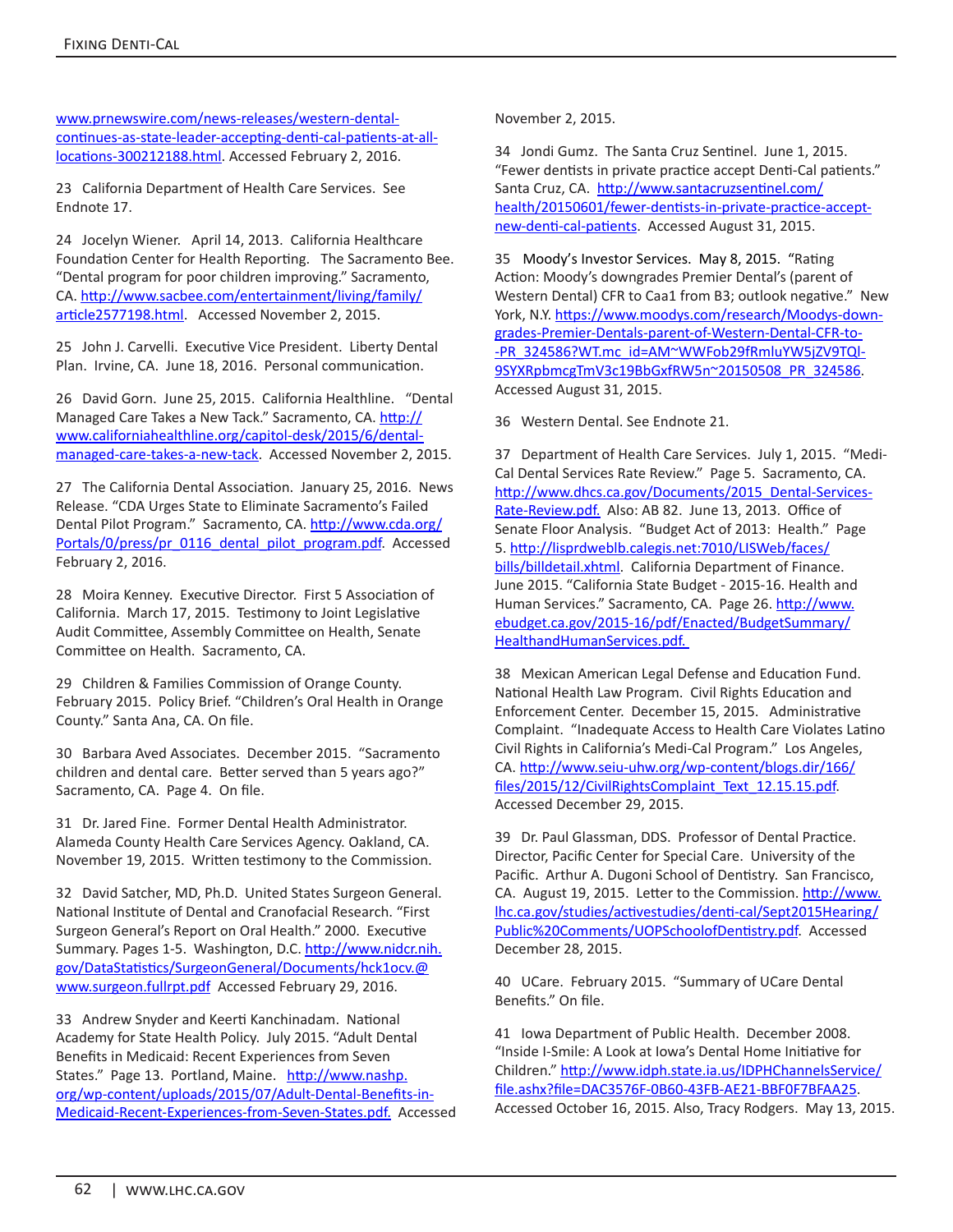"I-Smile partnership is making a difference." Children's Dental Health Project. Susan Tucker. https://www.cdhp.org/blog/360i-smile-partnership-is-making-a-difference. Accessed October 16, 2015.

42 Texas Higher Education Coordinating Board. November 2010. "Overview: Loan Repayment Programs." On file. Texas Medical Association. "Agreement in Principle: Frew v. Hawkins." http://www.texmed.org/template.aspx?id=5748. Accessed October 16, 2015. Also: Kamyar Nassah, Ph.D., Marko Vujicic, Ph.D. and Cassandra Yarbrough, M.P.P. October 2014. "A Ten-Year, State-by-State, Analysis of Medicaid Feefor-Service Reimbursement Rates for Dental Care Services." American Dental Association. http://www.ada.org/~/media/ ADA/Science%20and%20Research/HPI/Files/HPIBrief\_1014\_3. ashx. Accessed October 16, 2015.

43 The Centers for Medicare & Medicaid Services. January 2011. "Innovative State Practices for Improving The Provision of Medicaid Dental Services." http://www.medicaid.gov/ medicaid-chip-program-information/by-topics/benefits/ downloads/8statedentalreview.pdf. Accessed October 19, 2015.

44 State of Maryland. "Dental Action Plan Template For Medicaid and CHIP Programs." http://www.medicaid.gov/ medicaid-chip-program-information/by-topics/benefits/ downloads/sohap-maryland.pdf. Accessed October 15, 2015.

45 Connecticut Dental Health Partnership. January 2014. "Connecticut Dental Health Partnership Fact Sheet." https:// www.ctdhp.com/documents/69-%20CTDHP%20Fact%20 Sheet%20-%20General%202014.pdf. Accessed October 16, 2015.

46 Kamyar Nassah, Ph.D., Marko Vujicic, Ph.D. and Cassandra Yarbrough, M.P.P. October 2014. "A Ten-Year, State-by-State, Analysis of Medicaid Fee-for-Service Reimbursement Rates for Dental Care Services." American Dental Association. http:// www.ada.org/~/media/ADA/Science%20and%20Research/HPI/ Files/HPIBrief 1014 3.ashx. Accessed October 16, 2015.

47 Carolyn Brookins. Legislative Coordinator. Department of Health Care Services. Sacramento, CA. February 8, 2016. Written Communication. On file.

48 Carolyn Brookins. Legislative Coordinator. Department of Health Care Services. Sacramento, CA. February 4, 2016. Written Communication. On file

49 September 24, 2015, hearing. California Channel. Recent Archives. (Minutes 115-118). http://calchannel.granicus. com/MediaPlayer.php?view\_id=7&clip\_id=3232. Accessed December 30, 2015.

50 Suzanne Murrin. Deputy Inspector General for Evaluation and Inspections. The Department of Health and Human

Services. Office of Inspector General. May 2015. OEI-02-14- 00480. "Questionable Billing for Medicaid Pediatric Dental Services in California." Pages 8-13, 16-17. Washington, D.C. http://oig.hhs.gov/oei/reports/oei-02-14-00480.pdf. Accessed January 8, 2016.

51 Health Evidence Review Commission. "About Us." Salem, OR. http://www.oregon.gov/oha/herc/pages/index.aspx. Accessed February 8, 2016.

52 2011 Nevada Revised Statues. Chapter 439 – Administration of Public Health. NRS 439.2792. Carson City, NV. http://law.justia.com/codes/nevada/2010/title40/chapter439/ nrs439-2792.html. Accessed February 8, 2016.

53 Conrado E. Bárzaga, M.D. Executive Director. The Center for Oral Health. September 2015. "Denti-Cal and the Wisdom Tooth(less): A Deeper Drill at a Complex Problem." Pomona, CA. Page 2. http://www.centerfororalhealth.org/images/ issuebriefs/DentiCalBrief 09232015.pdf. Accessed February 17, 2016.

54 Laura Smith. President and CEO. Washington Dental Service Foundation. "Washington State's Access to Baby and Child Dentistry Program." On file.

55 Laura Smith. President and CEO. Washington Dental Service Foundation. Seattle, WA. November 19, 2015. Written testimony.

56 New York Department of Health. November 2009. "Fluoride Varnish – Frequently Asked Questions." https://www. health.ny.gov/prevention/dental/fluoride\_varnish\_faq.htm. Accessed October 20, 2015. Also: American Dental Association. 2014. "Sealants." http://www.mouthhealthy.org/en/aztopics/s/sealants</u>. Accessed October 20, 2015.

57 Laura Smith. See Endnote 55.

58 Dr. Robert Isman, DDS. Former California State Dental Director. Former Dental Program Consultant, Department of Health Care Services. Sacramento, CA. December 8, 2015. Written communication. On file.

59 Dr. Paul Glassman. See Endnote 39. August letter to Commission.

60 California Department of Health Care Services. Denti-Cal Bulletin. Volume 31, Number 15. October 2015. "Teledentistry." http://www.denti-cal.ca.gov/provsrvcs/ bulletins/Volume\_31\_Number\_15.pdf. Accessed October 26, 2015.

61 Legislative Information System. 2015. "Health Care Access Demonstration Project Grants: Virtual Dental Home Program." AB 648 (Low). Sacramento, CA. http://lisprdweblb.calegis. net:7010/LISWeb/faces/bills/billhistory.xhtml. Accessed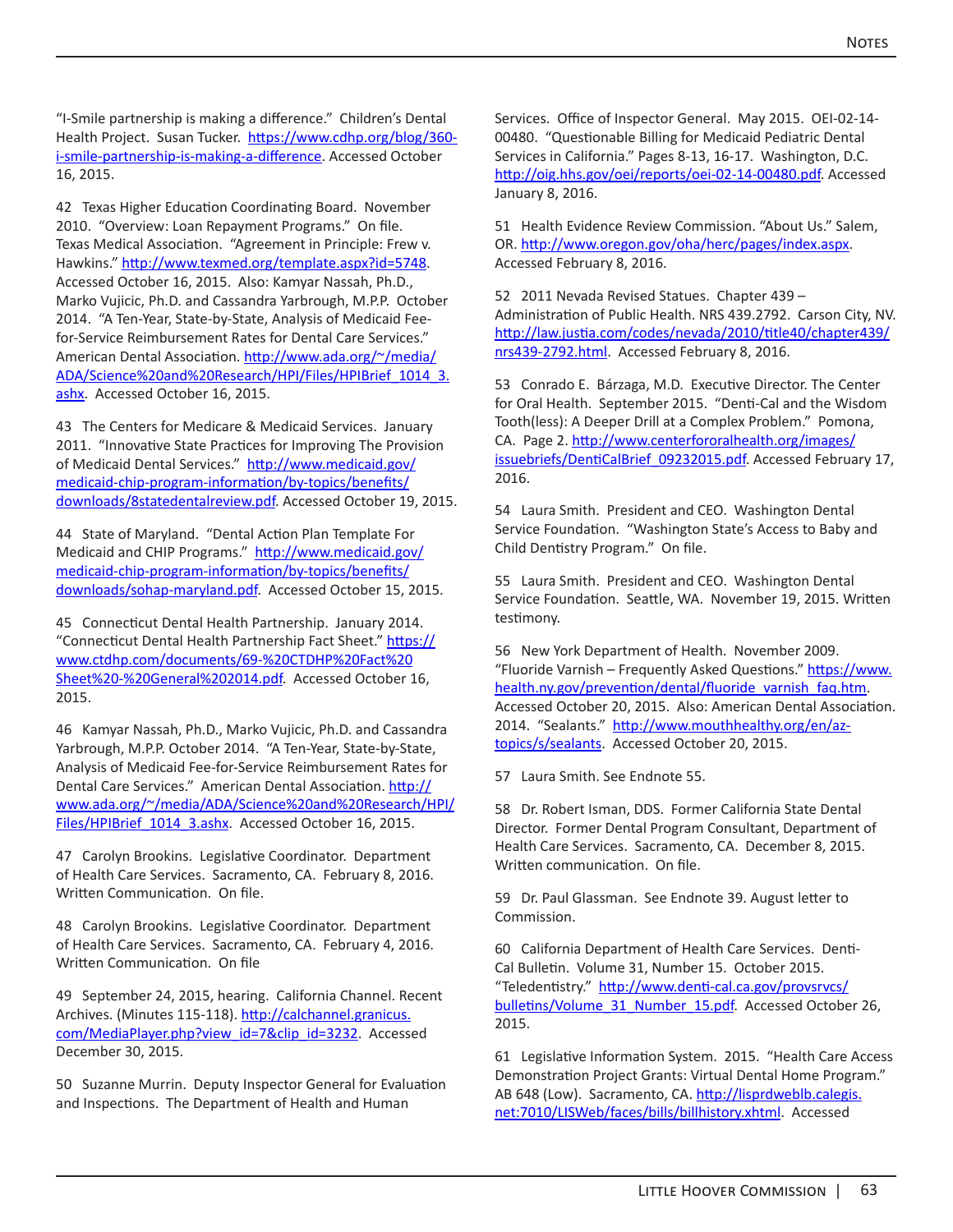October 26, 2015.

62 Sean South. Associate Director of Policy and Legislation. California Primary Care Association. Sacramento, CA. November 19, 2015. Written testimony.

63 Julia Goebel. February 8, 2013. "A Brief History of Federally Qualified Health Centers." Notifymd.com. Northbrook, Illinois. http://www.notifymd.com/a-brief-historyof-federally-qualified-health-centers-fqhc. Accessed October 29, 2015.

64 Jocelyn Wiener. See Endnote 24.

65 David Gorn. June 25, 2015. California Healthline. "Dental Managed Care Takes a New Tack." Sacramento, CA. http:// www.californiahealthline.org/capitol-desk/2015/6/dentalmanaged-care-takes-a-new-tack. Accessed November 2, 2015.

66 WFAA News 8. August 25, 2011. "Feds Investigate Texas dental Medicaid Program." Dallas-Fort Worth, Texas. http://www.wfaa.com/story/news/local/ investigates/2014/08/14/13774502. Accessed October 26, 2015.

67 California Department of Health Care Services. Weaknesses in its Medi-Cal Dental Program Limit Children's Access to Dental Care." Report 2013-125. Page 25. https:// www.auditor.ca.gov/pdfs/reports/2013-125.pdf. Accessed September 4, 2015.

68 Laird Harrison. Medscape Medical News. August 31, 2015. "AAP Adds Flouride Varnish to Anticipatory Guidance Schedule." New York, N.Y. http://www.medscape.com/ viewarticle/850267. Also, American Academy of Pediatrics. August 31, 2015. "AAP Updates Well Child Visit Schedule." https://www.aap.org/en-us/about-the-aap/aap-press-room/ Pages/AAP-Updates-Well-Child-Visit-Schedule.aspx. Elk Grove Village, IL. Accessed February 12, 2016.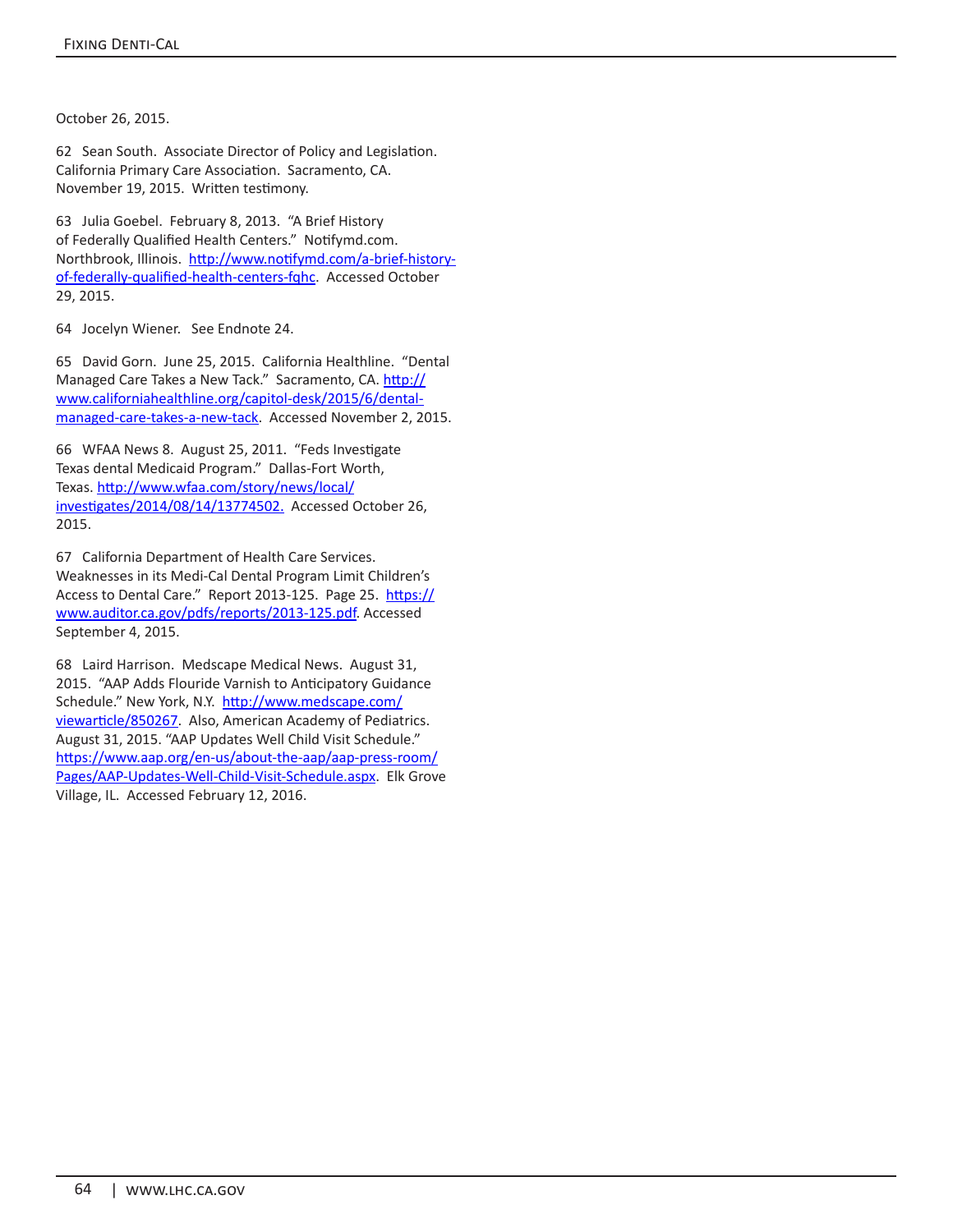# **Little Hoover Commission Members**

- *Chairman Pedro Nava (D-Santa Barbara)* Appointed to the Commission by Speaker of the Assembly John Pérez in April 2013. Advisor to telecommunications industry on environmental and regulatory issues and to nonprofit organizations. Former state Assemblymember. Former civil litigator, deputy district attorney and member of the state Coastal Commission. Elected chair of the Commission in March 2014.
- *Vice Chairman David A. Schwarz (R-Beverly Hills)* Appointed to the Commission in October 2007 and reappointed in December 2010 by Governor Arnold Schwarzenegger. Partner in the Los Angeles office of Irell & Manella LLP and a member of the firm's litigation workgroup. Former U.S. delegate to the United Nations Human Rights Commission.
- *Scott Barnett (R-San Diego)* Appointed to the Commission by former Speaker of the Assembly Toni Atkins in February 2016. Founder of Scott Barnett LLC, a public advocacy company, whose clients include local non-profits, public charter schools, organized labor and local businesses. Former member of Del Mar City Council and San Diego Unified School District Board of Trustees.
- *David Beier (D-San Francisco)* Appointed to the Commission by Governor Edmund G. Brown Jr. in June 2014. Managing director of Bay City Capital. Former senior officer of Genetech and Amgen. Former counsel to the U.S. House of Representatives Committee on the Judiciary. Serves on the board of directors for the Constitution Project.
- *Senator Anthony Cannella (R-Ceres)* Appointed to the Commission by the Senate Rules Committee in January 2014. Elected in November 2010 an re-elected in 2014 to the 12th Senate District. Represents Merced and San Benito counties and a portion of Fresno, Madera, Monterey and Stanislaus counties.
- *Jack Flanigan (R-Granite Bay)* Appointed to the Commission by Governor Edmund G. Brown Jr. in April 2012. A member of the Flanigan Law Firm. Co-founded California Strategies, a public affairs consulting firm, in 1997.
- *Loren Kaye (R-Sacramento)* Appointed to the Commission in March 2006 and reappointed in December 2010 by Governor Arnold Schwarzenegger. President of the California Foundation for Commerce and Education. Former partner at KP Public Affairs. Served in senior policy positions for Governors Pete Wilson and George Deukmejian, including cabinet secretary to the Governor and undersecretary for the California Trade and Commerce Agency.
- *Assemblymember Chad Mayes* (*R-Yucca Valley)* Appointed to the Commission by former Speaker of the Assembly Toni Atkins in September 2015. Elected in November 2014 to the 42nd Assembly District. Represents Beaumont, Hemet, La Quinta, Palm Desert, Palm Springs, San Jacinto, Twentynine Palms, Yucaipa, Yucca Valley and surrounding areas.
- *Don Perata (D-Orinda)* Appointed to the Commission in February 2014 and reappointed in January 2015 by the Senate Rules Committee. Political consultant. Former president pro tempore of the state Senate, from 2004 to 2008. Former Assemblymember, Alameda County supervisor and high school teacher.
- *Assemblymember Sebastian Ridley-Thomas (D-Los Angeles)* Appointed to the Commission by former Speaker of the Assembly Toni Atkins in January 2015. Elected in December 2013 to represent the 54th Assembly District. Represents Century City, Culver City, Westwood, Mar Vista, Palms, Baldwin Hills, Windsor Hills, Ladera Heights, View Park, Crenshaw, Leimert Park, Mid City, and West Los Angeles.
- *Senator Richard Roth (D-Riverside)* Appointed to the Commission by the Senate Rules Committee in February 2013. Elected in November 2012 to the 31st Senate District. Represents Corona, Coronita, Eastvale, El Cerrito, Highgrove, Home Gardens, Jurupa Valley, March Air Reserve Base, Mead Valley, Moreno Valley, Norco, Perris and Riverside.
- *Jonathan Shapiro (D-Beverly Hills)* Appointed to the Commission in April 2010 and reappointed in January 2014 by the Senate Rules Committee. Writer and producer for FX, HBO and Warner Brothers. Of counsel to Kirkland & Ellis. Former chief of staff to Lt. Governor Cruz Bustamante, counsel for the law firm of O'Melveny & Myers, federal prosecutor for the U.S. Department of Justice Criminal Division in Washington, D.C., and the Central District of California.

Full biographies available on the Commission's website at www.lhc.ca.gov.